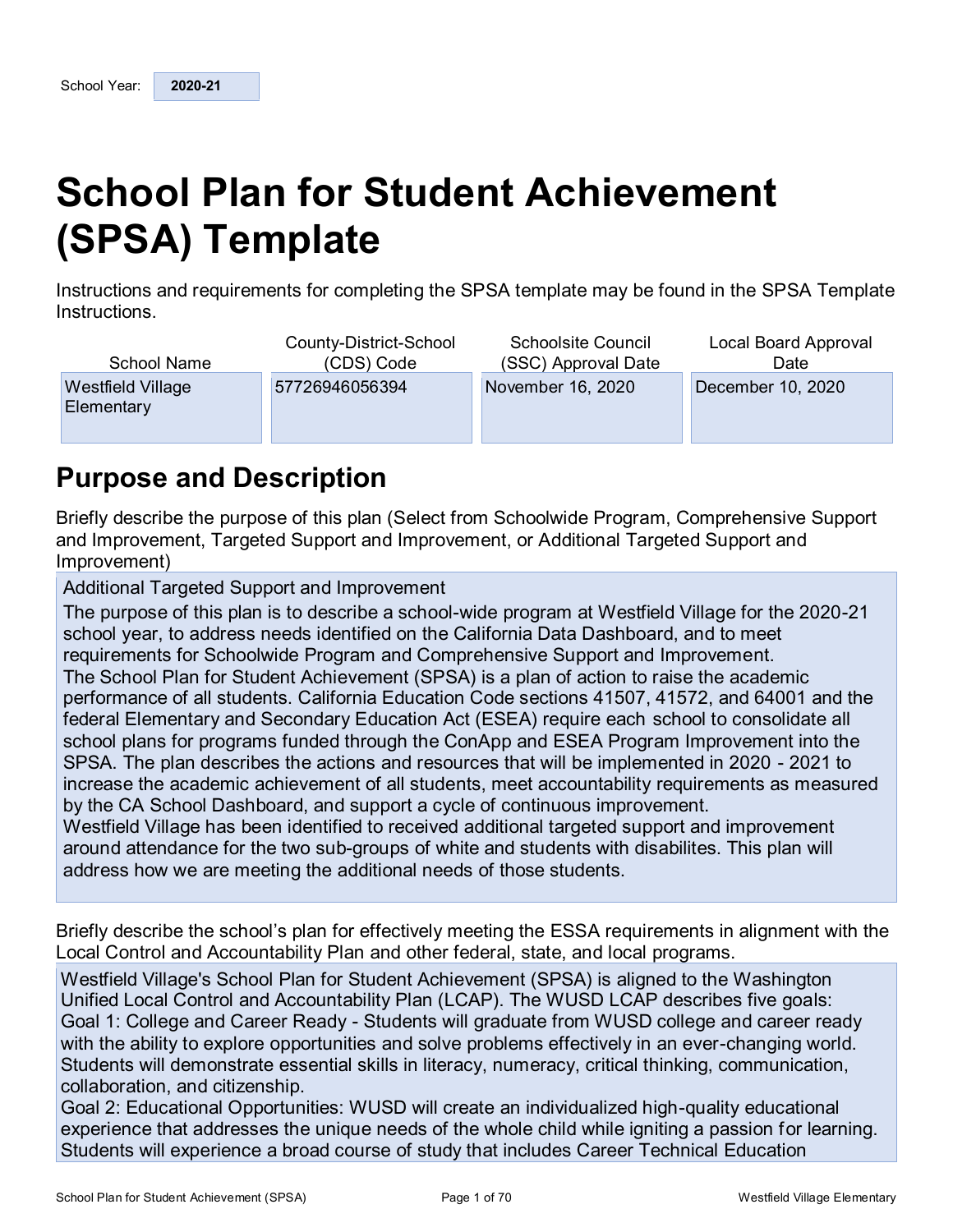pathways, Visual and Performing Arts, high-leveled mathematics, laboratory and applied sciences, and World Languages and alternative pathways that support educational options and flexibility. Goal 3: High-Quality Teaching and Learning: Students will be college and career ready through the district's system of professional practice that incorporates strong collaboration, support, mentorship, development, and training for all educators in order for our students to be successful in our changing community and world.

Goal 4: School Climate: Students will find joy through their educational experience and will attend schools in an environment conducive for learning that is safe, healthy, nurturing, and supportive as they become independent and lifelong learners.

Goal 5: Community Engagement: We will unify our community in culturally sensitive ways to engage all members in the education of our students.

Our site goals include actions, services, and expenditures:

Are aligned to meet the challenging Stae academic content standards (Every Students Succeeds Act [ESSA] sections 1112[a][3][B][i] and 112[b]);

Are evidenced-based educational strategies (ESSA sections 1003[b][1][B]; 1114[d]; and 1115[h]); Are reasonable, necessary, and allocable cost tot eh program (2 CFR 200.404 - 200.405);

Supplement the funds that would, in the absence of such funds, be made available from State and local sources, and do not supplant such funds (ESSA Section 1118[b][1])

All goals, actions, and resources are directed toward improving academic and social-emotional outcomes for students.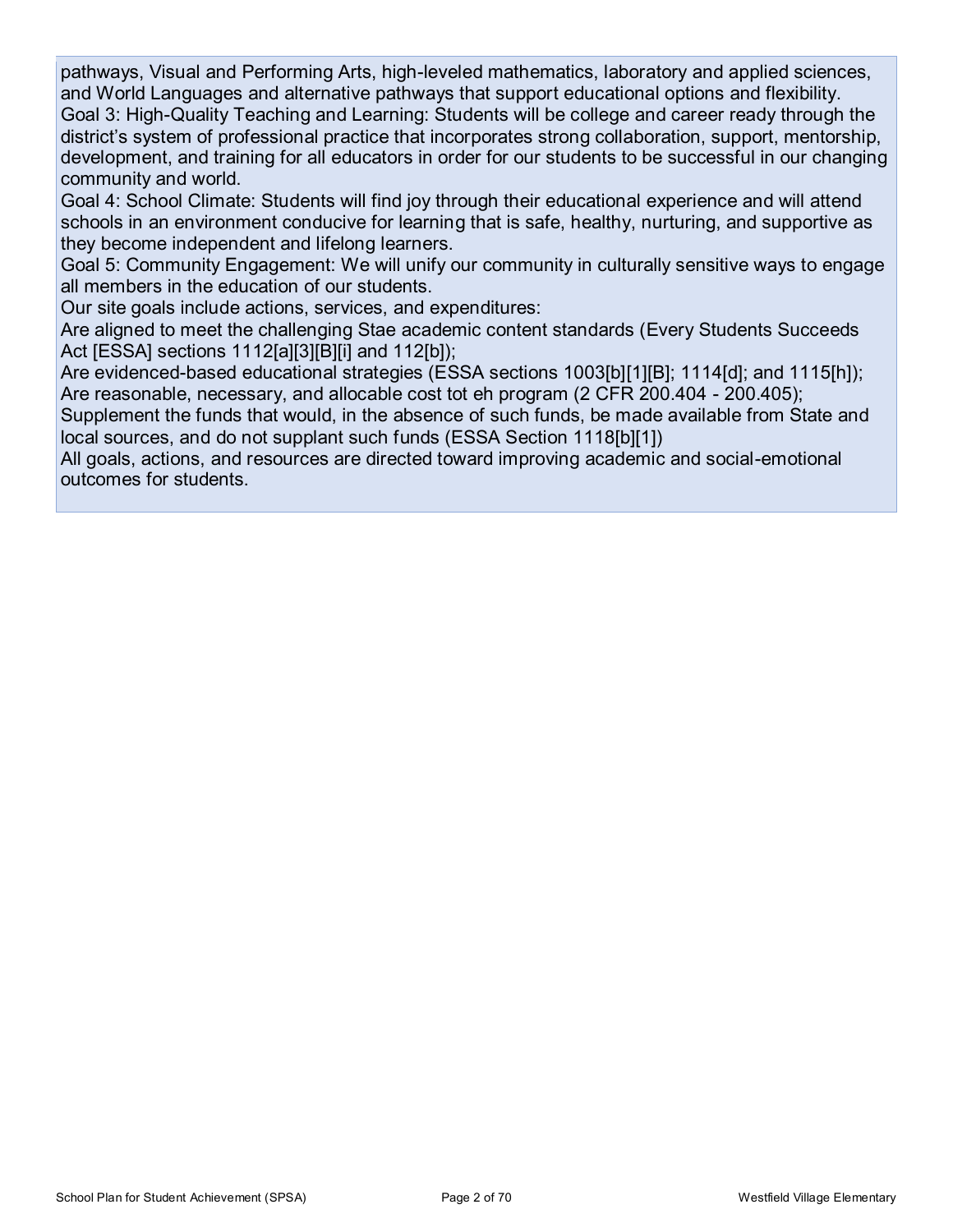# **Table of Contents**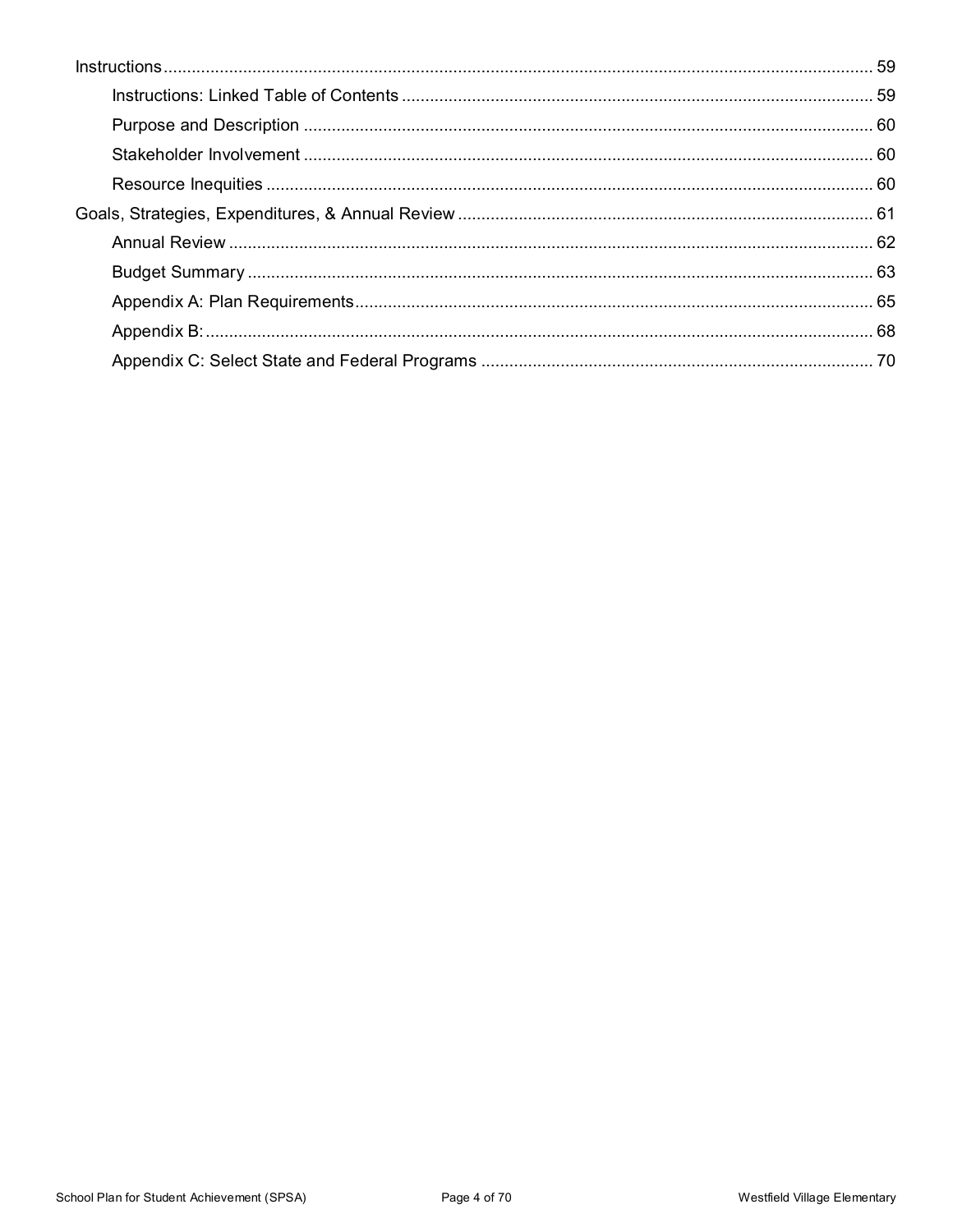## **Comprehensive Needs Assessment Components**

## **Data Analysis**

Please refer to the School and Student Performance Data section where an analysis is provided.

## **Surveys**

This section provides a description of surveys (i.e., Student, Parent, Teacher) used during the schoolyear, and a summary of results from the survey(s).

Parents were surveyed through discussions during School Site Council meetings, English Learner Advisory Committee, and parent training, such as Project 2 Inspire. It was shared that we need more parent involvement. In addition, parents questioned the effectiveness of an instructional coach as well as a Reading Interventionist. Parents also wanted data around the after school intervention and the effectiveness of each. Data suggest a revision of our after school intervention as students who have had these interventions are not making progress on Smarter Balanced assessments.

### **Classroom Observations**

This section provides a description of types and frequency of classroom observations conducted during the school-year and a summary of findings.

Classroom Observations are conducted on a daily basis with each day focusing on a specific grade level. Each teacher was given specific feedback in the form of either a quick email, a 10-minute conversation, or a note in their box. Observations focus on classroom engagement with indicators being students are giving an indication to the teacher that they are engaged in the lesson. Sample indicators are (but not limited to) thumbs-up, thumbs-down, discussion in the chat, whiteboard responses, dialogue journal responses, the verbal response when prompted to do so, and Exittickets. A complete analysis of these classroom observations was not possible due to school closure in March in response to COVID-19. We will continue to observe in classes with engagement being a focus this school year.

## **Analysis of Current Instructional Program**

The following statements are derived from the Elementary and Secondary Education Act (ESEA) of 1965 and Essential Program Components (EPCs). In conjunction with the needs assessments, these categories may be used to discuss and develop critical findings that characterize current instructional practice for numerically significant subgroups as well as individual students who are:

- Not meeting performance goals
- Meeting performance goals
- Exceeding performance goals

Discussion of each of these statements should result in succinct and focused findings based on verifiable facts. Avoid vague or general descriptions. Each successive school plan should examine the status of these findings and note progress made. Special consideration should be given to any practices, policies, or procedures found to be noncompliant through ongoing monitoring of categorical programs.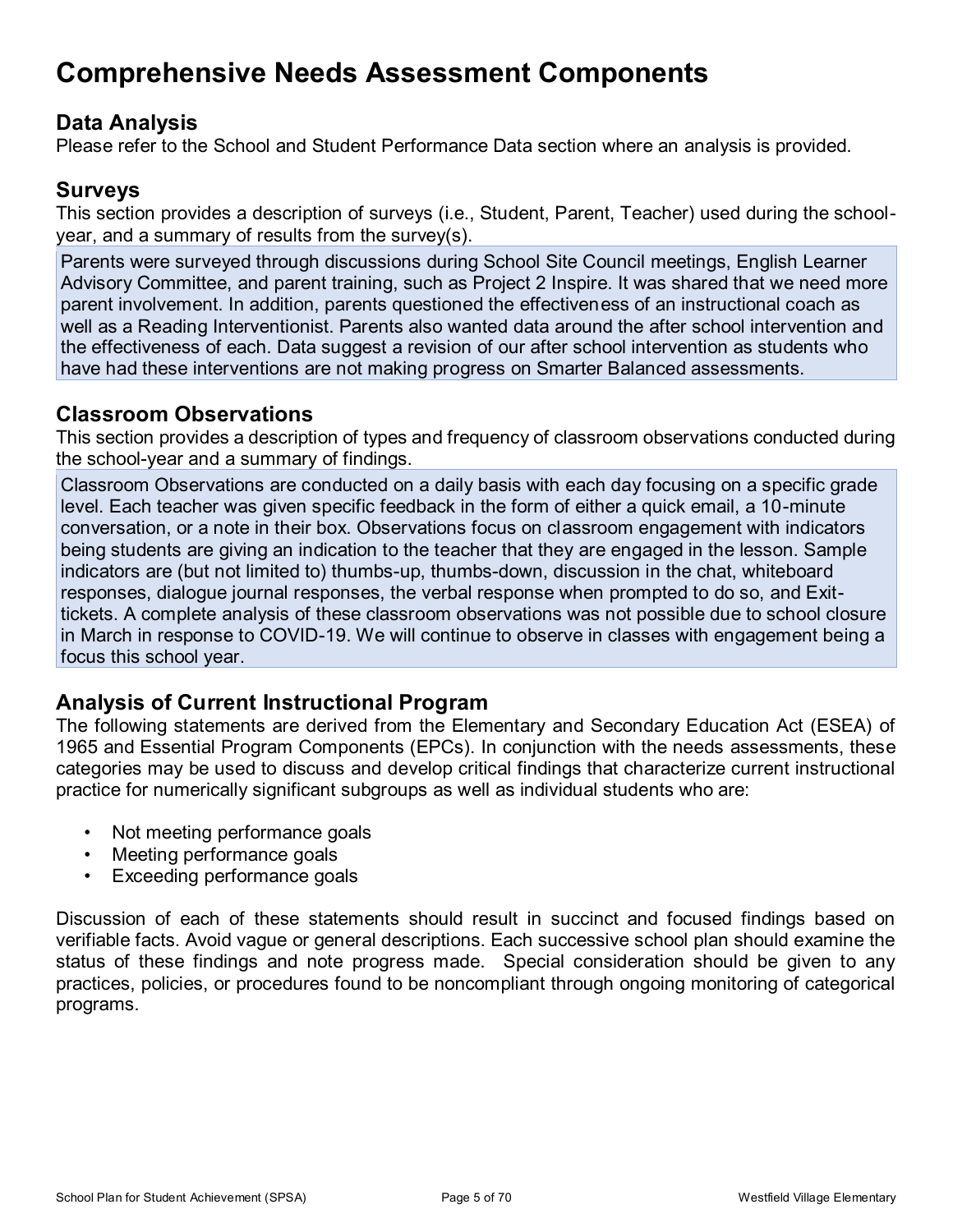## **Standards, Assessment, and Accountability**

Use of state and local assessments to modify instruction and improve student achievement (ESEA)

District and site educational leaders analyze state assessment data to determine student, staff, and site needs around professional development, intervention, and resource allocations. Results are used to identify achievement gaps among subgroups and to determine how to close them so that all students graduate ready for college or career.

Use of data to monitor student progress on curriculum-embedded assessments and modify instruction (EPC)

Washington Unified School District teachers created Units of Study for each grade level by identifying essential standards for each unit. Units were written for English language arts and Mathematics. Units are typically anywhere from 6 - 8 weeks long and have pre and post assessments embedded in them. These pre and post assessment were also teacher created and have been implemented for two years. After the first two years, revisions were made and revised versions are being used in the 2020-2021 school year. In addition to pre and post assessments, each unit of study also has a Performance Task that teachers may use to identify where students are at in relationship to achieving grade level standards. In addition to these units of study pre and post assessments and Performance Tasks, teachers also use a wide range of formative assessments within their daily instruction. Some examples (not limited to) include exit tickets, frequent checks for understanding, and student self-reflection of learning goals.

### **Staffing and Professional Development**

Status of meeting requirements for highly qualified staff (ESEA)

Site administration collaborates with the district Human Resources department in ensuring that newly hired teachers are highly qualified and will meet the needs of the school site. Site administration ensures that any movement of teachers between teaching assignments meet highly qualified requirements for the new assignment. Site administration ensures that any teacher not meeting the highly qualified requirements will have an Individual Teacher Plan for Achieving Highly Qualified Teacher Status and will monitor progress of the teacher toward becoming highly qualified. The school district ensures that all teachers meet highly qualified requirements, and currently 100% of all teacher meet the highly qualified requirements.

Sufficiency of credentialed teachers and teacher professional development (e.g., access to instructional materials training on SBE-adopted instructional materials) (EPC)

Site administration collaborates with Educational Services to ensure that teachers are signed up for any required professional learning on district adopted instructional materials. Monthly site professional learning meetings take place with teachers to ensure that there is a focus on the needs of the students. Professional learning and coaching are offered by the District's Educational Services on a regular basis to ensure that sites have a sufficient number of credentialed teachers in order to meet student needs.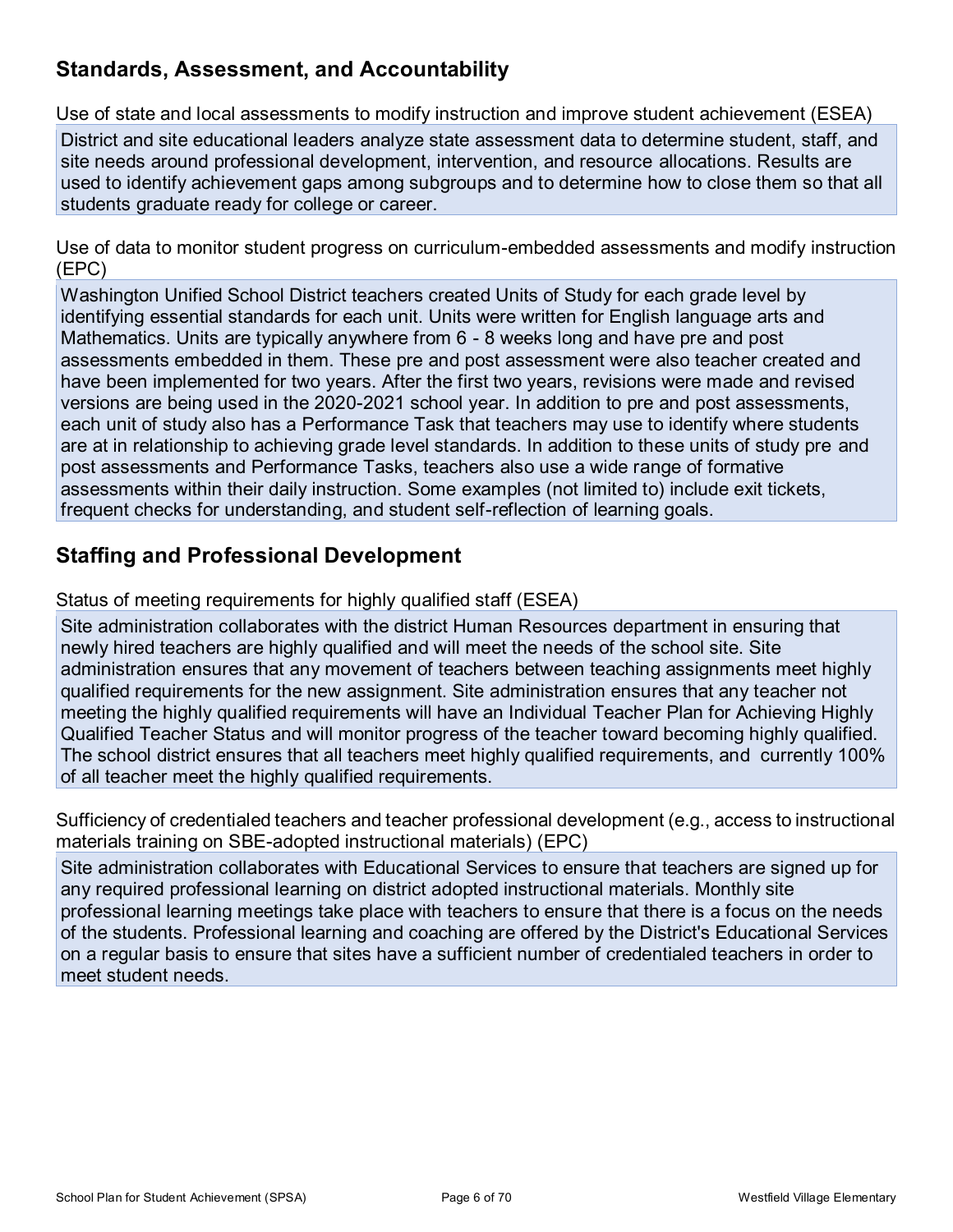Alignment of staff development to content standards, assessed student performance, and professional needs (ESEA)

Professional learning occurs on a regular basis through Site and District collaboration days, three full contracted non-student days set aside for professional learning, coaching and demonstration lessons, voluntary afterschool trainings and off site conferences. Instructional staff is also released to participate in the Rigorous Curriculum Design process through the DREAM Team, content cadres, and for content specific support. In addition, two cohorts of teachers are being trained on guided reading philosophy and best practices. These teachers are implementing guided reading within in their classes as well as possible after school intervention. All professional learning is aligned to district goals to support college and career readiness.

Ongoing instructional assistance and support for teachers (e.g., use of content experts and instructional coaches) (EPC)

Westfield Village has a full-time instructional coach that focuses on a wide range of things. Teachers self-select to either participate in a cycle of improvement where teachers select a focus area based on student need, create a goal based on this need, discuss possible research based instructional strategies that may be used to address this goal, the teacher and coach then plan a lesson together, the coach then provides either a demo lesson, a co-teaching lesson, or just observes the teacher teaching the lesson. Once the lesson has taken place, the teacher and the coach review data that were collected in the lesson and analysis the results. Based on the results, the coach and teacher discuss next steps for student achievement by creating the next lesson. In addition to the cycle of improvement, the instructional coach is also available for demo lessons, lesson planning, assistance with small group instruction, assistance with assessment, and brainstorming. The cycles of improvement are just an option but currently Westfield has 5 teachers that have opted to work through the cycle with the coach. Westfield's instructional coach worked with 25 teachers in the 2019-20 school year.

Teacher collaboration by grade level (kindergarten through grade eight [K–8]) and department (grades nine through twelve) (EPC)

Teachers have weekly professional learning communities with their grade level team or department team. These meetings happen on our early release day across the entire district. Teachers are required to submit an agenda 24 hours in advance and the agenda must align with grade level goals and the four standing questions of Professional Learning Communities; What do we want students to learn, how will we know when they have learned it, how will we respond when they haven't learned it, and what do we do for those students that already know it. In addition to these collaboration times, our site also has specific dates for site collaboration which allows for matriculation across our entire campus which is especially important being a TK-7th grade school site and moving towards becoming a TK - 8th grade school site.

## **Teaching and Learning**

Alignment of curriculum, instruction, and materials to content and performance standards (ESEA)

Westfield Village uses all adopted core material for English Language Arts, Mathematics, History, Science, English Language Development, and Physical Education. These materials are aligned will all current Common Core Standards for English Language Arts, English Language Development, Mathematics, Science, and Physical Education. New material will be adopted for History in the 2020- 21 school year. In addition, all Units of Study are written with essential standards as the focus for English Language Ars and Mathematics.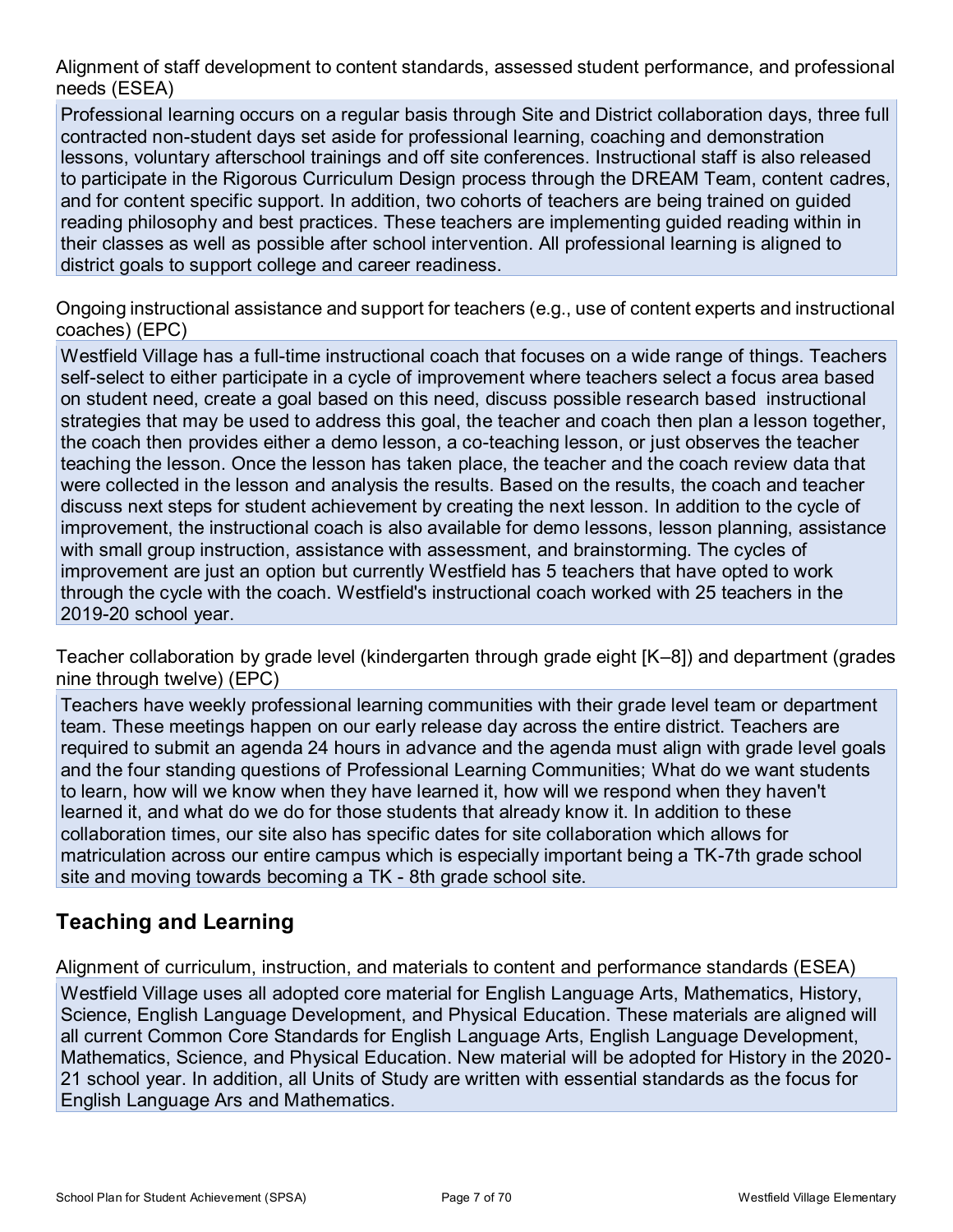Adherence to recommended instructional minutes for reading/language arts and mathematics (K–8) (EPC)

Westfield Village ensures that the master schedule and/or teacher daily schedules adhere to the required instructional minutes for English language arts, Mathematics, English Language Development, and intervention programs. Kindergarten students receive the following daily instructional minutes: English language arts - 125 minutes, Mathematics - 50 minutes, English Language Development - 35 minutes. 1st - 3rd grade students receive the following daily instructional minutes: English language arts - 150 minutes, Mathematics - 90 minutes, English Language Development - 30 minutes. 4th - 5th grade students receive the following daily instructional minutes: English language arts - 120 minutes, Mathematics - 90 minutes, English Language Development - 30 minutes.

Lesson pacing schedule (K–8) and master schedule flexibility for sufficient numbers of intervention courses (EPC)

Westfield Village ensures multiple measures of data analysis in order to place students appropriately into offered intervention courses. Grade level teams review student data on a regular basis in order to provide differentiated instructional time to meet students need.

Availability of standards-based instructional materials appropriate to all student groups (ESEA)

Educational Services assists Westfield Village in ensuring that all CCSS instructional material needs are met, and that the site is in compliance with Williams legislation. The site communicates any needs to Educational Services in relations to instructional material needs.

Use of SBE-adopted and standards-aligned instructional materials, including intervention materials, and for high school students, access to standards-aligned core courses (EPC)

On-going local assessments, including curriculum embedded benchmarks, are given at the grade level and subject area level to monitor student progress toward meeting Common Core State Standards (CCSS). Site administration and teachers review assessment data on a regular basis to make informed decisions on adjusting instructional practice and student learning. Weekly collaboration meetings take place to review local assessment data and prepare plans to modify and adjust instruction practice based on student need.

## **Opportunity and Equal Educational Access**

Services provided by the regular program that enable underperforming students to meet standards (ESEA)

Teachers inform instruction on a regular basis utilizing informal and formal assessment, and adjust instructional practice based on student need. Teachers utilize the universal access components of the core program, and differentiate instruction to meet student needs. Intervention is provided for English Language Arts and Mathematics both during the school day as well as after school. These interventions are researched based and align with all CCSS claims.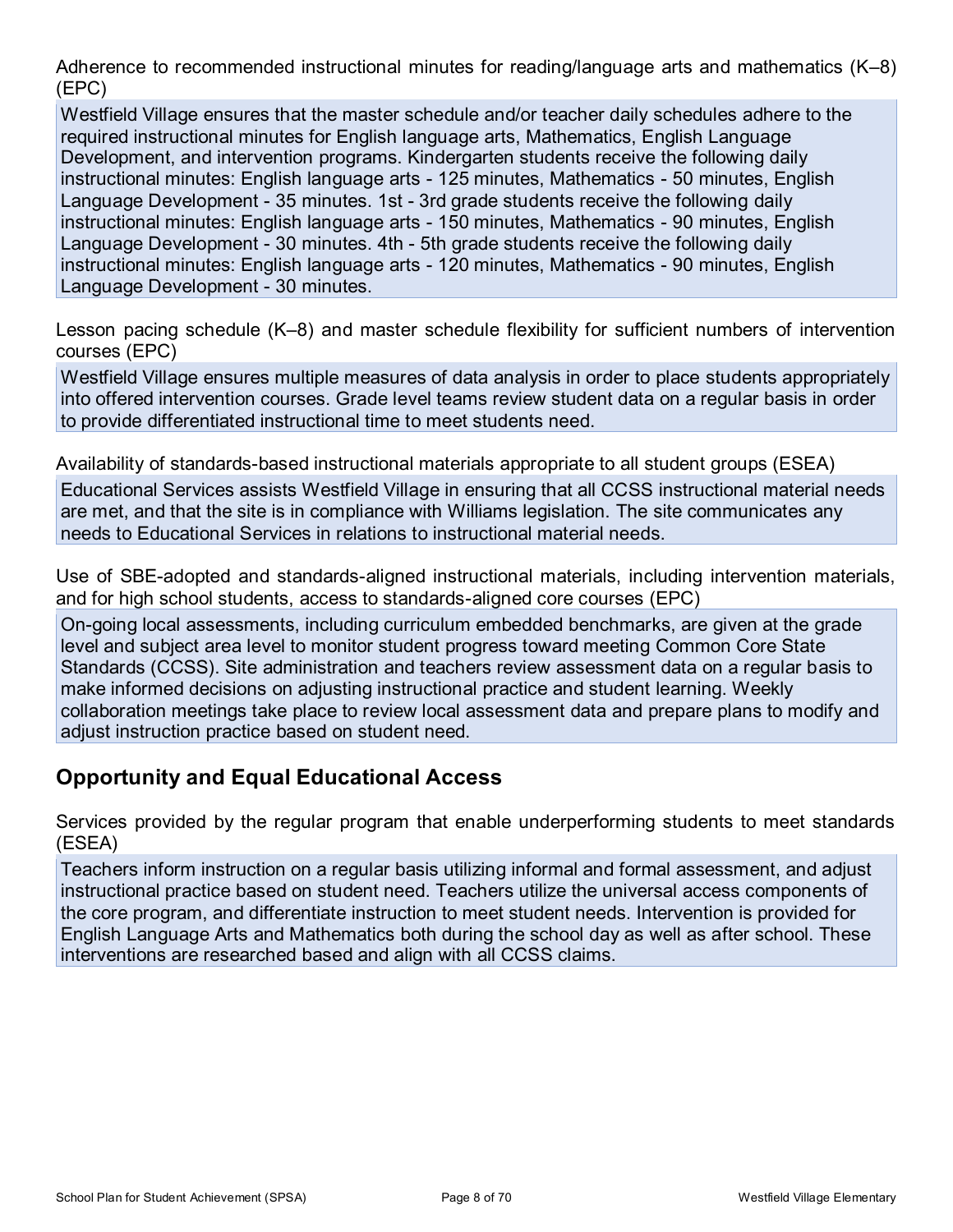Evidence-based educational practices to raise student achievement

On-going data analysis is performed through site and district level data assessment meetings in order to inform instructional practice. Westfield Village employs critical thinking skills, collaboration, higher order thinking skills (Blooms), explicit direct instruction, and active student engagement strategies in order to raise student achievement. Calibrated observations with administration and site staff occur routinely to ensure collaboration regarding educational practice and student learning. Effective English Language Development strategies (ie., explicit vocabulary instruction, structured academic discussions, academic response frames) are utilized to support the learning and achievement of English learners.

### **Parental Engagement**

Resources available from family, school, district, and community to assist under-achieving students (ESEA)

After school Education and Safety (ASES), and supplemental support materials are made available to enable underperforming students to meet standards. Additionally, Westfield offers before and after school intervention classes in order to support student needs in three six-week sessions throughout the school year. All teachers utilize assessment data and the district's adopted intervention materials to provide targeted, specific instruction to meet individual student needs.

Involvement of parents, community representatives, classroom teachers, other school personnel, and students in secondary schools, in the planning, implementation, and evaluation of ConApp programs (5 California Code of Regulations 3932)

Westfield is implementing different Parent Engagement activities in the 2019-20 school year. Examples of our parental engagement activities are Project 2 Inspire, Site English Learner Advisory Committee, District English Learner Advisory Committee, LCAP Parent Advisory Committee, and School Site Council. In addition, Westfield is working closely with community partners to expand our community garden to increase our parent engagement. Parents are sent weekly messages via phone calls and email explaining the importance of regular school attendance, parental engagement, and school activities.

#### Funding

Services provided by categorical funds that enable underperforming students to meet standards (ESEA)

Before school and after school interventions, ASES/KidZone, and supplemental support materials are made available to enable underperforming students to meet standards.

Fiscal support (EPC)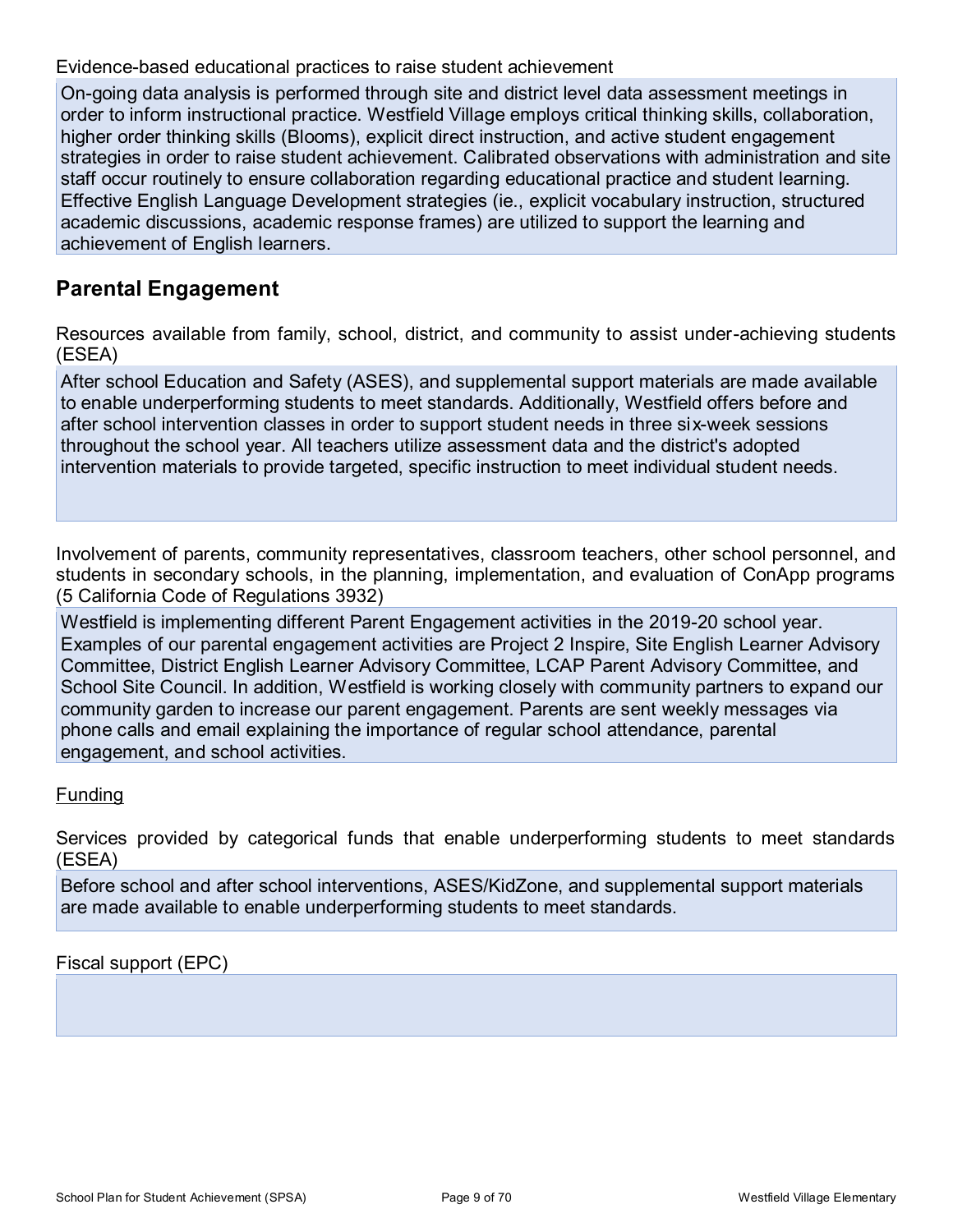## **Stakeholder Involvement**

How, when, and with whom did the school consult as part of the planning process for this SPSA/Annual Review and Update?

#### **Involvement Process for the SPSA and Annual Review and Update**

During the 2019-2020 school year, the Westfield Village staff engaged parents, staff, and community members in updates and opportunities to provide input for the SPSA. Monthly principal coffee chats, community forums, School Site Council, and various school community meetings provided an opportunity to provide updates and solicit input from stakeholder groups.

Parent and teacher leaders attended District LCAP Parent Advisory Committee Meetings on a monthly basis where they provided feedback and input on data, plans, and accountability. These meetings included School Site Council, English Learner Advisory Committee, LCAP Parent Advisory Committee, monthly coffee with the principal, and community forums.

## **Resource Inequities**

Briefly identify and describe any resource inequities identified as a result of the required needs assessment, as applicable.

Westfield Village has been identified as requiring ATSI support for the following subgroup; students with disabilities and white students. Looking at our data dashboard, students with disabilities are identified as red in chronic absenteeism and orange in suspension rate. According to the data dashboard, white students scored red in chronic absenteeism and yellow in suspension rate. The other lapping area for these two groups is chronic absenteeism. With school closure addressing chronic absenteeism will be additionally challenging. Phone calls, nudge postcards, and home visits are being conducted on a daily and weekly basis. When students are struggling with attending virtual classes on their own due to being home alone, a socially distanced location is provided for students to work in. Students who have missed more than 10% of school instruction are identified as needing a home visit conducted. Home visits are documented and tracked.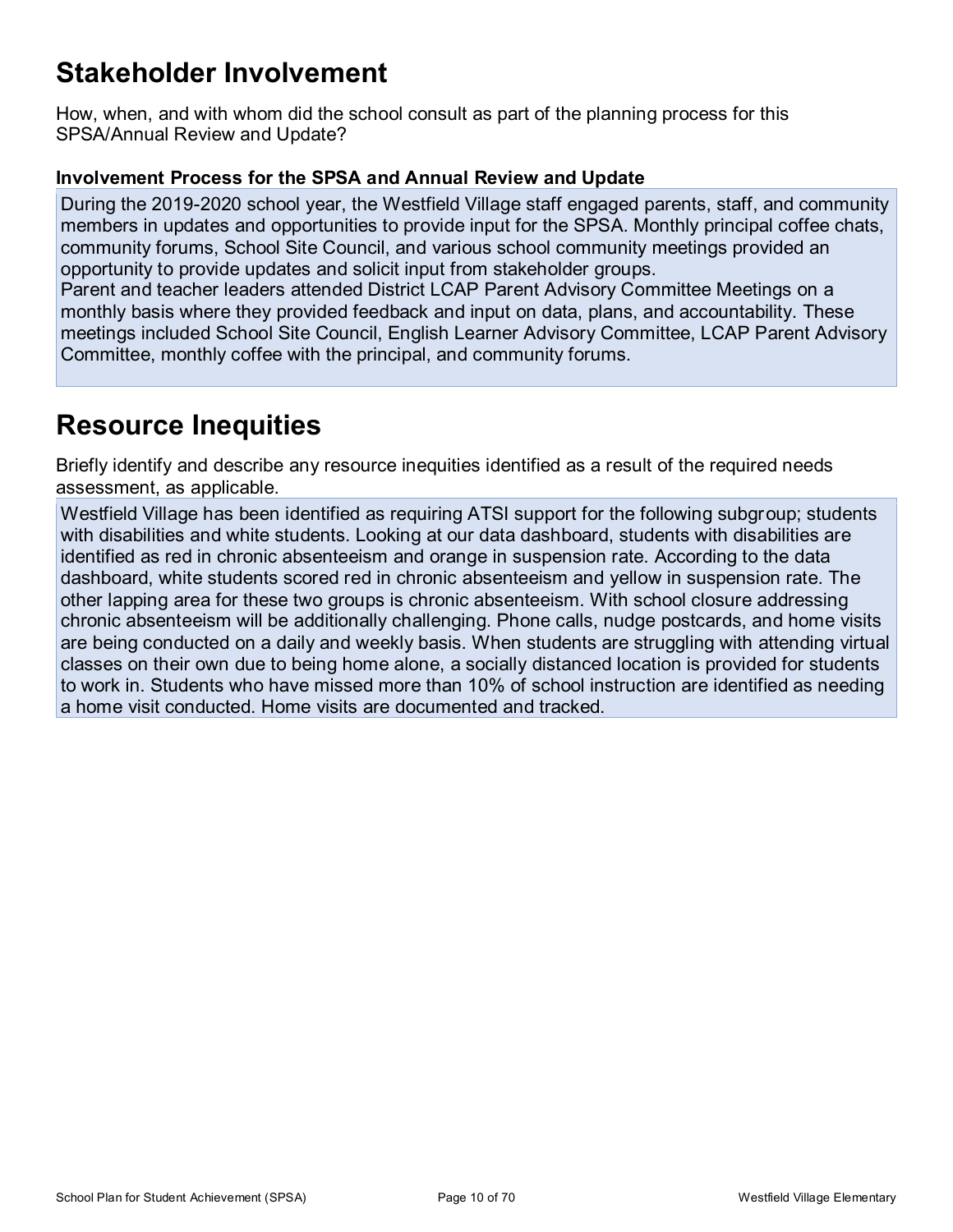|                             | <b>Student Enrollment by Subgroup</b> |                              |                         |                           |         |                |  |  |  |  |  |  |
|-----------------------------|---------------------------------------|------------------------------|-------------------------|---------------------------|---------|----------------|--|--|--|--|--|--|
|                             |                                       | <b>Percent of Enrollment</b> |                         | <b>Number of Students</b> |         |                |  |  |  |  |  |  |
| <b>Student Group</b>        | $17 - 18$                             | $18-19$                      | $19 - 20$               | $17-18$                   | $18-19$ | $19 - 20$      |  |  |  |  |  |  |
| American Indian             | 0.94%                                 | 1.1%                         | 0.43%                   | 4                         | 5       | $\overline{2}$ |  |  |  |  |  |  |
| African American            | 10.09%                                | $7.7\%$                      | 9.38%                   | 43                        | 34      | 44             |  |  |  |  |  |  |
| Asian                       | 9.62%                                 | 10.7%                        | 8.96%                   | 41                        | 47      | 42             |  |  |  |  |  |  |
| <b>Filipino</b>             | 0.47%                                 | $0.7\%$                      | 0.21%                   | $\overline{2}$            | 3       |                |  |  |  |  |  |  |
| Hispanic/Latino             | 59.86%                                | 58.5%                        | 62.26%                  | 255                       | 257     | 292            |  |  |  |  |  |  |
| <b>Pacific Islander</b>     | 0.47%                                 | 0.5%                         | 0.64%                   | $\overline{2}$            | 2       | 3              |  |  |  |  |  |  |
| White                       | 16.67%                                | 17.5%                        | 15.99%                  | 71                        | 77      | 75             |  |  |  |  |  |  |
| <b>Multiple/No Response</b> | %                                     | $3.2\%$                      | 1.92%                   |                           | 14      | 1              |  |  |  |  |  |  |
|                             |                                       |                              | <b>Total Enrollment</b> | 426                       | 439     | 469            |  |  |  |  |  |  |

## **Student Enrollment Enrollment By Student Group**

## **Student Enrollment Enrollment By Grade Level**

|                         | <b>Student Enrollment by Grade Level</b> |         |       |  |  |  |  |  |  |  |  |
|-------------------------|------------------------------------------|---------|-------|--|--|--|--|--|--|--|--|
|                         | <b>Number of Students</b>                |         |       |  |  |  |  |  |  |  |  |
| Grade                   | $17 - 18$                                | $18-19$ | 19-20 |  |  |  |  |  |  |  |  |
| Kindergarten            | 92                                       | 82      | 91    |  |  |  |  |  |  |  |  |
| Grade 1                 | 68                                       | 58      | 73    |  |  |  |  |  |  |  |  |
| Grade 2                 | 66                                       | 61      | 59    |  |  |  |  |  |  |  |  |
| Grade3                  | 61                                       | 55      | 52    |  |  |  |  |  |  |  |  |
| Grade 4                 | 73                                       | 54      | 57    |  |  |  |  |  |  |  |  |
| Grade 5                 | 47                                       | 60      | 57    |  |  |  |  |  |  |  |  |
| Grade 6                 | 19                                       | 28      | 53    |  |  |  |  |  |  |  |  |
| Grade 7                 |                                          |         | 27    |  |  |  |  |  |  |  |  |
| <b>Total Enrollment</b> | 426                                      | 398     | 469   |  |  |  |  |  |  |  |  |

#### **Conclusions based on this data:**

- **1.** As Westfield grows into a true K-8 program, our enrollment is increasing as well.
- **2.** For the 2018-19 school year, our enrollment numbers were lower and this is due to our location being an area with high rates of transiency. Many students move in and out of the area regularly and our enrollments changes monthly as a result.
- **3.** For the 2019-20 school year, we had an influx of students in kindergarten and first grade. However, these numbers are not reflected in our enrollment numbers as those students were over flowed to another school site.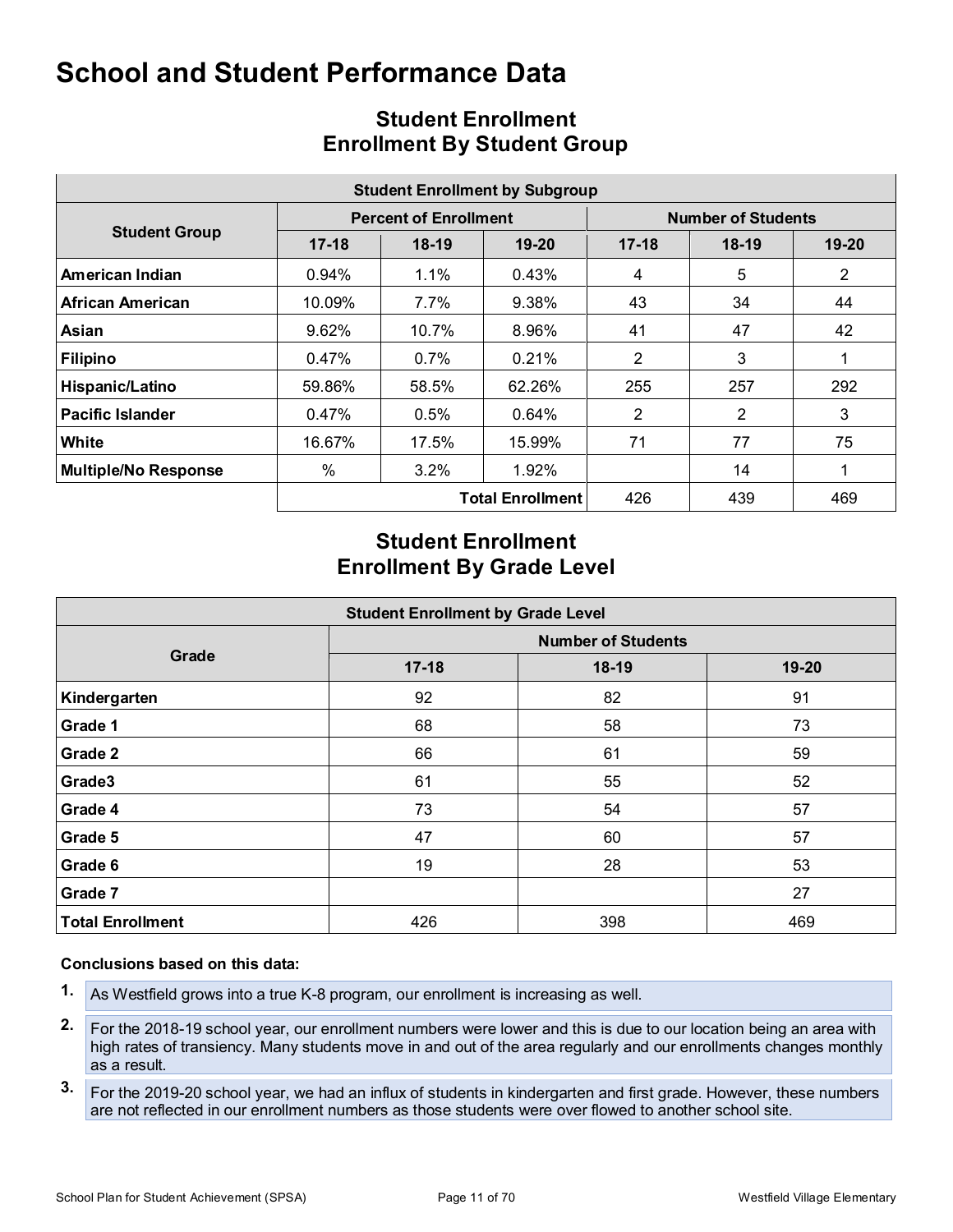### **Student Enrollment English Learner (EL) Enrollment**

| <b>English Learner (EL) Enrollment</b>               |           |                           |           |                            |         |           |  |  |  |  |  |
|------------------------------------------------------|-----------|---------------------------|-----------|----------------------------|---------|-----------|--|--|--|--|--|
|                                                      |           | <b>Number of Students</b> |           | <b>Percent of Students</b> |         |           |  |  |  |  |  |
| <b>Student Group</b>                                 | $17 - 18$ | $18-19$                   | $19 - 20$ | $17 - 18$                  | $18-19$ | $19 - 20$ |  |  |  |  |  |
| <b>English Learners</b>                              | 174       | 177                       | 162       | 40.8%                      | 40%     | 34.5%     |  |  |  |  |  |
| <b>Fluent English Proficient (FEP)</b>               | 50        | 14                        | 79        | 11.7%                      | 3.2%    | 16.8%     |  |  |  |  |  |
| <b>Reclassified Fluent English Proficient (RFEP)</b> | 22        | 21                        | 22        | 10.7%                      | 4.8%    | 12.8%     |  |  |  |  |  |

#### **Conclusions based on this data:**

- **1.** Our reclassification rate continues to increase every school year.
- **2.** A protected block of Designated English Language Development was scheduled for Mondays, Tuesdays, Thursday, and Fridays, Teachers are expected to implement Designated English Language Development during the shortened day on Wednesdays.
- **3.** Daily observations of Designated and Integrated English Language Development lessons occurred with specific feedback and coaching responses. Based on the data, it appears the specific feedback and coaching sessions is benefiting our English learners.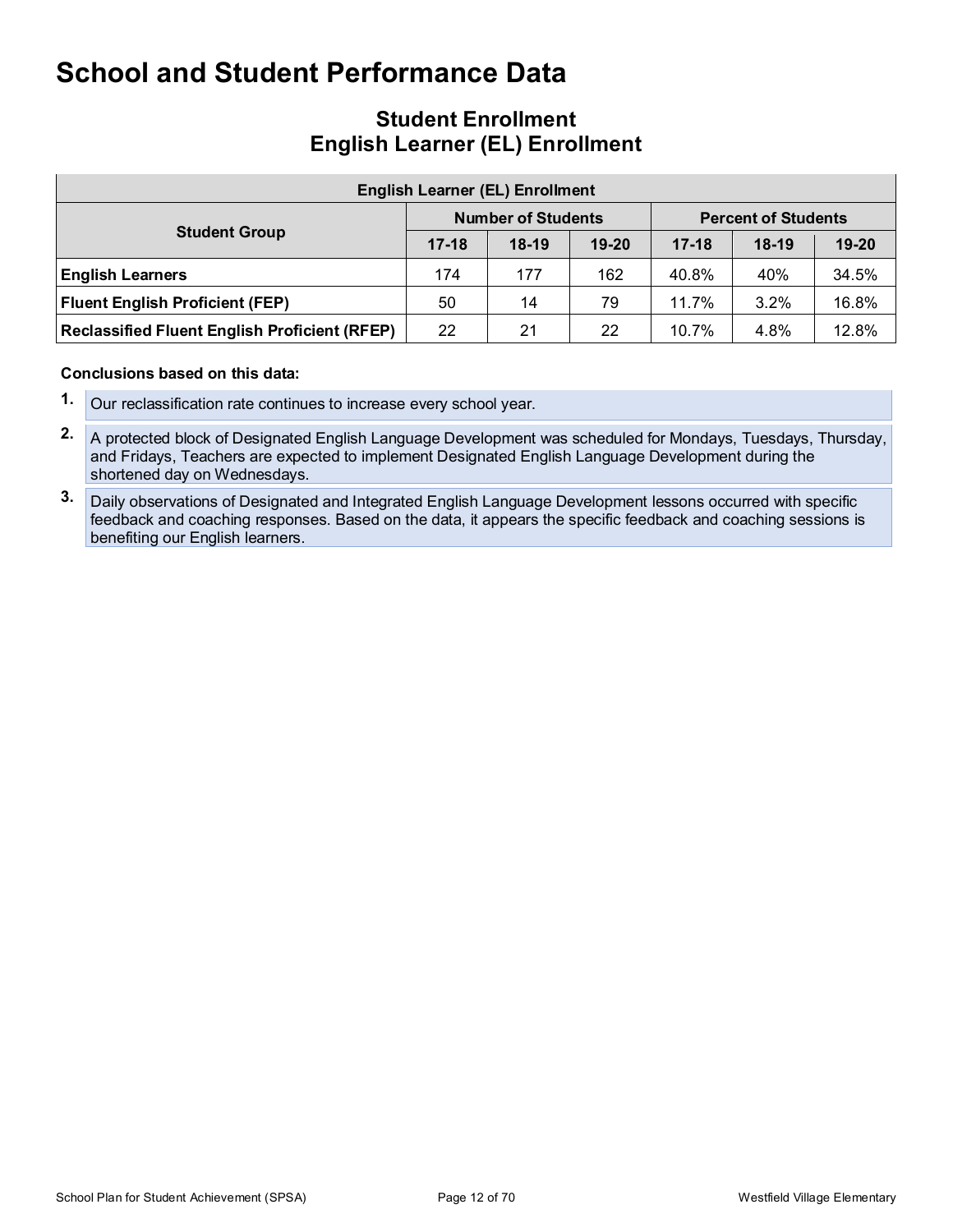|                                 | <b>Overall Participation for All Students</b> |           |         |                      |           |         |                    |           |         |         |                        |         |  |  |
|---------------------------------|-----------------------------------------------|-----------|---------|----------------------|-----------|---------|--------------------|-----------|---------|---------|------------------------|---------|--|--|
| # of Students Enrolled<br>Grade |                                               |           |         | # of Students Tested |           |         | # of Students with |           |         |         | % of Enrolled Students |         |  |  |
| Level                           | $16-17$                                       | $17 - 18$ | $18-19$ | $16-17$              | $17 - 18$ | $18-19$ | $16 - 17$          | $17 - 18$ | $18-19$ | $16-17$ | $17 - 18$              | $18-19$ |  |  |
| Grade 3                         | 67                                            | 59        | 59      | 64                   | 57        | 58      | 64                 | 57        | 58      | 95.5    | 96.6                   | 98.3    |  |  |
| Grade 4                         | 62                                            | 68        | 60      | 59                   | 67        | 56      | 59                 | 67        | 56      | 95.2    | 98.5                   | 93.3    |  |  |
| Grade 5                         | 56                                            | 45        | 60      | 55                   | 45        | 59      | 55                 | 45        | 59      | 98.2    | 100                    | 98.3    |  |  |
| Grade 6                         |                                               | 24        | 31      |                      | 22        | 31      |                    | 22        | 31      |         | 91.7                   | 100     |  |  |
| <b>All Grades</b>               | 185                                           | 196       | 210     | 178                  | 191       | 204     | 178                | 191       | 204     | 96.2    | 97.4                   | 97.1    |  |  |

## **CAASPP Results English Language Arts/Literacy (All Students)**

\* The "% of Enrolled Students Tested" showing in this table is not the same as "Participation Rate" for federal accountability

|                   | <b>Overall Achievement for All Students</b> |       |       |            |                                                                                                                       |      |                |       |       |                   |             |      |                |       |                                                               |
|-------------------|---------------------------------------------|-------|-------|------------|-----------------------------------------------------------------------------------------------------------------------|------|----------------|-------|-------|-------------------|-------------|------|----------------|-------|---------------------------------------------------------------|
| Grade             | <b>Mean Scale Score</b>                     |       |       | % Standard |                                                                                                                       |      | % Standard Met |       |       | % Standard Nearly |             |      | % Standard Not |       |                                                               |
| Level             |                                             |       |       |            | 16-17   17-18   18-19   16-17   17-18   18-19   16-17   17-18   18-19   16-17   17-18   18-19   16-17   17-18   18-19 |      |                |       |       |                   |             |      |                |       |                                                               |
| Grade 3           | 2356.                                       | 2366. | 2388. | 4.69       | 10.53                                                                                                                 | 8.62 | 6.25           |       |       |                   |             |      |                |       | 14.04   24.14   26.56   22.81   25.86   62.50   52.63   41.38 |
| Grade 4           | 2370.                                       | 2414. | 2385. | 1.69       | 4.48                                                                                                                  | 7.14 | 11.86          | 22.39 | 7.14  |                   | 11.86 25.37 |      |                |       | 16.07   74.58   47.76   69.64                                 |
| Grade 5           | 2409.                                       | 2427. | 2415. | 7.27       | 2.22                                                                                                                  | 1.69 | 10.91          | 15.56 | 18.64 |                   | 18.18 22.22 |      | 15.25 63.64    | 60.00 | 64.41                                                         |
| Grade 6           |                                             | 2450. | 2371. |            | 4.55                                                                                                                  | 0.00 |                | 13.64 | 3.23  |                   | 27.27       | 6.45 |                |       | 54.55 90.32                                                   |
| <b>All Grades</b> | N/A                                         | N/A   | N/A   | 4.49       | 5.76                                                                                                                  | 4.90 | 9.55           | 17.28 | 14.71 |                   | 19.10 24.08 |      |                |       | 17.16 66.85 52.88 63.24                                       |

| Reading<br>Demonstrating understanding of literary and non-fictional texts |         |                  |         |       |                       |         |         |                  |         |  |  |
|----------------------------------------------------------------------------|---------|------------------|---------|-------|-----------------------|---------|---------|------------------|---------|--|--|
|                                                                            |         | % Above Standard |         |       | % At or Near Standard |         |         | % Below Standard |         |  |  |
| <b>Grade Level</b>                                                         | $16-17$ | $17 - 18$        | $18-19$ | 16-17 | $17 - 18$             | $18-19$ | $16-17$ | $17 - 18$        | $18-19$ |  |  |
| Grade 3                                                                    | 7.81    | 7.02             | 13.79   | 23.44 | 42.11                 | 48.28   | 68.75   | 50.88            | 37.93   |  |  |
| Grade 4                                                                    | 3.39    | 10.45            | 7.14    | 30.51 | 47.76                 | 30.36   | 66.10   | 41.79            | 62.50   |  |  |
| Grade 5                                                                    | 3.64    | 8.89             | 6.78    | 36.36 | 37.78                 | 37.29   | 60.00   | 53.33            | 55.93   |  |  |
| Grade 6                                                                    |         | 4.55             | 0.00    |       | 40.91                 | 12.90   |         | 54.55            | 87.10   |  |  |
| <b>All Grades</b>                                                          | 5.06    | 8.38             | 7.84    | 29.78 | 42.93                 | 34.80   | 65.17   | 48.69            | 57.35   |  |  |

| Writing<br>Producing clear and purposeful writing |       |                  |         |                       |           |         |       |                  |         |  |  |
|---------------------------------------------------|-------|------------------|---------|-----------------------|-----------|---------|-------|------------------|---------|--|--|
|                                                   |       | % Above Standard |         | % At or Near Standard |           |         |       | % Below Standard |         |  |  |
| <b>Grade Level</b>                                | 16-17 | $17 - 18$        | $18-19$ | 16-17                 | $17 - 18$ | $18-19$ | 16-17 | $17 - 18$        | $18-19$ |  |  |
| Grade 3                                           | 6.25  | 7.14             | 8.62    | 35.94                 | 39.29     | 55.17   | 57.81 | 53.57            | 36.21   |  |  |
| Grade 4                                           | 5.08  | 5.97             | 3.57    | 30.51                 | 50.75     | 41.07   | 64.41 | 43.28            | 55.36   |  |  |
| Grade 5                                           | 7.27  | 8.89             | 3.39    | 34.55                 | 33.33     | 32.20   | 58.18 | 57.78            | 64.41   |  |  |
| Grade 6                                           |       | 9.09             | 0.00    |                       | 36.36     | 12.90   |       | 54.55            | 87.10   |  |  |
| <b>All Grades</b>                                 | 6.18  | 7.37             | 4.41    | 33.71                 | 41.58     | 38.24   | 60.11 | 51.05            | 57.35   |  |  |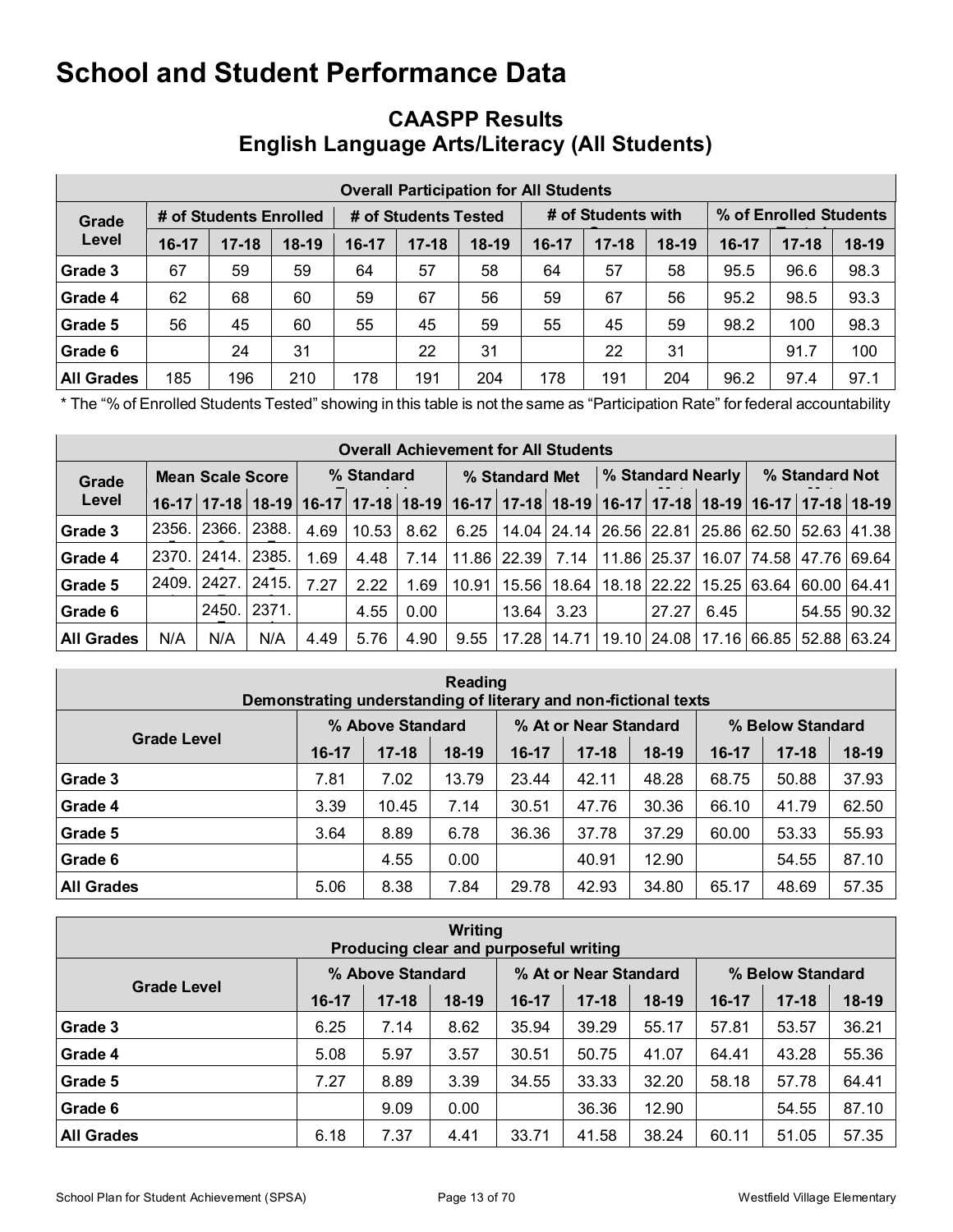| Listening<br>Demonstrating effective communication skills |       |                  |         |                       |           |         |                  |           |       |  |  |
|-----------------------------------------------------------|-------|------------------|---------|-----------------------|-----------|---------|------------------|-----------|-------|--|--|
| <b>Grade Level</b>                                        |       | % Above Standard |         | % At or Near Standard |           |         | % Below Standard |           |       |  |  |
|                                                           | 16-17 | $17 - 18$        | $18-19$ | $16-17$               | $17 - 18$ | $18-19$ | 16-17            | $17 - 18$ | 18-19 |  |  |
| Grade 3                                                   | 4.69  | 3.51             | 13.79   | 53.13                 | 66.67     | 68.97   | 42.19            | 29.82     | 17.24 |  |  |
| Grade 4                                                   | 1.69  | 7.46             | 7.14    | 44.07                 | 64.18     | 53.57   | 54.24            | 28.36     | 39.29 |  |  |
| Grade 5                                                   | 7.27  | 2.22             | 3.39    | 56.36                 | 46.67     | 49.15   | 36.36            | 51.11     | 47.46 |  |  |
| Grade 6                                                   |       | 9.09             | 3.23    |                       | 54.55     | 19.35   |                  | 36.36     | 77.42 |  |  |
| <b>All Grades</b>                                         | 4.49  | 5.24             | 7.35    | 51.12                 | 59.69     | 51.47   | 44.38            | 35.08     | 41.18 |  |  |

| <b>Research/Inquiry</b><br>Investigating, analyzing, and presenting information |         |                  |         |         |                       |         |                  |           |         |  |  |  |
|---------------------------------------------------------------------------------|---------|------------------|---------|---------|-----------------------|---------|------------------|-----------|---------|--|--|--|
|                                                                                 |         | % Above Standard |         |         | % At or Near Standard |         | % Below Standard |           |         |  |  |  |
| <b>Grade Level</b>                                                              | $16-17$ | $17 - 18$        | $18-19$ | $16-17$ | $17 - 18$             | $18-19$ | $16-17$          | $17 - 18$ | $18-19$ |  |  |  |
| Grade 3                                                                         | 7.81    | 10.53            | 10.34   | 35.94   | 45.61                 | 46.55   | 56.25            | 43.86     | 43.10   |  |  |  |
| Grade 4                                                                         | 1.69    | 16.42            | 5.36    | 44.07   | 43.28                 | 30.36   | 54.24            | 40.30     | 64.29   |  |  |  |
| Grade 5                                                                         | 10.91   | 4.44             | 8.47    | 29.09   | 46.67                 | 40.68   | 60.00            | 48.89     | 50.85   |  |  |  |
| Grade 6                                                                         |         | 4.55             | 0.00    |         | 50.00                 | 22.58   |                  | 45.45     | 77.42   |  |  |  |
| <b>All Grades</b>                                                               | 6.74    | 10.47            | 6.86    | 36.52   | 45.55                 | 36.76   | 56.74            | 43.98     | 56.37   |  |  |  |

#### **Conclusions based on this data:**

- **1.** Overall student performance in ELA, based on state assessments over the past three available years, has increased from a -89 Distance from 3 in 2017 to -84 Distance from 3 in 2019. Our English learners have increased from a -155 Distance from 3 in 2017 to -133 Distance from 3 in 2019. Our Black or African American students decreased from -93 Distance from 3 in 2017 to -95 Distance from 3 in 2019.
- **2.** Although we have made progress towards decreasing our distance from 3 in English language arts, our growth has not been consistent across all grade levels. Third grade has made growth every year since 2016-17 which should be noted, yet grade 4th - 6th have been inconsistent, or have decreased every year. One thought is to have other teachers observe the third grade team to see how they engage students in thinking and learning. Specifically, their scores within demonstrating understanding of literary and non-fiction texts has greatly improved. Strategies that these teachers use should be used across all grade levels to determine whether or not the strategies have a correlation to test scores.
- **3.** Two main areas of focus, based on test scores, should be writing, as well as research/inquiry, investigating, analyzing, and presenting information. Intervention lessons will be created with teacher input that focus on these two claims using the Smarter Balanced Tools for Teachers. Teachers and administrators who have received AVID training can present and inform other teachers of effective WICOR strategies to assist students in writing, inquiry, collaboration, organization, and rigor.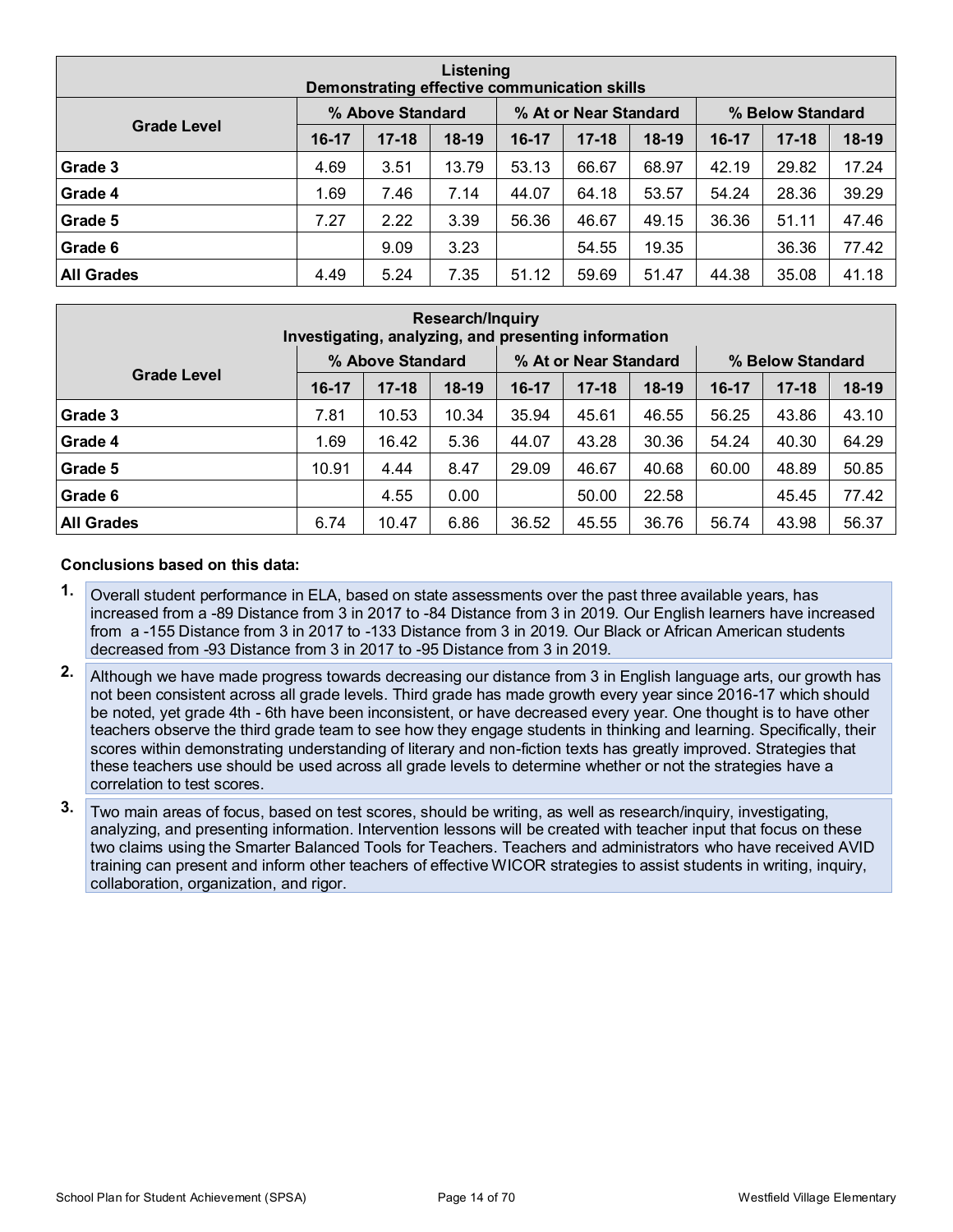|                   | <b>Overall Participation for All Students</b> |                        |         |         |                      |         |         |                    |         |           |                        |         |  |  |
|-------------------|-----------------------------------------------|------------------------|---------|---------|----------------------|---------|---------|--------------------|---------|-----------|------------------------|---------|--|--|
| Grade             |                                               | # of Students Enrolled |         |         | # of Students Tested |         |         | # of Students with |         |           | % of Enrolled Students |         |  |  |
| Level             | $16-17$                                       | $17 - 18$              | $18-19$ | $16-17$ | $17 - 18$            | $18-19$ | $16-17$ | $17 - 18$          | $18-19$ | $16 - 17$ | $17 - 18$              | $18-19$ |  |  |
| Grade 3           | 67                                            | 59                     | 59      | 66      | 56                   | 58      | 66      | 56                 | 58      | 98.5      | 94.9                   | 98.3    |  |  |
| Grade 4           | 62                                            | 68                     | 60      | 59      | 67                   | 59      | 59      | 67                 | 59      | 95.2      | 98.5                   | 98.3    |  |  |
| Grade 5           | 56                                            | 45                     | 60      | 56      | 45                   | 59      | 56      | 45                 | 59      | 100       | 100                    | 98.3    |  |  |
| Grade 6           |                                               | 24                     | 31      |         | 22                   | 31      |         | 22                 | 31      |           | 91.7                   | 100     |  |  |
| <b>All Grades</b> | 185                                           | 196                    | 210     | 181     | 190                  | 207     | 181     | 190                | 207     | 97.8      | 96.9                   | 98.6    |  |  |

## **CAASPP Results Mathematics (All Students)**

\* The "% of Enrolled Students Tested" showing in this table is not the same as "Participation Rate" for federal accountability purposes.

|                   | <b>Overall Achievement for All Students</b> |                         |                   |      |            |      |                                                                   |       |             |       |       |                   |                |       |                                       |
|-------------------|---------------------------------------------|-------------------------|-------------------|------|------------|------|-------------------------------------------------------------------|-------|-------------|-------|-------|-------------------|----------------|-------|---------------------------------------|
| Grade             |                                             | <b>Mean Scale Score</b> |                   |      | % Standard |      | % Standard Met                                                    |       |             |       |       | % Standard Nearly | % Standard Not |       |                                       |
| Level             | $16-17$                                     |                         | 17-18 18-19 16-17 |      |            |      | 17-18 18-19 16-17 17-18 18-19 16-17 17-18 18-19 16-17 17-18 18-19 |       |             |       |       |                   |                |       |                                       |
| Grade 3           | 2385.                                       | 2384.                   | 2432.             | 6.06 | 8.93       | 8.62 | 22.73                                                             | 16.07 | 48.28 27.27 |       |       |                   |                |       | 32.14   18.97   43.94   42.86   24.14 |
| Grade 4           | 2378.                                       | 2401.                   | 2397.             | 0.00 | 2.99       | 0.00 | 10.17                                                             | 5.97  | 8.47        | 18.64 |       | 41.79 35.59 71.19 |                | 49.25 | 55.93                                 |
| Grade 5           | 2412.                                       | 2395.                   | 2419.             | 5.36 | 0.00       | 1.69 | 5.36                                                              | 0.00  | 6.78        | 14.29 | 20.00 |                   | 18.64 75.00    | 80.00 | 72.88                                 |
| Grade 6           |                                             | 2456.                   | 2374.             |      | 9.09       | 0.00 |                                                                   | 0.00  | 0.00        |       | 31.82 | 9.68              |                | 59.09 | 90.32                                 |
| <b>All Grades</b> | N/A                                         | N/A                     | N/A               | 3.87 | 4.74       | 2.90 | 13.26                                                             | 6.84  | 17.87       | 20.44 |       | 32.63 22.22 62.43 |                | 55.79 | 57.00                                 |

| <b>Concepts &amp; Procedures</b><br>Applying mathematical concepts and procedures |                                                               |           |         |       |           |       |       |           |         |  |  |  |
|-----------------------------------------------------------------------------------|---------------------------------------------------------------|-----------|---------|-------|-----------|-------|-------|-----------|---------|--|--|--|
|                                                                                   | % Above Standard<br>% At or Near Standard<br>% Below Standard |           |         |       |           |       |       |           |         |  |  |  |
| <b>Grade Level</b>                                                                | 16-17                                                         | $17 - 18$ | $18-19$ | 16-17 | $17 - 18$ | 18-19 | 16-17 | $17 - 18$ | $18-19$ |  |  |  |
| Grade 3                                                                           | 13.64                                                         | 14.29     | 37.93   | 37.88 | 37.50     | 37.93 | 48.48 | 48.21     | 24.14   |  |  |  |
| Grade 4                                                                           | 1.69                                                          | 2.99      | 1.69    | 13.56 | 20.90     | 20.34 | 84.75 | 76.12     | 77.97   |  |  |  |
| Grade 5                                                                           | 5.36                                                          | 0.00      | 5.08    | 14.29 | 11.11     | 13.56 | 80.36 | 88.89     | 81.36   |  |  |  |
| Grade 6                                                                           |                                                               | 9.09      | 0.00    |       | 27.27     | 0.00  |       | 63.64     | 100.0   |  |  |  |
| <b>All Grades</b>                                                                 | 7.18                                                          | 6.32      | 12.56   | 22.65 | 24.21     | 20.29 | 70.17 | 69.47     | 67.15   |  |  |  |

| <b>Problem Solving &amp; Modeling/Data Analysis</b><br>Using appropriate tools and strategies to solve real world and mathematical problems |         |                  |         |                                           |           |         |         |           |         |  |  |  |  |
|---------------------------------------------------------------------------------------------------------------------------------------------|---------|------------------|---------|-------------------------------------------|-----------|---------|---------|-----------|---------|--|--|--|--|
|                                                                                                                                             |         | % Above Standard |         | % At or Near Standard<br>% Below Standard |           |         |         |           |         |  |  |  |  |
| <b>Grade Level</b>                                                                                                                          | $16-17$ | $17 - 18$        | $18-19$ | $16-17$                                   | $17 - 18$ | $18-19$ | $16-17$ | $17 - 18$ | $18-19$ |  |  |  |  |
| Grade 3                                                                                                                                     | 7.58    | 10.71            | 12.07   | 48.48                                     | 41.07     | 62.07   | 43.94   | 48.21     | 25.86   |  |  |  |  |
| Grade 4                                                                                                                                     | 0.00    | 2.99             | 1.69    | 30.51                                     | 43.28     | 37.29   | 69.49   | 53.73     | 61.02   |  |  |  |  |
| Grade 5                                                                                                                                     | 5.36    | 0.00             | 1.69    | 23.21                                     | 22.22     | 37.29   | 71.43   | 77.78     | 61.02   |  |  |  |  |
| Grade 6                                                                                                                                     |         | 4.55             | 0.00    |                                           | 40.91     | 16.13   |         | 54.55     | 83.87   |  |  |  |  |
| <b>All Grades</b>                                                                                                                           | 4.42    | 4.74             | 4.35    | 34.81                                     | 37.37     | 41.06   | 60.77   | 57.89     | 54.59   |  |  |  |  |

School Plan for Student Achievement (SPSA) Page 15 of 70 Westfield Village Elementary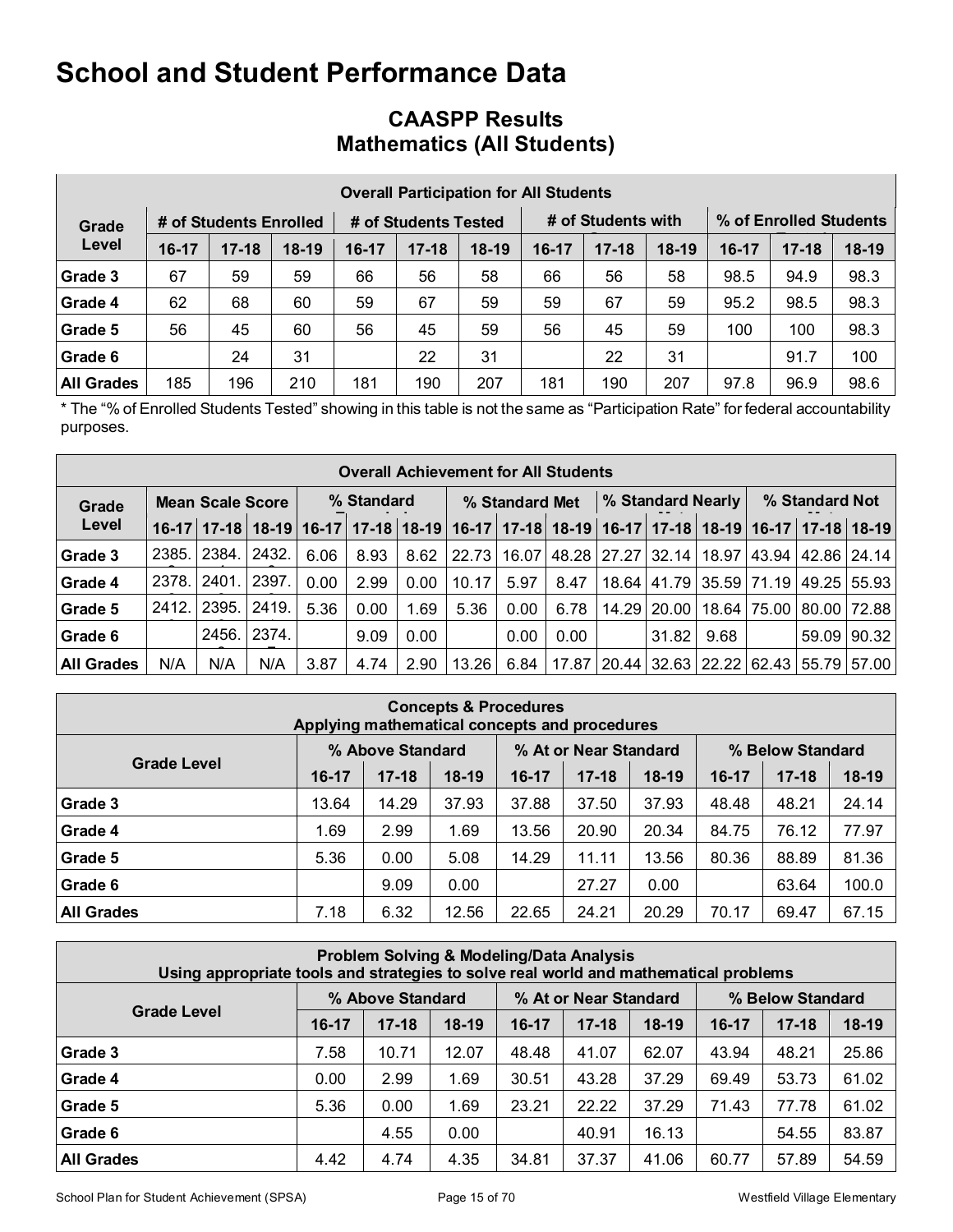| <b>Communicating Reasoning</b><br>Demonstrating ability to support mathematical conclusions |         |           |         |       |           |         |       |           |         |  |  |  |  |
|---------------------------------------------------------------------------------------------|---------|-----------|---------|-------|-----------|---------|-------|-----------|---------|--|--|--|--|
| % At or Near Standard<br>% Above Standard<br>% Below Standard                               |         |           |         |       |           |         |       |           |         |  |  |  |  |
| <b>Grade Level</b>                                                                          | $16-17$ | $17 - 18$ | $18-19$ | 16-17 | $17 - 18$ | $18-19$ | 16-17 | $17 - 18$ | $18-19$ |  |  |  |  |
| Grade 3                                                                                     | 10.61   | 10.71     | 17.24   | 46.97 | 48.21     | 56.90   | 42.42 | 41.07     | 25.86   |  |  |  |  |
| Grade 4                                                                                     | 0.00    | 4.48      | 1.69    | 33.90 | 40.30     | 32.20   | 66.10 | 55.22     | 66.10   |  |  |  |  |
| Grade 5                                                                                     | 7.14    | 0.00      | 3.39    | 23.21 | 33.33     | 32.20   | 69.64 | 66.67     | 64.41   |  |  |  |  |
| Grade 6                                                                                     |         | 9.09      | 0.00    |       | 27.27     | 19.35   |       | 63.64     | 80.65   |  |  |  |  |
| <b>All Grades</b>                                                                           | 6.08    | 5.79      | 6.28    | 35.36 | 39.47     | 37.20   | 58.56 | 54.74     | 56.52   |  |  |  |  |

#### **Conclusions based on this data:**

- **1.** Math scores, based on state assessments over the past three available school years, have increased from -88 Distance from 3 in 2017 to -81 Distance from 3 in 2019. English learners increased from -134 in 2017 to -111 in 2019. Black or African American students have also increased from -96 in 2017 to - 81 in 2019.
- **2.** Third grade has improved their data points drastically over the past three years in mathematics. The largest gains for third grade occurred within the area of Concepts & Procedures. Strategies and techniques implemented by the third grade team specifically during the 2018-19 school year should be reviewed and taught across all grade levels to help determine efficacy and correlation with Smarter Balanced assessment scores.
- **3.** Math has become increasingly more language embedded with the focus on Claim 3, Communicating Reasoning. Upon analysis of curriculum, instructional strategies and lesson design, the team noted that at the elementary, TK-3 level, the activities are more hands on, problem based, and interactive. Students interact with each other, practicing language, during math lessons. On the other hand, curriculum at the upper elementary, 4th - 5th grade, as well as middle school level, become less interactive with a focus on independent activities and equation-based practice. This could factor into the decline of scores at the 4th - 6th grade level, and the struggle of English learners in math.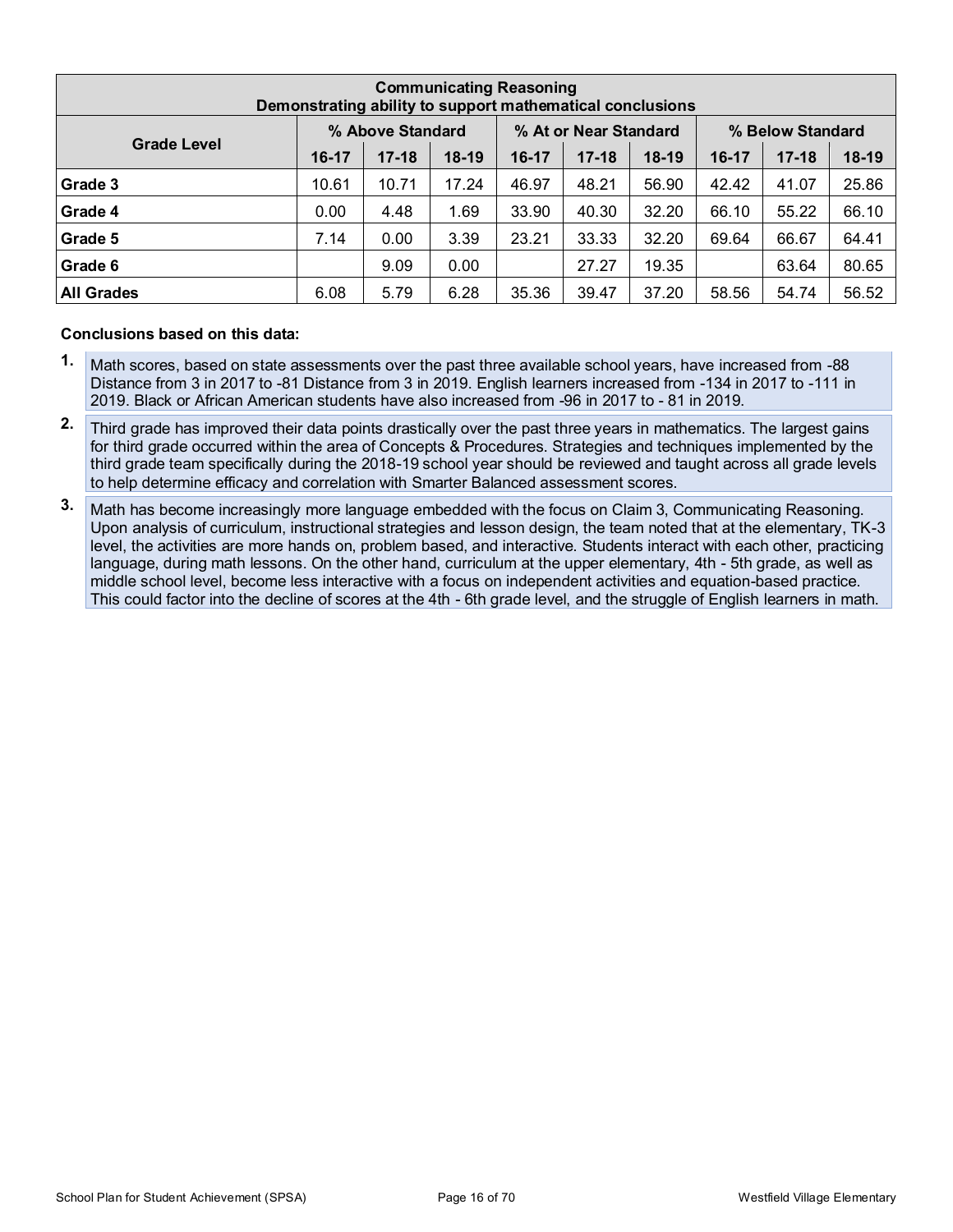| <b>ELPAC Summative Assessment Data</b><br>Number of Students and Mean Scale Scores for All Students |           |         |           |                      |           |                         |                                     |         |  |  |  |  |  |
|-----------------------------------------------------------------------------------------------------|-----------|---------|-----------|----------------------|-----------|-------------------------|-------------------------------------|---------|--|--|--|--|--|
| Grade                                                                                               |           | Overall |           | <b>Oral Language</b> |           | <b>Written Language</b> | Number of<br><b>Students Tested</b> |         |  |  |  |  |  |
| Level                                                                                               | $17 - 18$ | $18-19$ | $17 - 18$ | $18-19$              | $17 - 18$ | $18-19$                 | $17 - 18$                           | $18-19$ |  |  |  |  |  |
| Grade K                                                                                             | 1405.3    | 1400.4  | 1417.2    | 1413.5               | 1377.5    | 1369.6                  | 38                                  | 39      |  |  |  |  |  |
| Grade 1                                                                                             | 1449.6    | 1439.8  | 1452.2    | 1452.8               | 1446.4    | 1426.4                  | 27                                  | 25      |  |  |  |  |  |
| Grade 2                                                                                             | 1485.7    | 1469.6  | 1499.9    | 1472.6               | 1470.9    | 1466.2                  | 21                                  | 22      |  |  |  |  |  |
| Grade 3                                                                                             | 1483.5    | 1486.4  | 1486.9    | 1476.9               | 1479.7    | 1495.4                  | 33                                  | 14      |  |  |  |  |  |
| Grade 4                                                                                             | 1504.0    | 1504.2  | 1502.4    | 1508.5               | 1505.1    | 1499.4                  | 23                                  | 25      |  |  |  |  |  |
| Grade 5                                                                                             | 1501.1    | 1492.6  | 1509.5    | 1491.9               | 1492.4    | 1492.6                  | 14                                  | 16      |  |  |  |  |  |
| Grade 6                                                                                             | $\star$   | $\star$ | $\star$   | $\star$              | $^\star$  | $\ast$                  | $\star$                             | 7       |  |  |  |  |  |
| <b>All Grades</b>                                                                                   |           |         |           |                      |           |                         | 163                                 | 148     |  |  |  |  |  |

## **ELPAC Results**

|                         | <b>Overall Language</b><br>Percentage of Students at Each Performance Level for All Students |         |           |         |           |         |           |         |                                    |         |  |  |  |  |  |
|-------------------------|----------------------------------------------------------------------------------------------|---------|-----------|---------|-----------|---------|-----------|---------|------------------------------------|---------|--|--|--|--|--|
| Grade                   |                                                                                              | Level 4 |           | Level 3 |           | Level 2 | Level 1   |         | <b>Total Number</b><br>of Students |         |  |  |  |  |  |
| Level                   | $17 - 18$                                                                                    | $18-19$ | $17 - 18$ | $18-19$ | $17 - 18$ | $18-19$ | $17 - 18$ | $18-19$ | $17 - 18$                          | 18-19   |  |  |  |  |  |
| K                       | $\star$                                                                                      | 0.00    | 28.95     | 38.46   | 34.21     | 41.03   | $^\star$  | 20.51   | 38                                 | 39      |  |  |  |  |  |
| 1                       | $\star$                                                                                      | 0.00    | $\star$   | 28.00   | $\star$   | 60.00   | $\star$   | 12.00   | 27                                 | 25      |  |  |  |  |  |
| $\mathbf{2}$            | $\star$                                                                                      | 9.09    | 52.38     | 36.36   | $^\star$  | 40.91   |           | 13.64   | 21                                 | 22      |  |  |  |  |  |
| 3                       | $\star$                                                                                      | 0.00    | 39.39     | 35.71   | $\star$   | 57.14   | $\star$   | 7.14    | 33                                 | 14      |  |  |  |  |  |
| $\overline{\mathbf{4}}$ | $\star$                                                                                      | 16.00   | 47.83     | 56.00   | $^\star$  | 8.00    | $\star$   | 20.00   | 23                                 | 25      |  |  |  |  |  |
| 5                       | $\star$                                                                                      | 6.25    | $\star$   | 25.00   | $^\star$  | 43.75   | $\star$   | 25.00   | 14                                 | 16      |  |  |  |  |  |
| 6                       | $\star$                                                                                      | $\star$ | $\star$   | $\star$ | $\star$   | $\star$ |           | $\star$ | $\star$                            | $\star$ |  |  |  |  |  |
| <b>All Grades</b>       | 22.09                                                                                        | 5.41    | 38.04     | 35.81   | 24.54     | 42.57   | 15.34     | 16.22   | 163                                | 148     |  |  |  |  |  |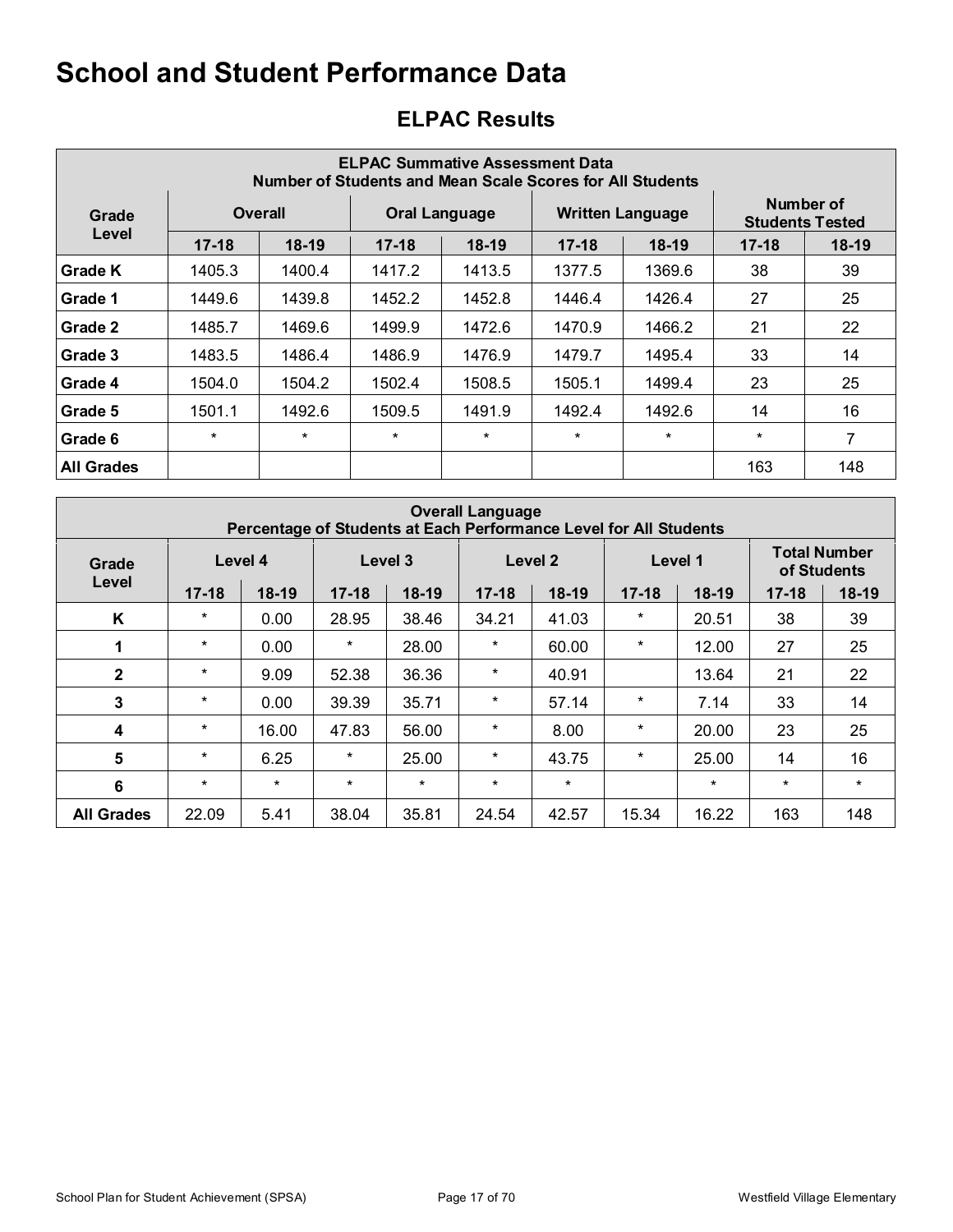|                         | <b>Oral Language</b><br>Percentage of Students at Each Performance Level for All Students |         |           |         |           |         |           |         |                                    |         |  |  |  |  |  |
|-------------------------|-------------------------------------------------------------------------------------------|---------|-----------|---------|-----------|---------|-----------|---------|------------------------------------|---------|--|--|--|--|--|
| Grade                   |                                                                                           | Level 4 |           | Level 3 |           | Level 2 |           | Level 1 | <b>Total Number</b><br>of Students |         |  |  |  |  |  |
| Level                   | $17 - 18$                                                                                 | $18-19$ | $17 - 18$ | $18-19$ | $17 - 18$ | $18-19$ | $17 - 18$ | $18-19$ | $17 - 18$                          | $18-19$ |  |  |  |  |  |
| K                       | 28.95                                                                                     | 7.69    | 31.58     | 41.03   | $^\star$  | 33.33   | *         | 17.95   | 38                                 | 39      |  |  |  |  |  |
| 1                       | $\star$                                                                                   | 12.00   | $\ast$    | 40.00   | $\star$   | 36.00   | *         | 12.00   | 27                                 | 25      |  |  |  |  |  |
| $\mathbf{2}$            | 90.48                                                                                     | 13.64   | $\ast$    | 63.64   |           | 13.64   |           | 9.09    | 21                                 | 22      |  |  |  |  |  |
| 3                       | 36.36                                                                                     | 7.14    | 42.42     | 71.43   | $^\star$  | 14.29   | *         | 7.14    | 33                                 | 14      |  |  |  |  |  |
| $\overline{\mathbf{4}}$ | $^\star$                                                                                  | 56.00   | 52.17     | 24.00   |           | 12.00   | *         | 8.00    | 23                                 | 25      |  |  |  |  |  |
| 5                       | $\star$                                                                                   | 18.75   | $\ast$    | 50.00   | $\star$   | 18.75   | *         | 12.50   | 14                                 | 16      |  |  |  |  |  |
| 6                       | $\star$                                                                                   | $\star$ | $\star$   | $\star$ | $\star$   | $\star$ |           | $\star$ | $\star$                            | $\star$ |  |  |  |  |  |
| <b>All Grades</b>       | 41.10                                                                                     | 19.59   | 35.58     | 46.62   | 11.66     | 22.30   | 11.66     | 11.49   | 163                                | 148     |  |  |  |  |  |

|                   | <b>Written Language</b><br>Percentage of Students at Each Performance Level for All Students |         |           |         |           |          |           |         |                                    |         |  |  |  |  |  |
|-------------------|----------------------------------------------------------------------------------------------|---------|-----------|---------|-----------|----------|-----------|---------|------------------------------------|---------|--|--|--|--|--|
| Grade             |                                                                                              | Level 4 | Level 3   |         |           | Level 2  |           | Level 1 | <b>Total Number</b><br>of Students |         |  |  |  |  |  |
| Level             | $17 - 18$                                                                                    | $18-19$ | $17 - 18$ | $18-19$ | $17 - 18$ | $18-19$  | $17 - 18$ | $18-19$ | $17 - 18$                          | 18-19   |  |  |  |  |  |
| K                 | $\star$                                                                                      | 0.00    | $^\star$  | 15.38   | 44.74     | 64.10    | 34.21     | 20.51   | 38                                 | 39      |  |  |  |  |  |
| 1                 | $\star$                                                                                      | 0.00    | $\star$   | 20.00   | $^\star$  | 36.00    | *         | 44.00   | 27                                 | 25      |  |  |  |  |  |
| $\mathbf{2}$      | $\star$                                                                                      | 4.55    | $\star$   | 31.82   | $\star$   | 36.36    | $^\star$  | 27.27   | 21                                 | 22      |  |  |  |  |  |
| 3                 | $\star$                                                                                      | 0.00    | $\star$   | 35.71   | $^\star$  | 50.00    | 42.42     | 14.29   | 33                                 | 14      |  |  |  |  |  |
| 4                 | $^\star$                                                                                     | 0.00    | $\star$   | 32.00   | $^\star$  | 40.00    | *         | 28.00   | 23                                 | 25      |  |  |  |  |  |
| 5                 |                                                                                              | 0.00    | $\star$   | 6.25    | $\star$   | 50.00    | $\ast$    | 43.75   | 14                                 | 16      |  |  |  |  |  |
| 6                 |                                                                                              | $\star$ | $\star$   | $\star$ | $\star$   | $^\star$ | *         | $\star$ | $\star$                            | $\star$ |  |  |  |  |  |
| <b>All Grades</b> | 12.27                                                                                        | 0.68    | 26.38     | 22.30   | 30.67     | 47.30    | 30.67     | 29.73   | 163                                | 148     |  |  |  |  |  |

|                   | <b>Listening Domain</b><br>Percentage of Students by Domain Performance Level for All Students |                       |           |                     |           |                  |                                    |         |  |  |  |  |  |  |
|-------------------|------------------------------------------------------------------------------------------------|-----------------------|-----------|---------------------|-----------|------------------|------------------------------------|---------|--|--|--|--|--|--|
| Grade             |                                                                                                | <b>Well Developed</b> |           | Somewhat/Moderately |           | <b>Beginning</b> | <b>Total Number</b><br>of Students |         |  |  |  |  |  |  |
| Level             | $17 - 18$                                                                                      | $18-19$               | $17 - 18$ | $18-19$             | $17 - 18$ | $18-19$          | $17 - 18$                          | $18-19$ |  |  |  |  |  |  |
| K                 | 39.47                                                                                          | 7.69                  | 47.37     | 76.92               | $\star$   | 15.38            | 38                                 | 39      |  |  |  |  |  |  |
|                   | 44.44                                                                                          | 32.00                 | $\star$   | 60.00               | $\star$   | 8.00             | 27                                 | 25      |  |  |  |  |  |  |
| $\mathbf{2}$      | 90.48                                                                                          | 18.18                 | $\star$   | 72.73               |           | 9.09             | 21                                 | 22      |  |  |  |  |  |  |
| 3                 | $\star$                                                                                        | 7.14                  | 72.73     | 78.57               | $\star$   | 14.29            | 33                                 | 14      |  |  |  |  |  |  |
| 4                 | $\star$                                                                                        | 36.00                 | 56.52     | 52.00               | $\star$   | 12.00            | 23                                 | 25      |  |  |  |  |  |  |
| 5                 | $\ast$                                                                                         | 6.25                  | $\star$   | 81.25               | $\star$   | 12.50            | 14                                 | 16      |  |  |  |  |  |  |
| <b>All Grades</b> | 41.72                                                                                          | 17.57                 | 47.24     | 69.59               | 11.04     | 12.84            | 163                                | 148     |  |  |  |  |  |  |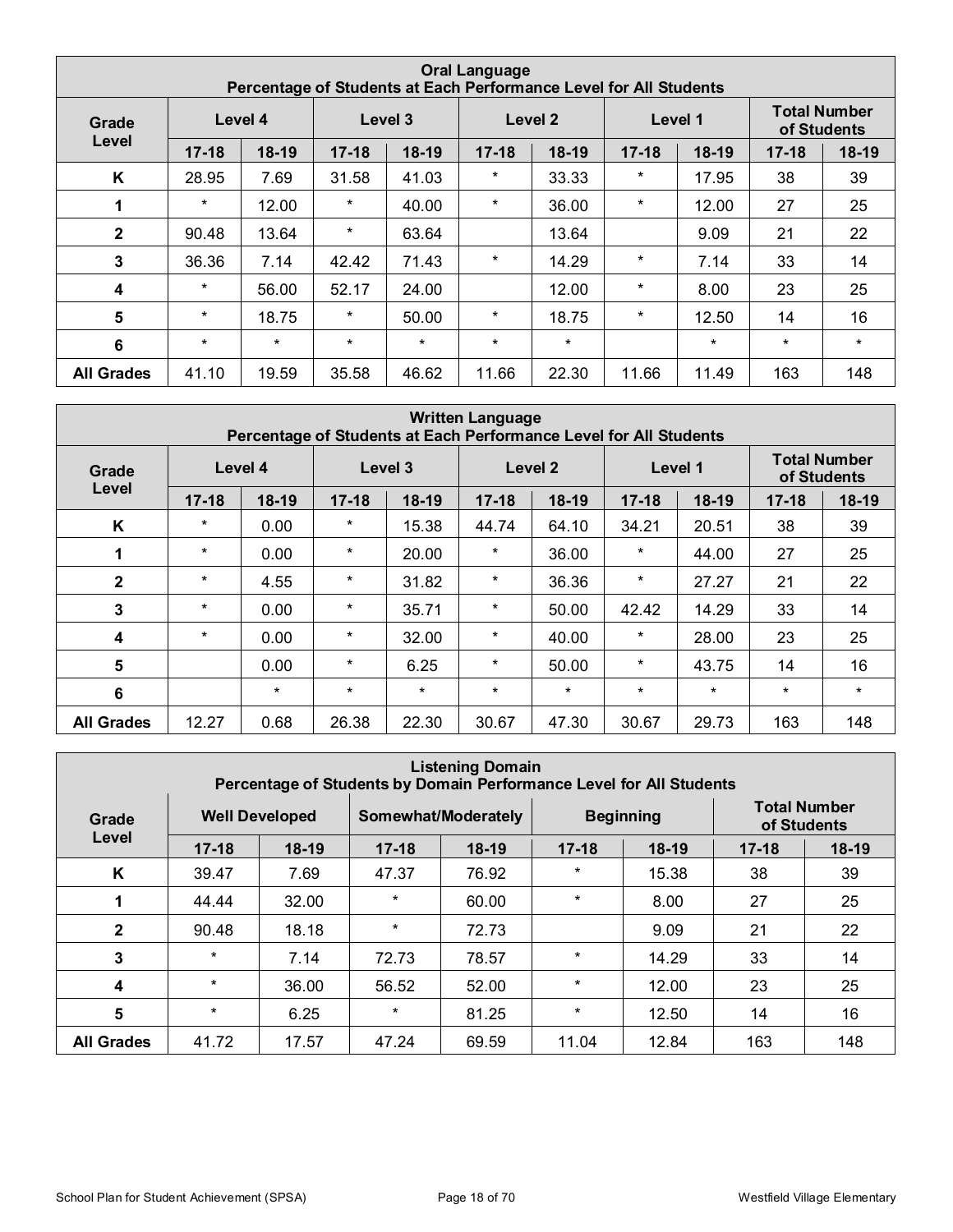|                         | <b>Speaking Domain</b><br>Percentage of Students by Domain Performance Level for All Students |                       |           |                     |           |                  |                                    |         |  |  |  |  |  |  |
|-------------------------|-----------------------------------------------------------------------------------------------|-----------------------|-----------|---------------------|-----------|------------------|------------------------------------|---------|--|--|--|--|--|--|
| Grade                   |                                                                                               | <b>Well Developed</b> |           | Somewhat/Moderately |           | <b>Beginning</b> | <b>Total Number</b><br>of Students |         |  |  |  |  |  |  |
| Level                   | $17 - 18$                                                                                     | $18-19$               | $17 - 18$ | $18-19$             | $17 - 18$ | $18-19$          | $17 - 18$                          | $18-19$ |  |  |  |  |  |  |
| K                       | $\star$                                                                                       | 7.69                  | 55.26     | 66.67               | $\star$   | 25.64            | 38                                 | 39      |  |  |  |  |  |  |
|                         | $\star$                                                                                       | 4.00                  | 48.15     | 84.00               | $\star$   | 12.00            | 27                                 | 25      |  |  |  |  |  |  |
| $\mathbf{2}$            | 85.71                                                                                         | 4.55                  | $\star$   | 86.36               |           | 9.09             | 21                                 | 22      |  |  |  |  |  |  |
| 3                       | 48.48                                                                                         | 21.43                 | 36.36     | 71.43               | $\star$   | 7.14             | 33                                 | 14      |  |  |  |  |  |  |
| $\overline{\mathbf{4}}$ | 78.26                                                                                         | 56.00                 | $\star$   | 36.00               | $\star$   | 8.00             | 23                                 | 25      |  |  |  |  |  |  |
| 5                       | $\star$                                                                                       | 43.75                 | $\star$   | 37.50               |           | 18.75            | 14                                 | 16      |  |  |  |  |  |  |
| <b>All Grades</b>       | 49.69                                                                                         | 23.65                 | 39.26     | 62.16               | 11.04     | 14.19            | 163                                | 148     |  |  |  |  |  |  |

|                         | <b>Reading Domain</b><br>Percentage of Students by Domain Performance Level for All Students |                       |           |                     |           |                  |                                    |         |  |  |  |  |  |  |
|-------------------------|----------------------------------------------------------------------------------------------|-----------------------|-----------|---------------------|-----------|------------------|------------------------------------|---------|--|--|--|--|--|--|
| Grade                   |                                                                                              | <b>Well Developed</b> |           | Somewhat/Moderately |           | <b>Beginning</b> | <b>Total Number</b><br>of Students |         |  |  |  |  |  |  |
| Level                   | $17 - 18$                                                                                    | $18-19$               | $17 - 18$ | 18-19               | $17 - 18$ | $18-19$          | $17 - 18$                          | $18-19$ |  |  |  |  |  |  |
| K                       | $\ast$                                                                                       | 0.00                  | 63.16     | 92.31               | $\star$   | 7.69             | 38                                 | 39      |  |  |  |  |  |  |
| 1                       | $\ast$                                                                                       | 4.00                  | 40.74     | 52.00               | $^\star$  | 44.00            | 27                                 | 25      |  |  |  |  |  |  |
| $\overline{2}$          | $\ast$                                                                                       | 0.00                  | 57.14     | 68.18               | $\star$   | 31.82            | 21                                 | 22      |  |  |  |  |  |  |
| 3                       |                                                                                              | 0.00                  | 42.42     | 64.29               | 57.58     | 35.71            | 33                                 | 14      |  |  |  |  |  |  |
| $\overline{\mathbf{4}}$ | $\ast$                                                                                       | 0.00                  | 65.22     | 52.00               | $^\star$  | 48.00            | 23                                 | 25      |  |  |  |  |  |  |
| $5\phantom{1}$          |                                                                                              | 0.00                  | $\ast$    | 68.75               | $\star$   | 31.25            | 14                                 | 16      |  |  |  |  |  |  |
| <b>All Grades</b>       | 13.50                                                                                        | 0.68                  | 52.15     | 66.22               | 34.36     | 33.11            | 163                                | 148     |  |  |  |  |  |  |

| <b>Writing Domain</b><br>Percentage of Students by Domain Performance Level for All Students |           |                                              |           |         |                  |         |                                    |         |
|----------------------------------------------------------------------------------------------|-----------|----------------------------------------------|-----------|---------|------------------|---------|------------------------------------|---------|
| Grade                                                                                        |           | <b>Well Developed</b><br>Somewhat/Moderately |           |         | <b>Beginning</b> |         | <b>Total Number</b><br>of Students |         |
| Level                                                                                        | $17 - 18$ | $18-19$                                      | $17 - 18$ | $18-19$ | $17 - 18$        | $18-19$ | $17 - 18$                          | $18-19$ |
| K                                                                                            | *         | 12.82                                        | 44.74     | 56.41   | 36.84            | 30.77   | 38                                 | 39      |
| 1                                                                                            | $\star$   | 4.00                                         | 62.96     | 60.00   | $\star$          | 36.00   | 27                                 | 25      |
| $\mathbf{2}$                                                                                 | $\star$   | 18.18                                        | 80.95     | 68.18   | $\star$          | 13.64   | 21                                 | 22      |
| 3                                                                                            | $\star$   | 21.43                                        | 51.52     | 71.43   | 33.33            | 7.14    | 33                                 | 14      |
| $\boldsymbol{4}$                                                                             | $\star$   | 8.00                                         | $\star$   | 80.00   | $\star$          | 12.00   | 23                                 | 25      |
| 5                                                                                            | $\star$   | 0.00                                         | $\star$   | 56.25   | $\ast$           | 43.75   | 14                                 | 16      |
| <b>All Grades</b>                                                                            | 19.63     | 10.14                                        | 55.21     | 66.22   | 25.15            | 23.65   | 163                                | 148     |

#### **Conclusions based on this data:**

- **1.** The majority of our English learners fall between levels 2 and 3 on the ELPAC.
- **2.** Our students dropped in the Listening and Speaking Domains from 2017-18 to 2018-19, indicating there needs to be a greater focus on Listening and Speaking during our designated ELD lessons.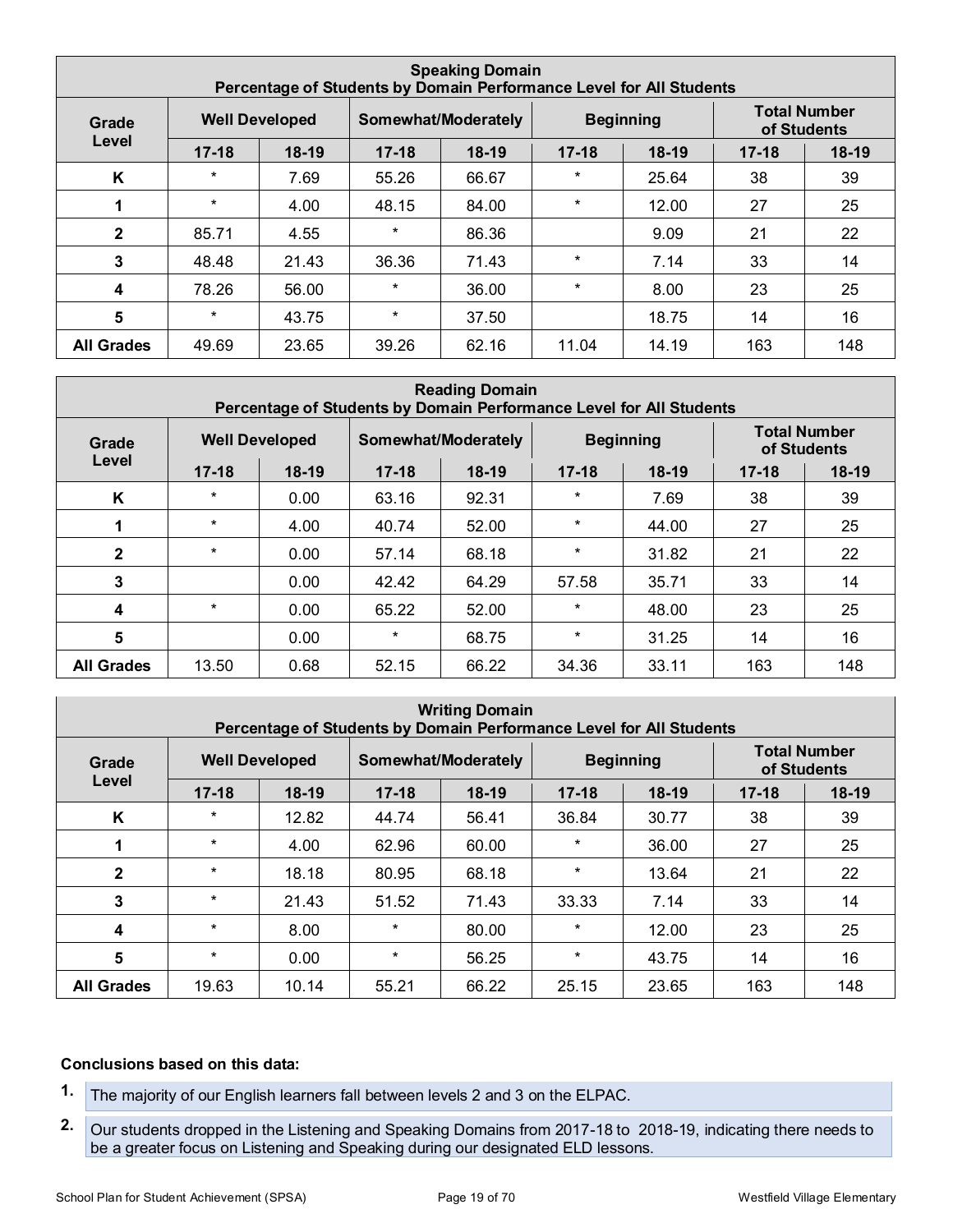**3.** Generally, the majority of our students fall into the Somewhat/Moderately range of language proficiency.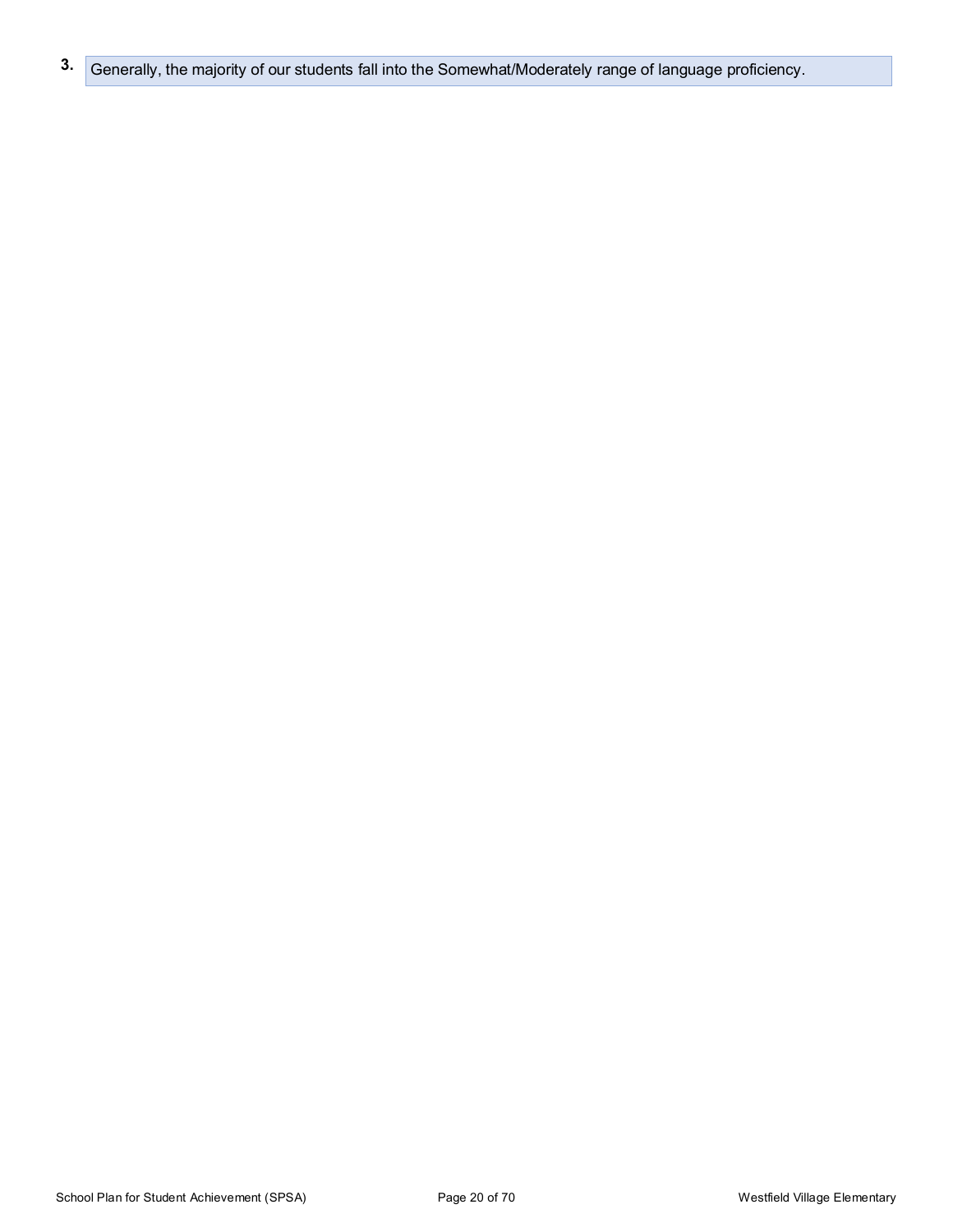## **Student Population**

This section provides information about the school's student population.

| 2018-19 Student Population                                                     |                                                                                                                                                                     |                                                                                                                                                                                                    |                                                                                          |  |  |
|--------------------------------------------------------------------------------|---------------------------------------------------------------------------------------------------------------------------------------------------------------------|----------------------------------------------------------------------------------------------------------------------------------------------------------------------------------------------------|------------------------------------------------------------------------------------------|--|--|
| <b>Total</b><br>Socioeconomically<br><b>Enrollment</b><br><b>Disadvantaged</b> |                                                                                                                                                                     | <b>English</b><br>Learners                                                                                                                                                                         | <b>Foster</b><br>Youth                                                                   |  |  |
| 439                                                                            | 90.7                                                                                                                                                                | 39.2                                                                                                                                                                                               | 1.4                                                                                      |  |  |
| This is the total number of<br>students enrolled.                              | This is the percent of students<br>who are eligible for free or<br>reduced priced meals; or have<br>parents/guardians who did not<br>receive a high school diploma. | This is the percent of students<br>who are learning to communicate<br>effectively in English, typically<br>requiring instruction in both the<br>English Language and in their<br>academic courses. | This is the percent of students<br>whose well-being is the<br>responsibility of a court. |  |  |
|                                                                                |                                                                                                                                                                     | 2018-19 Enrollment for All Students/Student Group                                                                                                                                                  |                                                                                          |  |  |
| <b>Student Group</b>                                                           |                                                                                                                                                                     | <b>Total</b>                                                                                                                                                                                       | Percentage                                                                               |  |  |
| <b>English Learners</b>                                                        |                                                                                                                                                                     | 172                                                                                                                                                                                                | 39.2                                                                                     |  |  |
| <b>Foster Youth</b>                                                            |                                                                                                                                                                     | 6                                                                                                                                                                                                  | 1.4                                                                                      |  |  |
| <b>Homeless</b>                                                                |                                                                                                                                                                     | 31                                                                                                                                                                                                 | 7.1                                                                                      |  |  |
| <b>Socioeconomically Disadvantaged</b>                                         |                                                                                                                                                                     | 398                                                                                                                                                                                                | 90.7                                                                                     |  |  |

| <b>Students with Disabilities</b> |  |
|-----------------------------------|--|

| <b>Enrollment by Race/Ethnicity</b> |              |            |  |  |
|-------------------------------------|--------------|------------|--|--|
| <b>Student Group</b>                | <b>Total</b> | Percentage |  |  |
| <b>African American</b>             | 34           | 7.7        |  |  |
| <b>American Indian</b>              | 5            | 1.1        |  |  |
| Asian                               | 47           | 10.7       |  |  |
| <b>Filipino</b>                     | 3            | 0.7        |  |  |
| Hispanic                            | 257          | 58.5       |  |  |
| <b>Two or More Races</b>            | 11           | 2.5        |  |  |
| <b>Pacific Islander</b>             | 2            | 0.5        |  |  |
| White                               | 77           | 17.5       |  |  |

#### **Conclusions based on this data:**

**1.** We continue to have a high percentage of socio-economically disadvantaged students.

**2.** Our English learner percentage has decreased over the years, yet is still a substantial percentage of our students.

**3.** Our percentage of students with an Individualized Academic Plan is higher than the average 10%.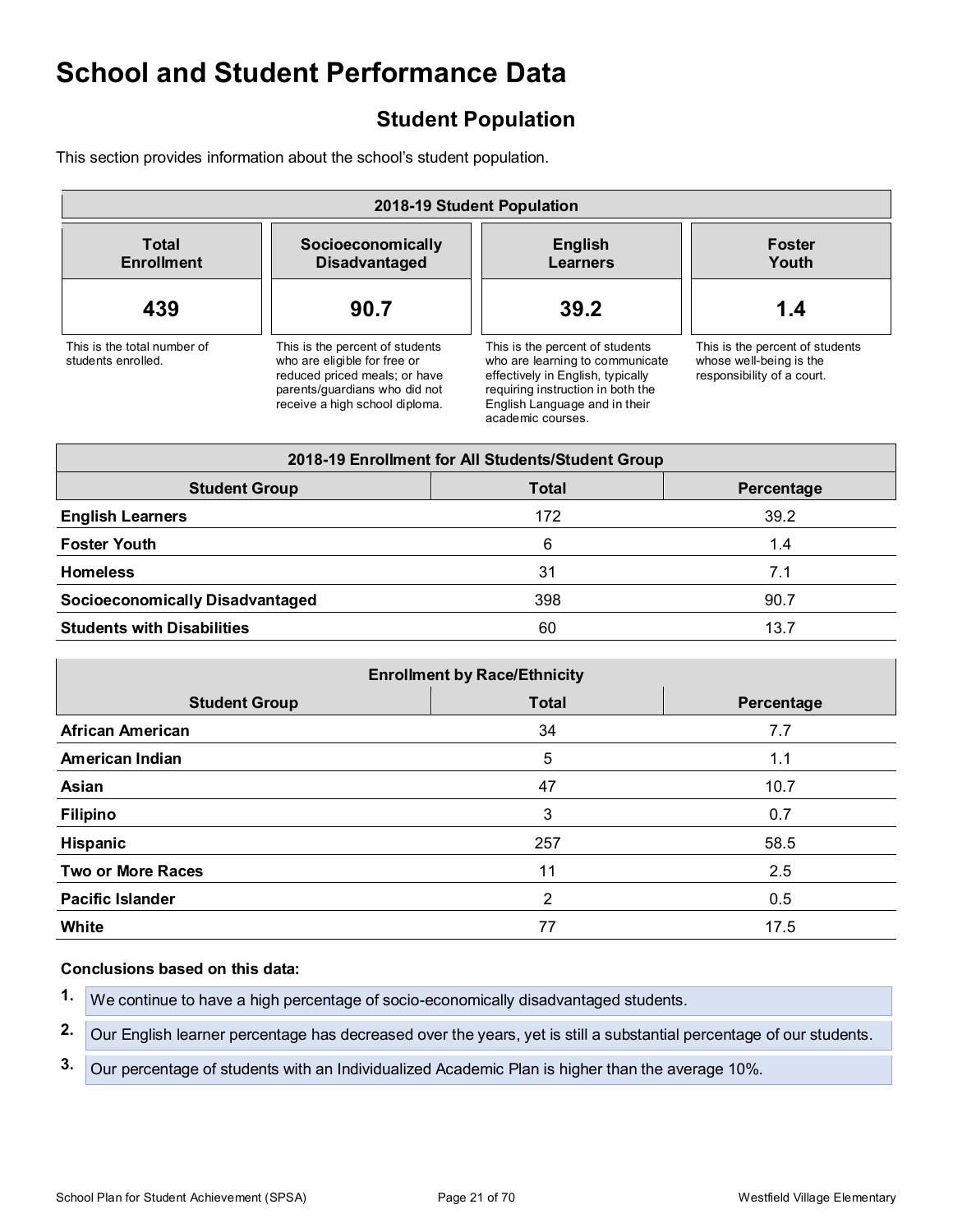### **Overall Performance**

| 2019 Fall Dashboard Overall Performance for All Students |                                      |                                  |  |  |
|----------------------------------------------------------|--------------------------------------|----------------------------------|--|--|
| <b>Academic Performance</b>                              | <b>Academic Engagement</b>           | <b>Conditions &amp; Climate</b>  |  |  |
| <b>English Language Arts</b><br>Red                      | <b>Chronic Absenteeism</b><br>Orange | <b>Suspension Rate</b><br>Yellow |  |  |
| <b>Mathematics</b><br>Orange                             |                                      |                                  |  |  |

#### **Conclusions based on this data:**

- **1.** Our English language arts scores declined significantly by 17.9 points.
- **2.** Although our mathematics scores maintained at 1.8 points, we still are 81.1 point below the standard and therefore need to make increase versus maintaining in order to move toward yellow, green, and blue.
- **3.** Although our suspension rate decreased significantly by 4%, we still show a color of yellow since 4% of our total students were suspended at least once.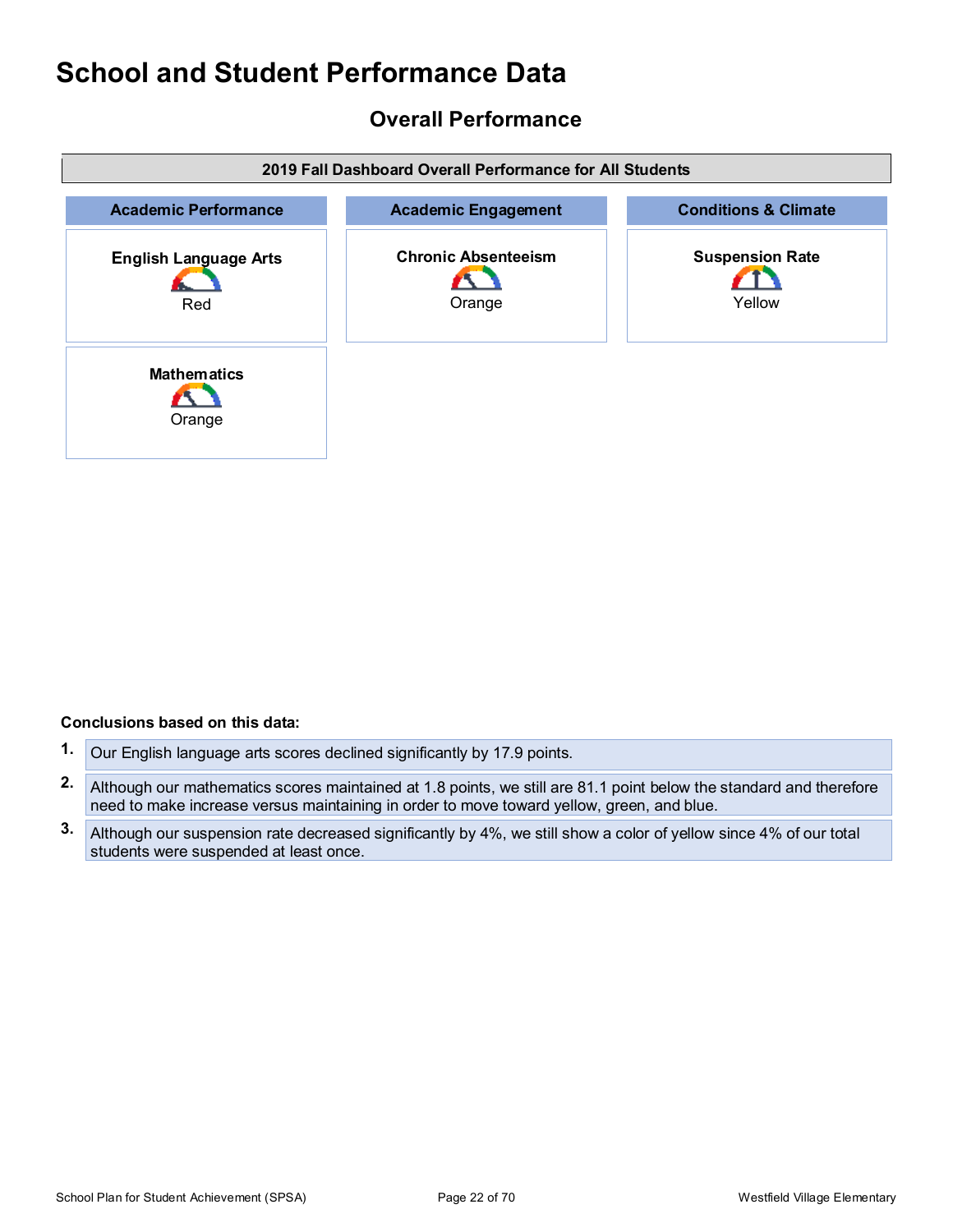## **Academic Performance English Language Arts**

The performance levels are color-coded and range from lowest-to-highest performance in the following order:



This section provides number of student groups in each color.

| 2019 Fall Dashboard English Language Arts Equity Report       |  |  |  |  |
|---------------------------------------------------------------|--|--|--|--|
| Green<br><b>Yellow</b><br><b>Blue</b><br><b>Orange</b><br>Red |  |  |  |  |
|                                                               |  |  |  |  |

This section provides a view of Student Assessment Results and other aspects of this school's performance, specifically how well students are meeting grade-level standards on the English Language Arts assessment. This measure is based on student performance on the Smarter Balanced Summative Assessment, which is taken annually by students in grades 3–8 and grade 11.

| 2019 Fall Dashboard English Language Arts Performance for All Students/Student Group |                                        |                                                 |  |  |
|--------------------------------------------------------------------------------------|----------------------------------------|-------------------------------------------------|--|--|
| <b>All Students</b>                                                                  | <b>English Learners</b>                | <b>Foster Youth</b>                             |  |  |
| Red                                                                                  | Red                                    | No Performance Color                            |  |  |
| 82 points below standard                                                             | 84.4 points below standard             | Less than 11 Students - Data Not                |  |  |
| Declined Significantly -17.9 points                                                  | Declined Significantly -20.9 points    | Displayed for Privacy<br>2                      |  |  |
| 186                                                                                  | 105                                    |                                                 |  |  |
|                                                                                      |                                        |                                                 |  |  |
| <b>Homeless</b>                                                                      | <b>Socioeconomically Disadvantaged</b> | <b>Students with Disabilities</b>               |  |  |
| No Performance Color                                                                 | Red                                    | No Performance Color                            |  |  |
| 122.8 points below standard                                                          | 82 points below standard               | 119.2 points below standard                     |  |  |
| Declined Significantly -16.6 points                                                  | Declined Significantly -18.2 points    | Increased<br>Significantly<br>$\pm$ 20 A nointo |  |  |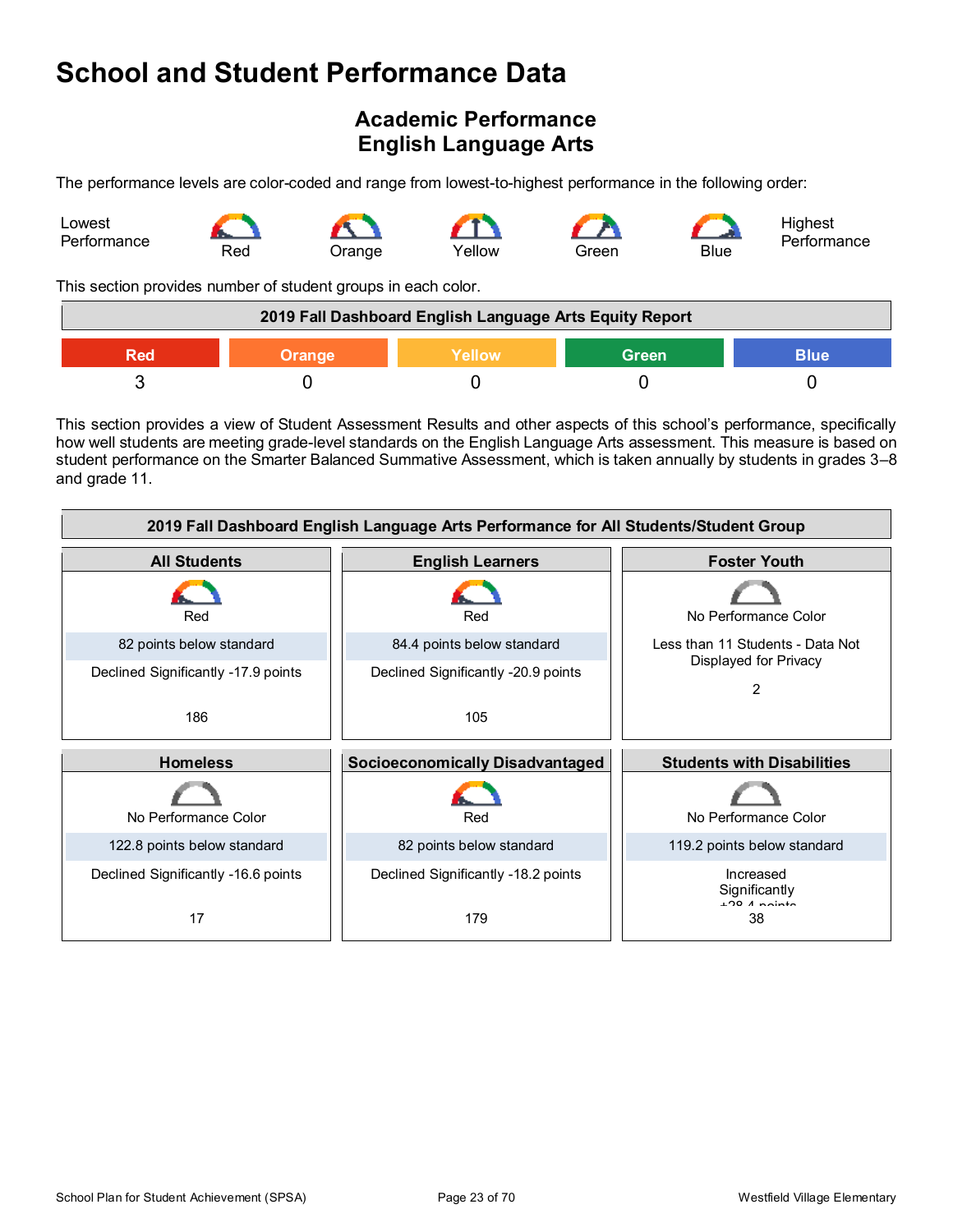

This section provides a view of Student Assessment Results and other aspects of this school's performance, specifically how well students are meeting grade-level standards on the English Language Arts assessment. This measure is based on student performance on the Smarter Balanced Summative Assessment, which is taken annually by students in grades 3–8 and grade 11.

| 2019 Fall Dashboard English Language Arts Data Comparisons for English Learners |                                      |                          |  |  |
|---------------------------------------------------------------------------------|--------------------------------------|--------------------------|--|--|
| <b>Current English Learner</b>                                                  | <b>Reclassified English Learners</b> | <b>English Only</b>      |  |  |
| 126.8 points below standard                                                     | 35.9 points below standard           | 79 points below standard |  |  |
| Declined Significantly -21.6 points                                             | Declined Significantly -42.3 points  | Declined -10.6 points    |  |  |
| 56                                                                              | 49                                   | -81                      |  |  |

#### **Conclusions based on this data:**

- **1.** Our reclassified English learners outperform our current English learners, as well as our English only students.
- **2.** Our current English learners are struggling the most at 126.8 points below the standard.
- **3.** All subgroups, except for one, declined in their progress. The one group that made a significant increase in their scores were our students with disabilities.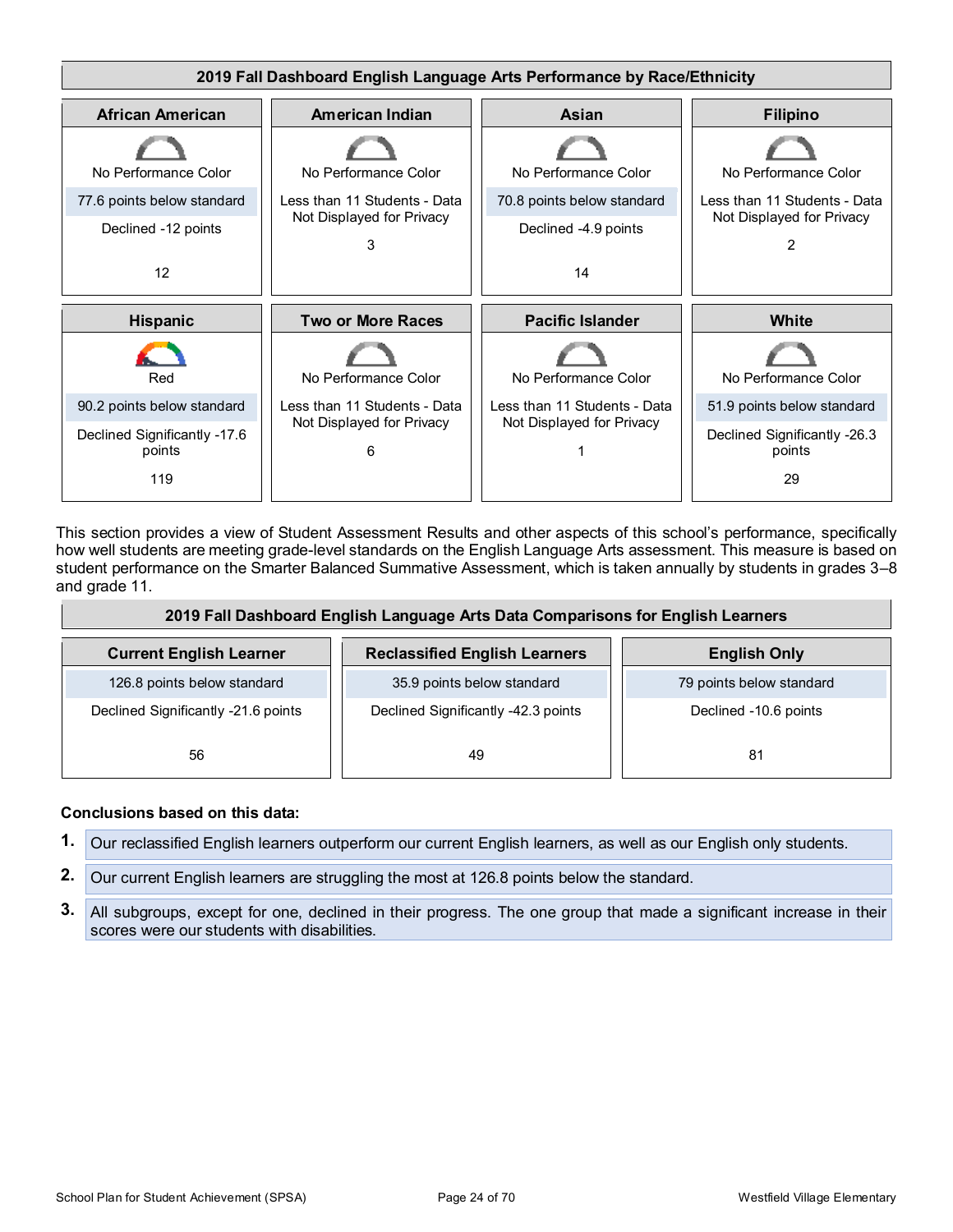### **Academic Performance Mathematics**

The performance levels are color-coded and range from lowest-to-highest performance in the following order:



This section provides number of student groups in each color.

| 2019 Fall Dashboard Mathematics Equity Report |               |               |              |             |
|-----------------------------------------------|---------------|---------------|--------------|-------------|
| Red                                           | <b>Orange</b> | <b>Yellow</b> | <b>Green</b> | <b>Blue</b> |
|                                               |               |               |              |             |

This section provides a view of Student Assessment Results and other aspects of this school's performance, specifically how well students are meeting grade-level standards on the Mathematics assessment. This measure is based on student performance on the Smarter Balanced Summative Assessment, which is taken annually by students in grades 3–8 and grade 11.

| 2019 Fall Dashboard Mathematics Performance for All Students/Student Group |                                        |                                                    |  |  |
|----------------------------------------------------------------------------|----------------------------------------|----------------------------------------------------|--|--|
| <b>All Students</b>                                                        | <b>English Learners</b>                | <b>Foster Youth</b>                                |  |  |
| Orange                                                                     | Yellow                                 | No Performance Color                               |  |  |
| 81.1 points below standard                                                 | 76.2 points below standard             | Less than 11 Students - Data Not                   |  |  |
| Maintained +1.8 points                                                     | Increased +6.9 points                  | Displayed for Privacy<br>2                         |  |  |
| 186                                                                        | 105                                    |                                                    |  |  |
| <b>Homeless</b>                                                            | <b>Socioeconomically Disadvantaged</b> | <b>Students with Disabilities</b>                  |  |  |
| No Performance Color                                                       | Orange                                 | No Performance Color                               |  |  |
| 112.3 points below standard                                                | 81.8 points below standard             | 126.7 points below standard                        |  |  |
| Declined -3.8 points<br>17                                                 | Maintained +2.9 points<br>179          | Increased<br>Significantly<br>$+44$ 8 nointe<br>38 |  |  |
|                                                                            |                                        |                                                    |  |  |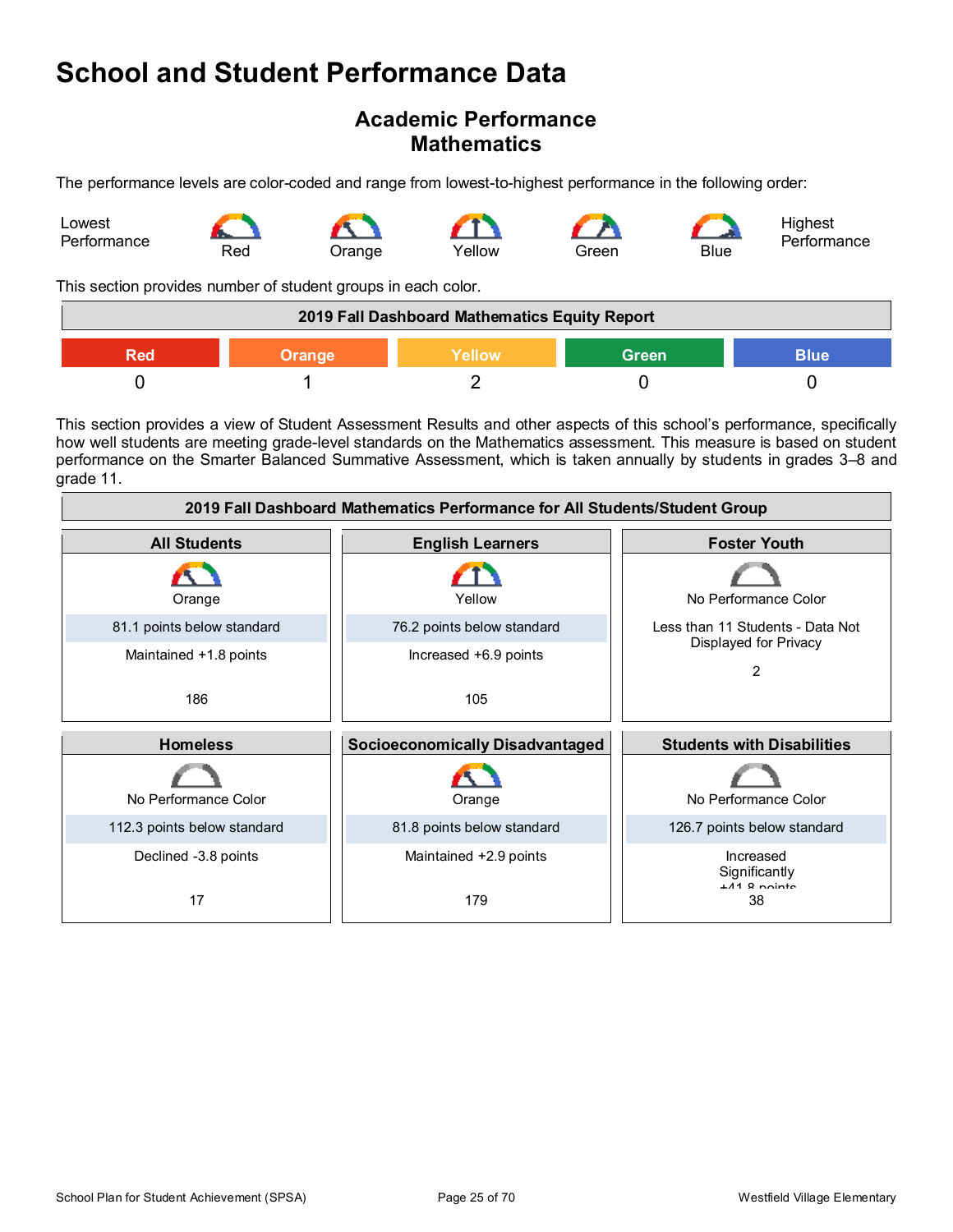

This section provides a view of Student Assessment Results and other aspects of this school's performance, specifically how well students are meeting grade-level standards on the Mathematics assessment. This measure is based on student performance on the Smarter Balanced Summative Assessment, which is taken annually by students in grades 3–8 and grade 11.

| 2019 Fall Dashboard Mathematics Data Comparisons for English Learners |                                      |                            |  |  |
|-----------------------------------------------------------------------|--------------------------------------|----------------------------|--|--|
| <b>Current English Learner</b>                                        | <b>Reclassified English Learners</b> | <b>English Only</b>        |  |  |
| 106.3 points below standard                                           | 41.9 points below standard           | 87.4 points below standard |  |  |
| Maintained -0.2 points                                                | Maintained +2.7 points               | Declined -3.1 points       |  |  |
| 56                                                                    | 49                                   | 81                         |  |  |

#### **Conclusions based on this data:**

- **1.** Our socioeconomically disadvantaged students did not perform as well as other sub groups.
- **2.** Although our students did make progress within mathematics, we still are below standard by 81.1 points, and therefore did not make enough progress to score higher than orange.
- **3.** Our students with disabilities increased significantly by 41.8 points.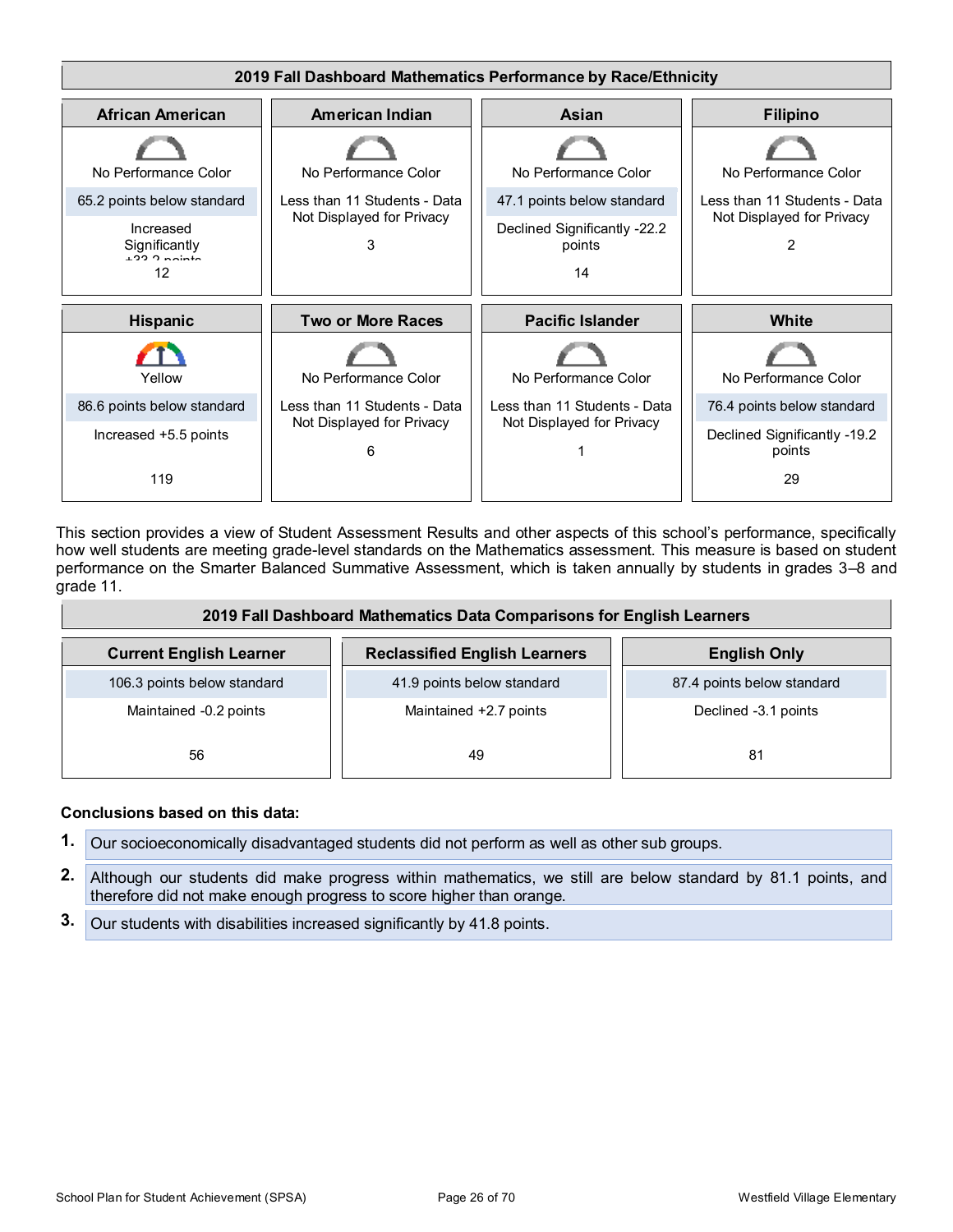## **Academic Performance English Learner Progress**

This section provides a view of the percentage of current EL students making progress towards English language proficiency or maintaining the highest level.



This section provides a view of the percentage of current EL students who progressed at least one ELPI level, maintained ELPI level 4, maintained lower ELPI levels (i.e, levels 1, 2L, 2H, 3L, or 3H), or decreased at least one ELPI Level.

| 2019 Fall Dashboard Student English Language Acquisition Results |                                                      |                                          |                                              |  |
|------------------------------------------------------------------|------------------------------------------------------|------------------------------------------|----------------------------------------------|--|
| <b>Decreased</b><br><b>One ELPI Level</b>                        | <b>Maintained ELPI Level 1,</b><br>2L, 2H, 3L, or 3H | <b>Maintained</b><br><b>ELPI Level 4</b> | <b>Progressed At Least</b><br>One ELPI Level |  |
| 20.7                                                             | 37.7                                                 |                                          | 39.6                                         |  |

#### **Conclusions based on this data:**

- **1.** Roughly the same number of students that maintained ELPI level as those that progressed at least one ELPI level.
- **2.** 20.7% of our English learners decreased at least one ELPI level. 37.7% of our English learners maintained ELPI levels 1, 2L, 2H, 3L, 3H. 1.8% of our English learners who maintained ELPI level 4.
- **3.** 39.6% of our English learners progressed at least one ELPI level.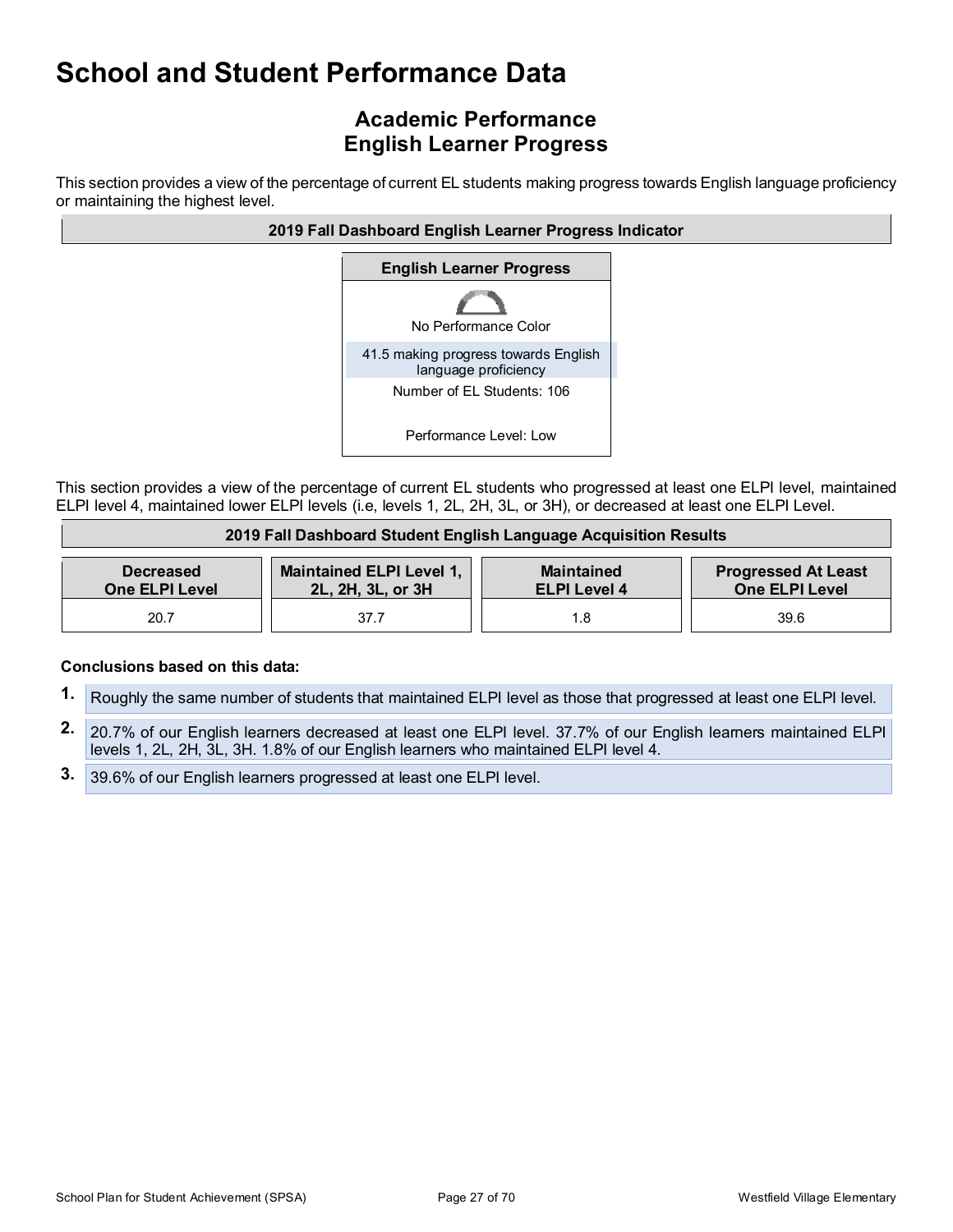### **Academic Engagement Chronic Absenteeism**

The performance levels are color-coded and range from lowest-to-highest performance in the following order:



This section provides number of student groups in each color.

| 2019 Fall Dashboard Chronic Absenteeism Equity Report |  |  |  |  |
|-------------------------------------------------------|--|--|--|--|
| Green<br><b>Yellow</b><br>Blue                        |  |  |  |  |
|                                                       |  |  |  |  |

This section provides information about the percentage of students in kindergarten through grade 8 who are absent 10 percent or more of the instructional days they were enrolled.

| 2019 Fall Dashboard Chronic Absenteeism for All Students/Student Group |                                        |                                   |
|------------------------------------------------------------------------|----------------------------------------|-----------------------------------|
| <b>All Students</b>                                                    | <b>English Learners</b>                | <b>Foster Youth</b>               |
| Orange                                                                 | Yellow                                 | No Performance Color              |
| 20.3                                                                   | 11.2                                   | 35.3                              |
| Declined -1                                                            | Declined -2.1                          | 17                                |
| 483                                                                    | 178                                    |                                   |
|                                                                        |                                        |                                   |
| <b>Homeless</b>                                                        | <b>Socioeconomically Disadvantaged</b> | <b>Students with Disabilities</b> |
| Yellow                                                                 | Orange                                 | Red                               |
| 17.6                                                                   | 20.6                                   | 28                                |
| Declined -14.4                                                         | Declined -0.7                          | Increased +14                     |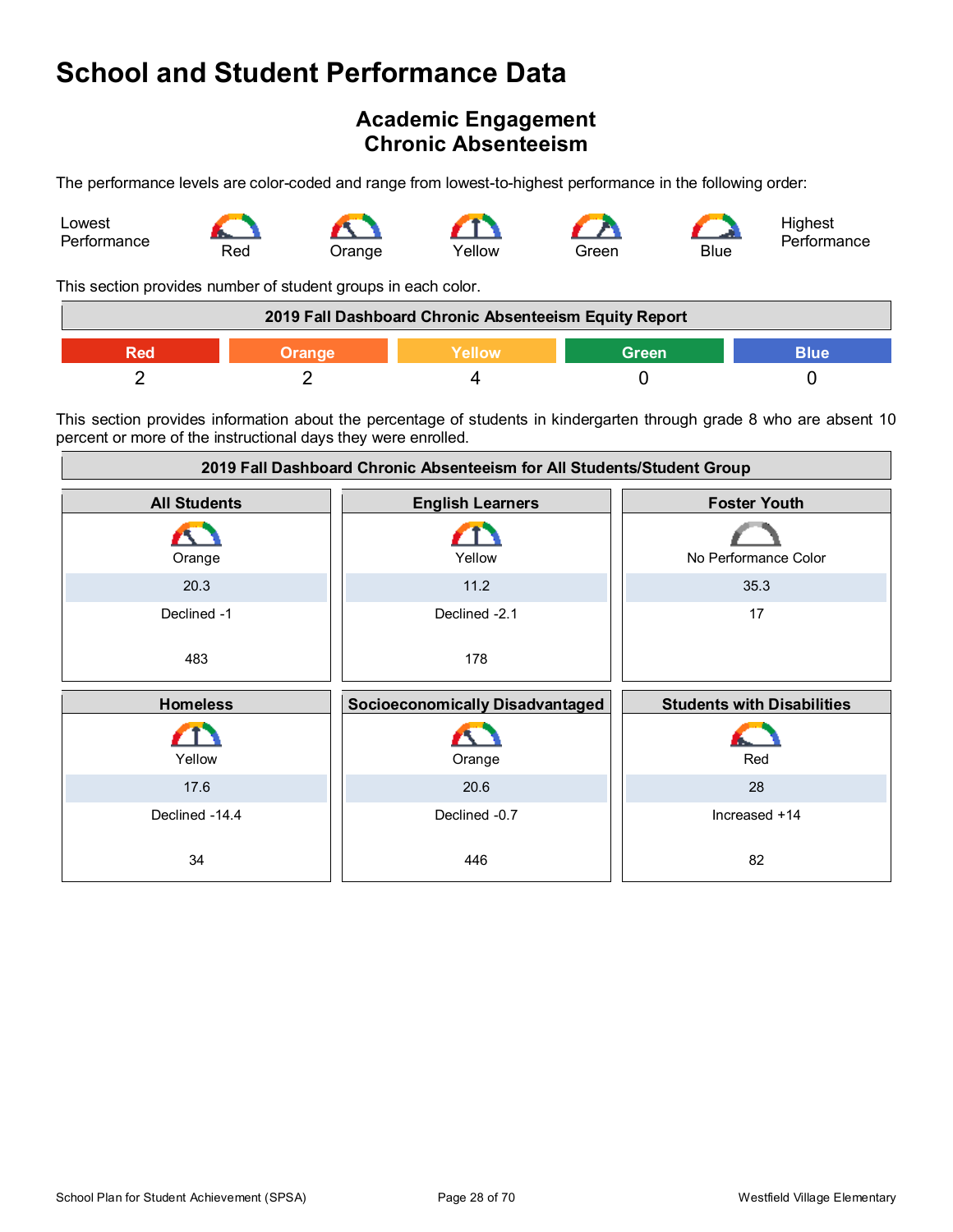

#### **Conclusions based on this data:**

- **1.** Students with disabilities and white students are not coming to school as often as other groups of students.
- **2.** Homeless, Hispanic, Asian, and English learner (there may be some overlap) are coming to school more regularly than other groups of students.
- **3.** Our chronic absenteeism declined by 1%.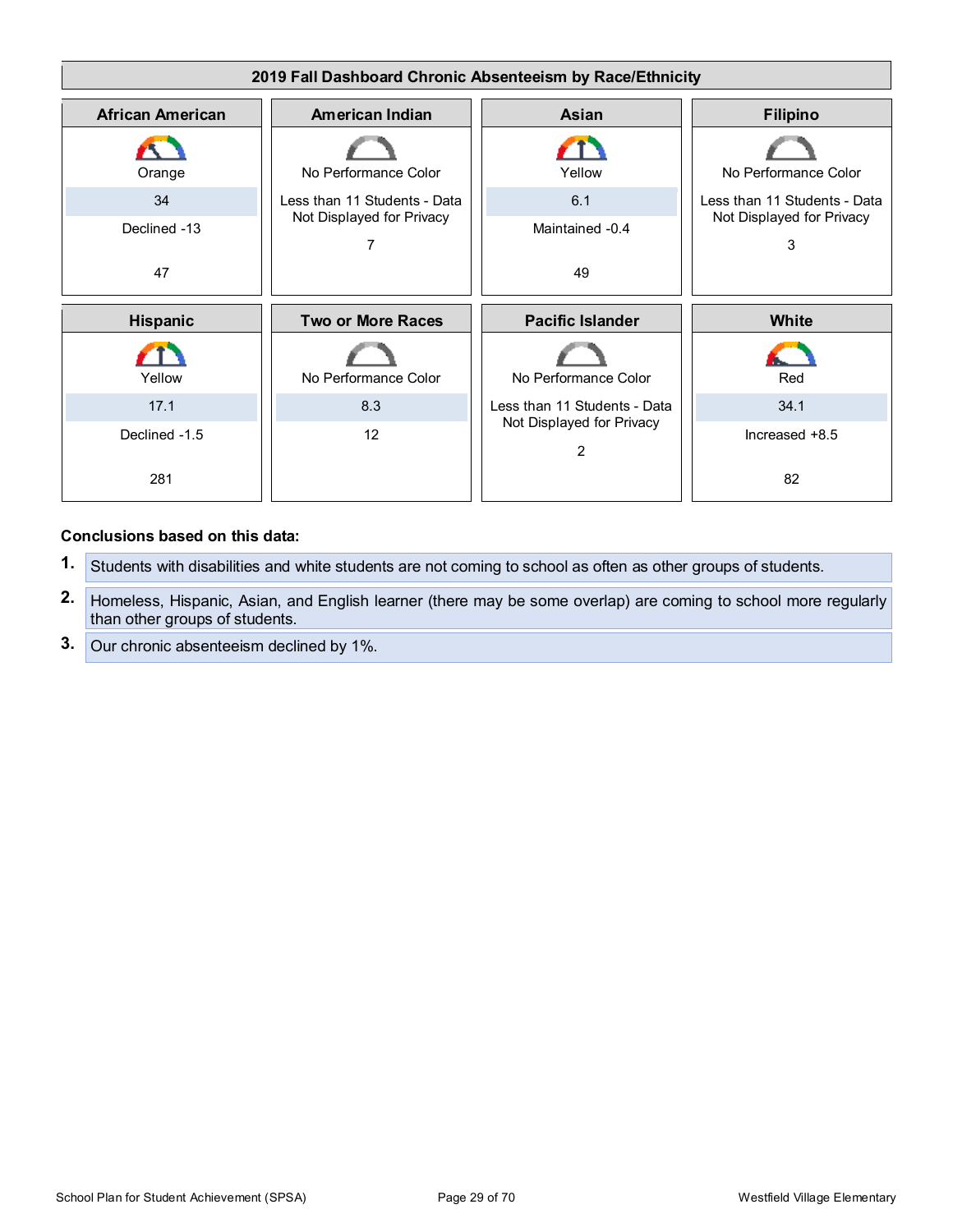### **Conditions & Climate Suspension Rate**

The performance levels are color-coded and range from lowest-to-highest performance in the following order:



This section provides number of student groups in each color.

| 2019 Fall Dashboard Suspension Rate Equity Report                    |  |  |  |  |
|----------------------------------------------------------------------|--|--|--|--|
| <b>Green</b><br><b>Blue</b><br><b>Yellow</b><br><b>Orange</b><br>Red |  |  |  |  |
|                                                                      |  |  |  |  |

This section provides information about the percentage of students in kindergarten through grade 12 who have been suspended at least once in a given school year. Students who are suspended multiple times are only counted once.

| 2019 Fall Dashboard Suspension Rate for All Students/Student Group |                                        |                                   |
|--------------------------------------------------------------------|----------------------------------------|-----------------------------------|
| <b>All Students</b>                                                | <b>English Learners</b>                | <b>Foster Youth</b>               |
| Yellow                                                             | Green                                  | No Performance Color              |
| $\overline{4}$                                                     | 2.2                                    | 5.3                               |
| Declined Significantly -3.9<br>520                                 | Declined Significantly -4.5<br>181     | 19                                |
| <b>Homeless</b>                                                    | <b>Socioeconomically Disadvantaged</b> | <b>Students with Disabilities</b> |
| Orange                                                             | Yellow                                 | Orange                            |
| 11.1                                                               | 4.4                                    | 8.4                               |
| Declined -9.3<br>36                                                | Declined Significantly -3.5<br>477     | Declined -0.8<br>83               |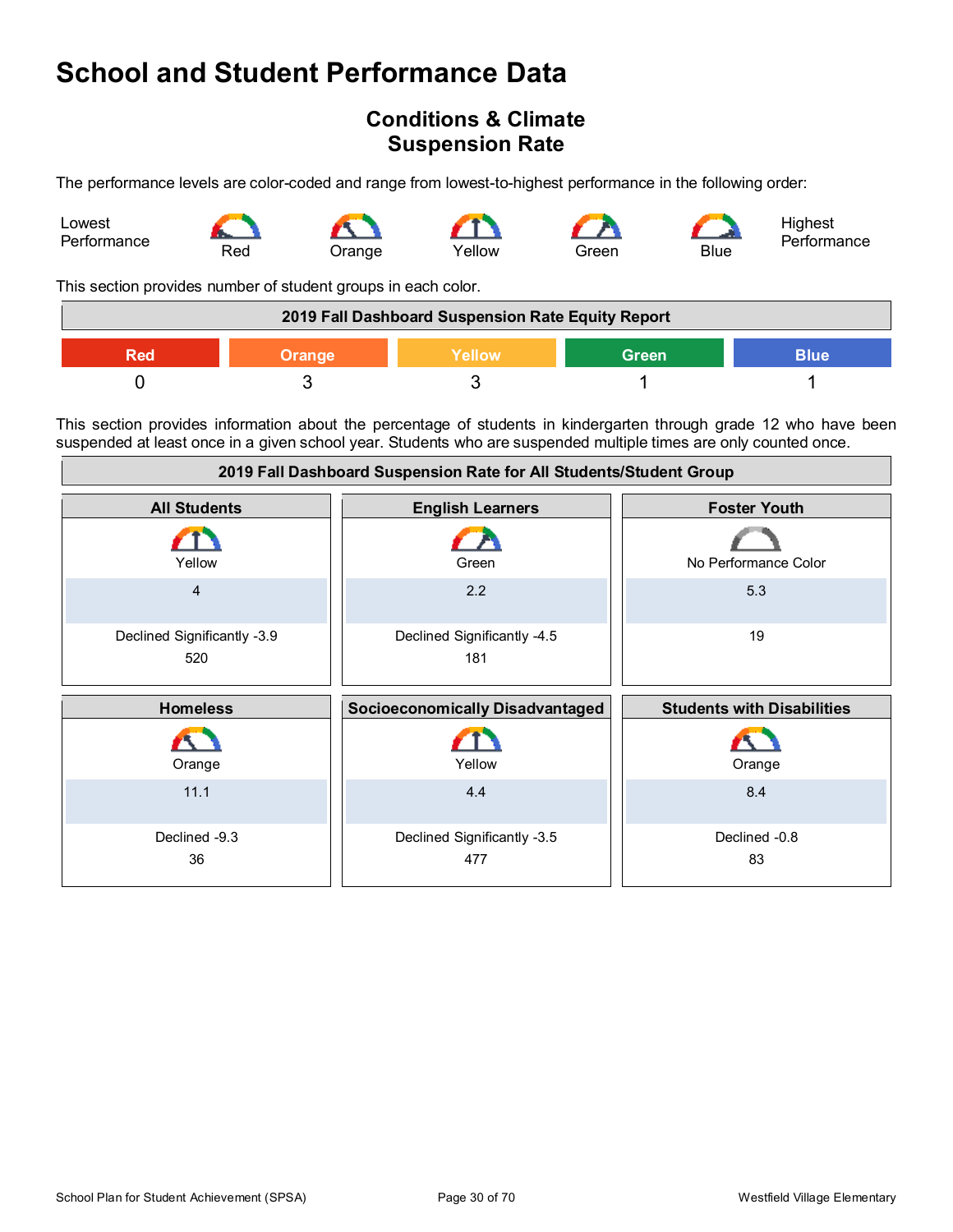

This section provides a view of the percentage of students who were suspended.

| 2019 Fall Dashboard Suspension Rate by Year |      |      |
|---------------------------------------------|------|------|
| 2017                                        | 2018 | 2019 |
| 9%                                          | 8%   |      |

#### **Conclusions based on this data:**

- **1.** English learners, as well as Asian students, are being suspended at a lower rate than other groups of students.
- **2.** Overall our suspension rate declined significantly, yet we still show as yellow on the data dashboard due to the ratio of suspensions to student enrollment.
- **3.** Homeless, students with disabilities, and African American students still continue to be suspended more often than other groups even though the numbers declined.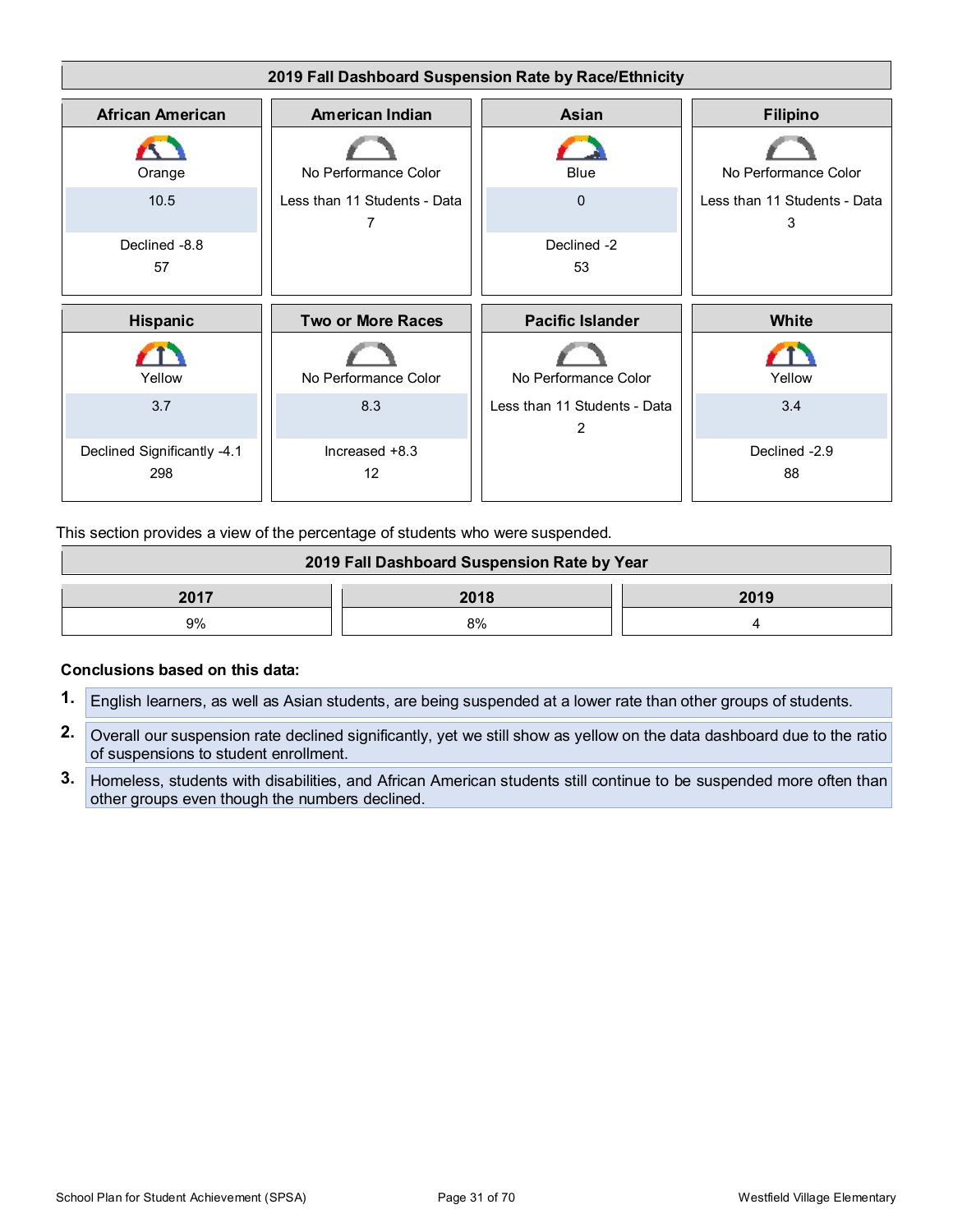## **Goals, Strategies, & Proposed Expenditures**

Complete a copy of the following table for each of the school's goals. Duplicate the table as needed.

## **Goal Subject**

College and Career and Readiness

## **LEA/LCAP Goal**

Students will graduate from WUSD college and career ready with the ability to explore opportunities and solve problems effectively in an ever changing world. Students will demonstrate essential skills in literacy, numeracy, critical thinking, communication, collaboration and citizenship.

## **Goal 1**

Westfield Village shall prepare students to graduate from WUSD college and career ready with the ability to explore opportunities and solve problems effectively in an ever changing world. Students will demonstrate essential skills in literacy, numeracy, critical thinking, communication, collaboration and citizenship.

## **Identified Need**

SBAC results for English Language Arts declined significantly by 17.9 points from 2018-2019. SBAC results for Mathematics maintained at 1.8 points from 2018-2019.

41.5% of Westfield's English learners are making progress towards language proficiency, which is considered low.

Due to school closure, K-2 text level data was not available at the end of the school year. Currently, based on guided reading assessments, 75% of third grade are meeting expected reading performance for the fall trimester. 61% of second grade students are meeting expected reading

performance for fall semester. Only 12% of our first grade students are at expected performance in reading for this time of the year.

## **Annual Measurable Outcomes**

| Metric/Indicator               | Baseline/Actual Outcome | <b>Expected Outcome</b>             |
|--------------------------------|-------------------------|-------------------------------------|
| <b>CAASPP ELA</b>              | 19.61%                  | 24.61%                              |
| <b>CAASPP Math</b>             | 20.77%                  | 25.77%                              |
| K-2 Text level                 | <b>Baseline</b>         | 30% at expected grade level<br>text |
| <b>ELD Progress Monitoring</b> | <b>Baseline</b>         | 50% at Expanding or Bridging        |
| <b>Reclassification Rate</b>   | 12%                     | 12%                                 |

Complete a copy of the Strategy/Activity table for each of the school's strategies/activities. Duplicate the table, including Proposed Expenditures, as needed.

## **Strategy/Activity 1**

#### **Students to be Served by this Strategy/Activity**

(Identify either All Students or one or more specific student groups)

All students will demonstrate essential skills in literacy.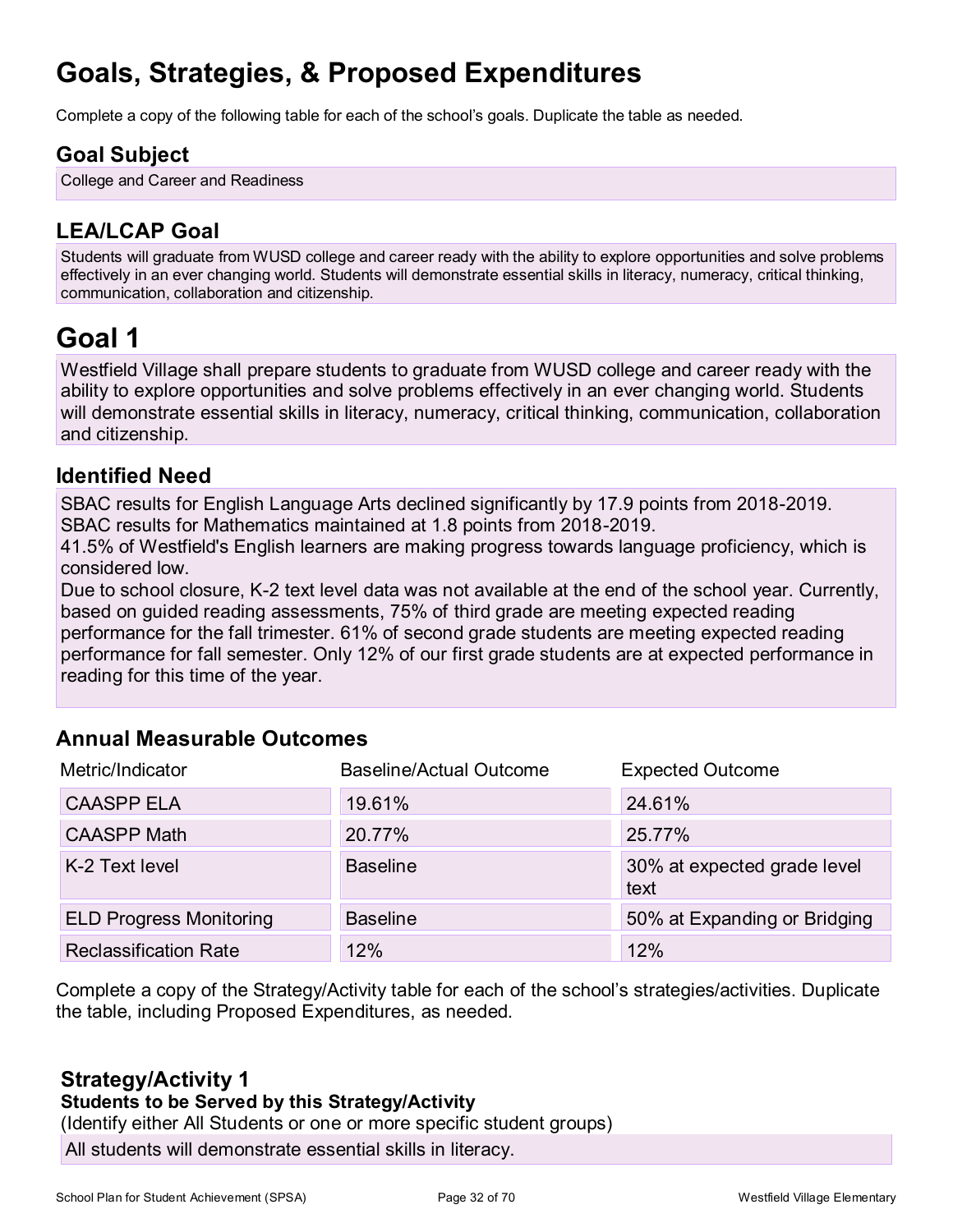#### Strategy/Activity

Teachers will have collaboration time to meet and discuss individual students and their progress on multiple measures such as unit assessments, exit tickets, IABs, and running records. Supplemental materials will be purchased to support students in early foundational literacy skills through distance learning.

Professional learning material such as workshops and teacher books will be purchased to support teachers in high-quality Tier I teaching literacy.

#### **Proposed Expenditures for this Strategy/Activity**

List the amount(s) and funding source(s) for the proposed expenditures. Specify the funding source(s) using one or more of the following: LCFF, Federal (if Federal identify the Title and Part, as applicable), Other State, and/or Local.

| Amount(s) | Source(s)                                                                                       |
|-----------|-------------------------------------------------------------------------------------------------|
| 5,000     | ESSA-Title I, Part A, Basic Grants Low Income<br>and Neglected<br>4000-4999: Books And Supplies |
| 5,000     | <b>Site LCFF</b><br>1000-1999: Certificated Personnel Salaries                                  |

### **Strategy/Activity 2**

#### **Students to be Served by this Strategy/Activity**

(Identify either All Students or one or more specific student groups)

All Students will demonstrate skills in mathematical concepts, procedures, problem solving, and communicating their reasoning.

#### Strategy/Activity

Supplemental math supplies will be purchased to support quality Tier I instruction. Support teachers in providing quality Tier I instruction through an instructional coach. Monitor and refine instruction based on data analysis of formative, benchmark, and summative assessments. Extensive professional learning on effective mathematical discourse strategies.

Differentiated instruction through math centers.

Teacher collaboration.

#### **Proposed Expenditures for this Strategy/Activity**

List the amount(s) and funding source(s) for the proposed expenditures. Specify the funding source(s) using one or more of the following: LCFF, Federal (if Federal identify the Title and Part, as applicable), Other State, and/or Local.

| Amount(s) | Source(s)                                                                                              |
|-----------|--------------------------------------------------------------------------------------------------------|
| 5,000     | <b>ESSA-Title I, Part A, Basic Grants Low Income</b><br>and Neglected<br>4000-4999: Books And Supplies |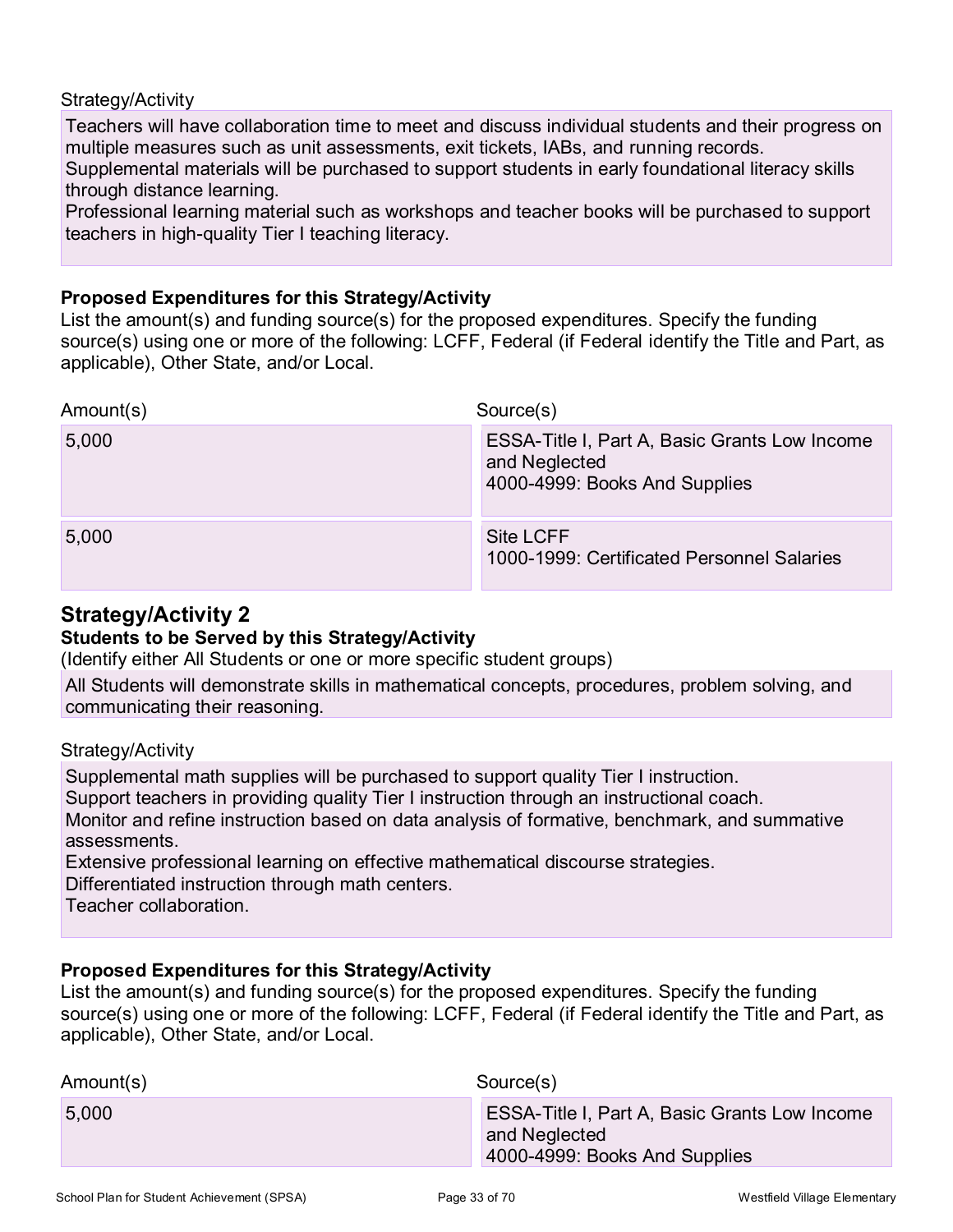### **Strategy/Activity 3**

#### **Students to be Served by this Strategy/Activity**

(Identify either All Students or one or more specific student groups)

All Students will demonstrate essential skills in Writing, Inquiry, Collaboration, Organization, and Reading (WICOR).

#### Strategy/Activity

Increase academic success through increased student organization and responsibility. Develop note-taking and study skills through AVID strategies.

Increase class and homework completion through goal setting and reflective skill-building. Increased preparedness for transitioning into high school.

#### **Proposed Expenditures for this Strategy/Activity**

List the amount(s) and funding source(s) for the proposed expenditures. Specify the funding source(s) using one or more of the following: LCFF, Federal (if Federal identify the Title and Part, as applicable), Other State, and/or Local.

| Amount(s) | Source(s)                                         |
|-----------|---------------------------------------------------|
| 4,000     | <b>Site LCFF</b><br>4000-4999: Books And Supplies |

#### **Strategy/Activity 4**

#### **Students to be Served by this Strategy/Activity**

(Identify either All Students or one or more specific student groups)

Westfield Village will provide an intensive two week intervention program at the end of the 2020-21 school year to help students recoup from learning loss.

#### Strategy/Activity

Students who have suffered from learning loss due to school closure will be identified and offered an intensive two week intervention program at the end of the 2020-21 school year.

#### **Proposed Expenditures for this Strategy/Activity**

List the amount(s) and funding source(s) for the proposed expenditures. Specify the funding source(s) using one or more of the following: LCFF, Federal (if Federal identify the Title and Part, as applicable), Other State, and/or Local.

| Amount(s) | Source(s)                                               |
|-----------|---------------------------------------------------------|
| 4,040     | Site LCFF<br>1000-1999: Certificated Personnel Salaries |

## **Strategy/Activity 5**

### **Students to be Served by this Strategy/Activity**

(Identify either All Students or one or more specific student groups)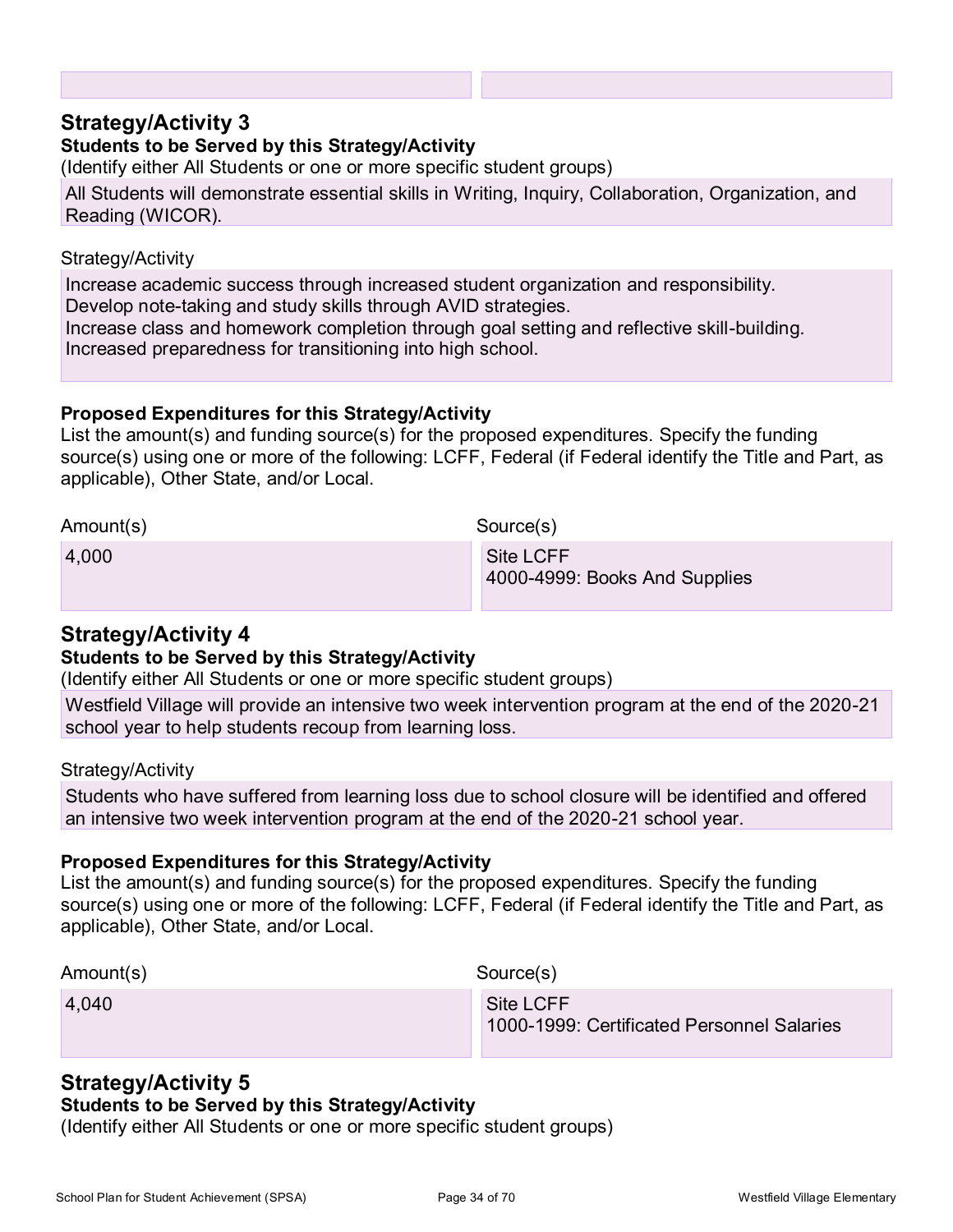Westfield Village will provide after school intervention programs to help targeted students who are below grade in math.

#### Strategy/Activity

Teachers will administer IAB assessments to determine which students would most likely benefit from an intensive 6 week after school intervention.

Intervention material will be created by teachers using the Smarter Balanced Teacher Toolkit (formally the Digital Library).

For students in grades K - 2nd grade, Number Talks will be provided as the intervention program. The intervention cycle will last 6 weeks long and reviewed prior to the next steps.

#### **Proposed Expenditures for this Strategy/Activity**

List the amount(s) and funding source(s) for the proposed expenditures. Specify the funding source(s) using one or more of the following: LCFF, Federal (if Federal identify the Title and Part, as applicable), Other State, and/or Local.

Amount(s) Source(s) 7500 ESSA-Title I, Part A, Basic Grants Low Income and Neglected 1000-1999: Certificated Personnel Salaries

### **Strategy/Activity 6**

#### **Students to be Served by this Strategy/Activity**

(Identify either All Students or one or more specific student groups)

Westfield Village will provide after school intervention programs to help targeted students who are below grade in reading.

#### Strategy/Activity

Teachers will administer IAB assessments to determine which students would most likely benefit from an intensive 6 week after school intervention.

Intervention material will be created by teachers using the Smarter Balanced Teacher Toolkit (formally the Digital Library).

For students in grades K - 3rd grade, the identified intervention program will be Fountas & Pinnell's Leveled Literacy Intervention.

The intervention cycle will last 6 weeks long and reviewed prior to the next steps.

#### **Proposed Expenditures for this Strategy/Activity**

List the amount(s) and funding source(s) for the proposed expenditures. Specify the funding source(s) using one or more of the following: LCFF, Federal (if Federal identify the Title and Part, as applicable), Other State, and/or Local.

| Amount(s) | Source(s)                                                                                                           |
|-----------|---------------------------------------------------------------------------------------------------------------------|
| 7500      | <b>ESSA-Title I, Part A, Basic Grants Low Income</b><br>and Neglected<br>1000-1999: Certificated Personnel Salaries |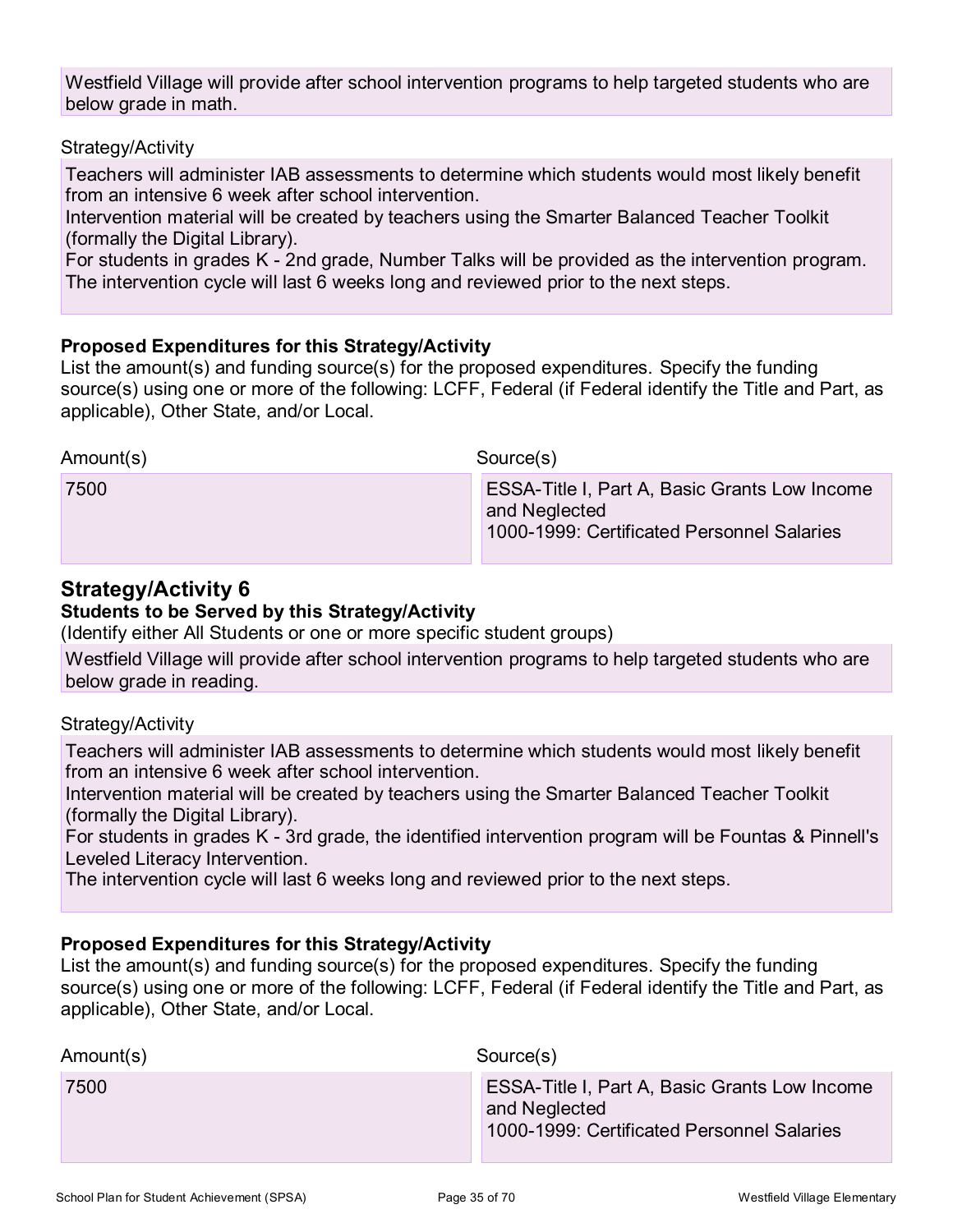### **Strategy/Activity 7 Students to be Served by this Strategy/Activity**

(Identify either All Students or one or more specific student groups)

English learners

#### Strategy/Activity

Westfield Village will continue to reclassify English learners at 12%.

A protected designated block of English Language Development will be provided to all English learners TK - 5th grade until reclassified.

The middle school schedule will allow for a period of Designated English Language Development for all middle school students.

Supplemental materials will be purchased to enhance the core Tier I English Language Development curriculum.

#### **Proposed Expenditures for this Strategy/Activity**

List the amount(s) and funding source(s) for the proposed expenditures. Specify the funding source(s) using one or more of the following: LCFF, Federal (if Federal identify the Title and Part, as applicable), Other State, and/or Local.

#### Amount(s) Source(s)

| 5,000 | <b>ESSA-Title I, Part A, Basic Grants Low Income</b><br>and Neglected<br>4000-4999: Books And Supplies |
|-------|--------------------------------------------------------------------------------------------------------|
|       |                                                                                                        |

## **Strategy/Activity 8**

#### **Students to be Served by this Strategy/Activity**

(Identify either All Students or one or more specific student groups)

English learners

#### Strategy/Activity

Students who have been reclassified as Fluent English Proficient will be honored with an award to recognize their step towards becoming biliterate.

We will track our reclassified students to calculate how many graduate from high school with the Seal of Biliteracy.

#### **Proposed Expenditures for this Strategy/Activity**

List the amount(s) and funding source(s) for the proposed expenditures. Specify the funding source(s) using one or more of the following: LCFF, Federal (if Federal identify the Title and Part, as applicable), Other State, and/or Local.

| Amount(s) | Source(s)                       |
|-----------|---------------------------------|
| 3,000     | Site LCFF<br>0000: Unrestricted |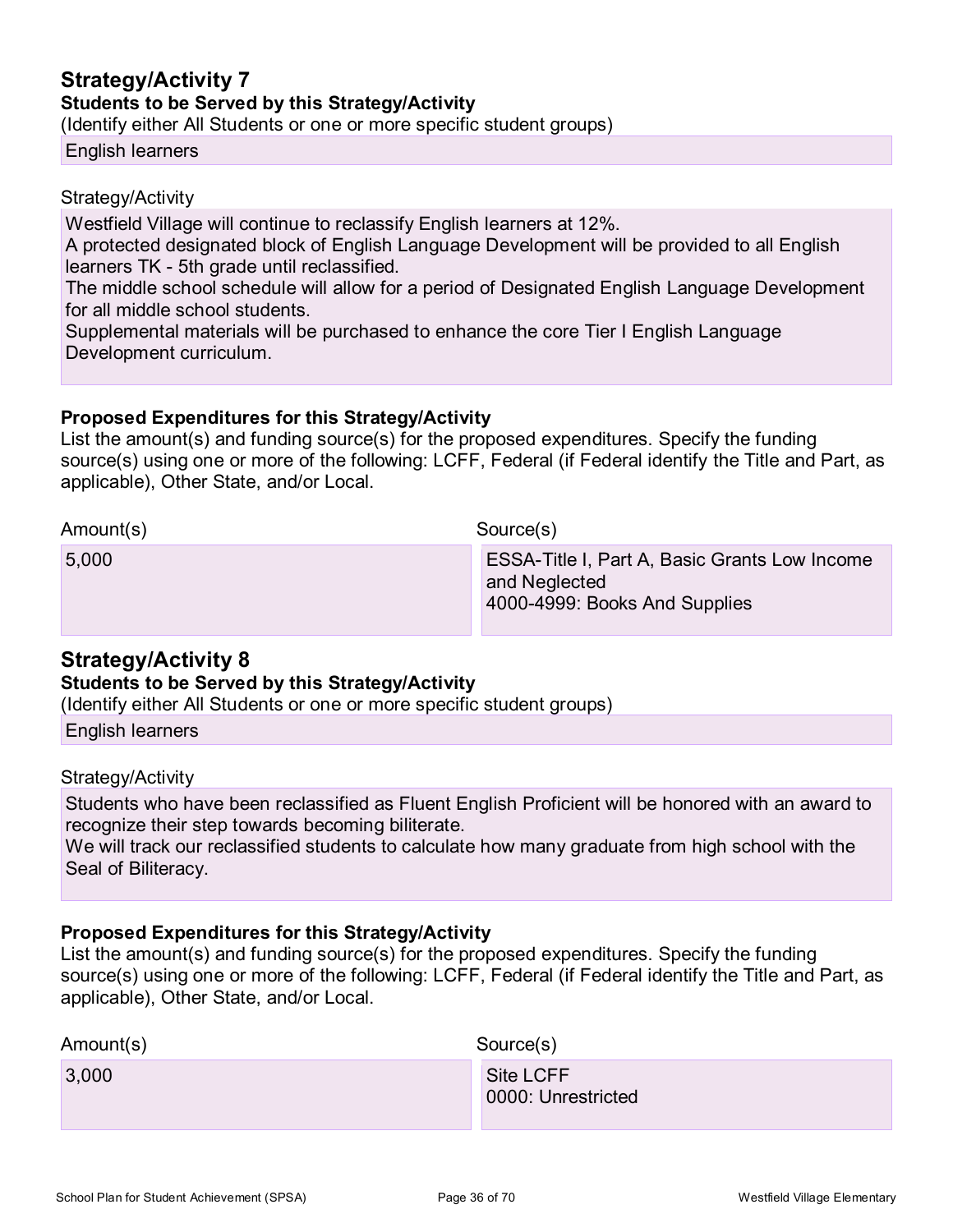# **Annual Review**

### **SPSA Year Reviewed: 2019-20**

Respond to the following prompts relative to this goal. If the school is in the first year of implementing the goal, an analysis is not required and this section may be deleted.

## **ANALYSIS**

Describe the overall implementation of the strategies/activities and the overall effectiveness of the strategies/activities to achieve the articulated goal.

Teachers will be provided with an instructional coach to focus on individual learning goals for their students. Teachers have the option of working through the teaching and learning cycle which includes the steps, plan, implement, reflect, and act.

Teacher collaboration time will be provided where individual students will be discussed and plan created for those students that are not making academic progress.

Supplemental material will be purchased to enhance Tier I instruction in both mathematics and literacy.

AVID organizational tools such as journals and folders will be purchased to increase communication between families and students.

A protected block of Designated ELD was scheduled for Mondays, Tuesdays, Thursdays, and Fridays.

Teachers are expected to implement Designated ELD during their day on Wednesdays since we have minimum days.

Daily observations of Designated and Integrated ELD lessons occurred with provided feedback and coaching responses.

Progress Monitoring Tool will be implemented, scored, and data were analyzed.

We will target our reclassified English learners to monitor their progress towards earning the State Seal of Biliteracy.

Students who have been reclassified to Fluent English Proficient will be awarded a medal for their progress towards becoming bi-literate.

Briefly describe any major differences between the intended implementation and/or the budgeted expenditures to implement the strategies/activities to meet the articulated goal.

More time needs to be spent on analyzing the data results of the Progress Monitoring Tool as well as ELPAC scores.

Lesson rigor is also an identified area of need. Time will be allocated during Professional Learning days focused on lesson objectives, differentiation, and increasing the rigor of oral language production.

Due to school being conducted in a 100% virtual environment after school interventions and implementation of English Language Development is not to the fidelity. Once the school is in a hybrid model, it will be more likely to implement these to fidelity.

Describe any changes that will be made to this goal, the annual outcomes, metrics, or strategies/activities to achieve this goal as a result of this analysis. Identify where those changes can be found in the SPSA.

No changes will be made to this goal, annual outcome, nor metrics to achieve this goal.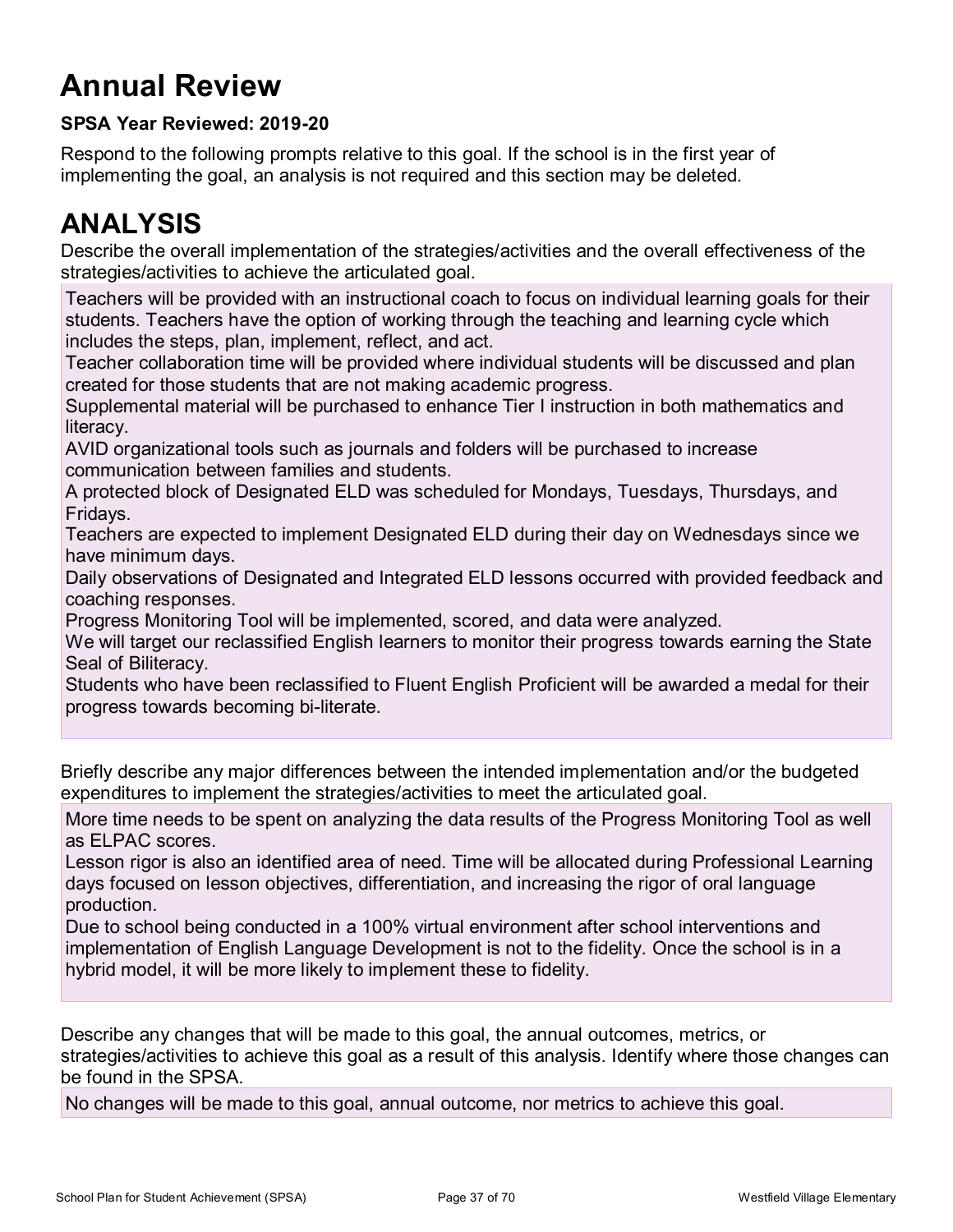## **Goals, Strategies, & Proposed Expenditures**

Complete a copy of the following table for each of the school's goals. Duplicate the table as needed.

## **Goal Subject**

Educational Opportunities

## **LEA/LCAP Goal**

WUSD will create an individualized high-quality educational experience that addresses the unique needs of the whole child while igniting a passion for learning. Students will experience a broad course of study that includes Career Technical Education pathways, Visual and Performing Arts, high-leveled mathematics, laboratory and applied sciences, world languages, and alternative pathways that support educational options and flexibility.

## **Goal 2**

Westfield shall create an individualized high-quality educational experience that addresses the unique needs of the whole child while igniting a passion for learning. Students will experience a broad course of study that includes Career Technical Education pathways, Visual and Performing Arts, high-leveled mathematics, laboratory and applied sciences, world languages and alternative pathways that support educational options and flexibility.

## **Identified Need**

Westfield is in the process of implementing a Learning Center model where students with an Individual Education Plan (IEP) are placed in a general education classroom and receive their Specialized Academic Instruction (SAI) either in push-in support or some pull-out support. We are looking to increase the number of minutes students have access to the general education classroom and peers through this model. 2019-2020 was the first year of implementation and due to school closure, we do not have accurate data on this educational opportunity therefore we will use data from the 2018-19 school year. Students with an IEP increased their performance in English Language Arts by 28.4 points yet are overall 119.2 points below standard. In mathematics, students with an IEP increased their scores by 41.8 yet are still 126.7 points below the standard. The most important area of need for our students on an IEP is absenteeism. 28% of our students with IEPs are chronically absent which was an increase of 14%. Another area of concern for our students with an IEP is the rate of suspension. 8.4% of our students with an IEP were suspended at least once. This was a decline but it remains orange on the CA School Dashboard.

## **Annual Measurable Outcomes**

| Metric/Indicator                                                                                                                             | Baseline/Actual Outcome | <b>Expected Outcome</b>                                 |
|----------------------------------------------------------------------------------------------------------------------------------------------|-------------------------|---------------------------------------------------------|
| Percentage of time students<br>are spending in the general<br>education setting versus<br>Special Education setting.                         | <b>Baseline</b>         | Increase overall in general<br>education setting by 10% |
| Number of students enrolled in<br>and promote from Westfield<br>Village's music program and<br>then enroll in a high school<br>music program | <b>Baseline</b>         | 80%                                                     |
| Number of underrepresented<br>student populations enrolled in<br>STEM and AVID.                                                              | <b>Baseline</b>         | 10%                                                     |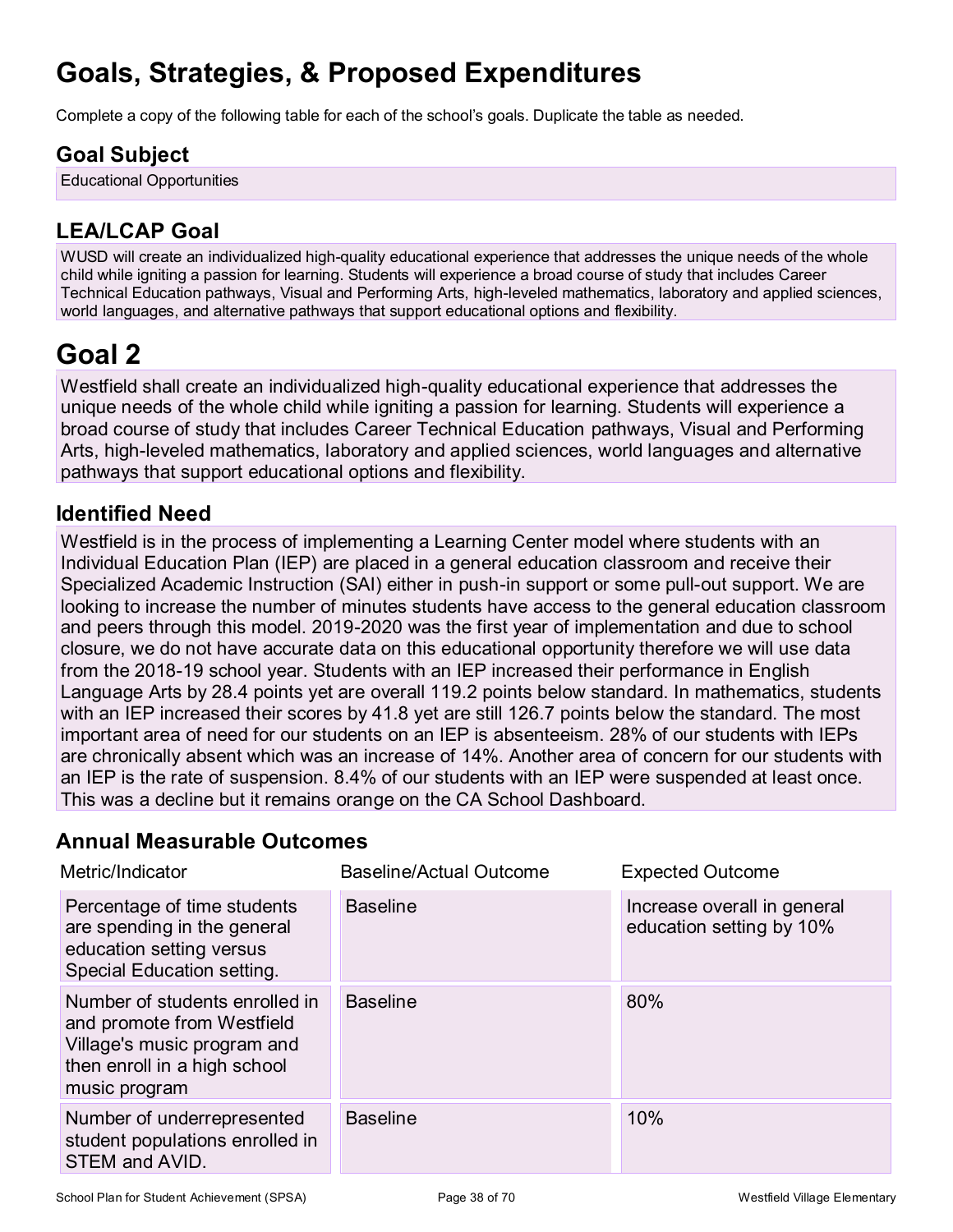| Metric/Indicator                                                                          | <b>Baseline/Actual Outcome</b> | <b>Expected Outcome</b> |
|-------------------------------------------------------------------------------------------|--------------------------------|-------------------------|
| Number of students promoting<br>through the Social Emotional<br>Program onto high school. | <b>Baseline</b>                | 5                       |

Complete a copy of the Strategy/Activity table for each of the school's strategies/activities. Duplicate the table, including Proposed Expenditures, as needed.

### **Strategy/Activity 1**

#### **Students to be Served by this Strategy/Activity**

(Identify either All Students or one or more specific student groups)

All students

Strategy/Activity

Westfield Village will continue to provide enriching experiences through Visual and Performing Arts (VAPA) for students to connect and apply to classroom learning.

Supplemental material will continue to be provided for our band classes.

Supplemental material will continue to be purchased for art lessons.

Out of classroom experiences will be provided for students in both band and art.

Supplemental professional learning opportunities will be provided to teachers for both music and art.

Research and investigate the use and implementation of an art docent.

#### **Proposed Expenditures for this Strategy/Activity**

List the amount(s) and funding source(s) for the proposed expenditures. Specify the funding source(s) using one or more of the following: LCFF, Federal (if Federal identify the Title and Part, as applicable), Other State, and/or Local.

| Amount(s) | Source(s)                                                                                                                        |
|-----------|----------------------------------------------------------------------------------------------------------------------------------|
| 2543.30   | ESSA-Title I, Part A, Basic Grants Low Income<br>and Neglected<br>4000-4999: Books And Supplies                                  |
| 2543.30   | ESSA-Title I, Part A, Basic Grants Low Income<br>and Neglected<br>5000-5999: Services And Other Operating<br><b>Expenditures</b> |

## **Strategy/Activity 2**

#### **Students to be Served by this Strategy/Activity**

(Identify either All Students or one or more specific student groups)

Special Education

#### Strategy/Activity

Westfield Village will continue to use the Learning Center Model to increase inclusion through the Least Restrictive Environment.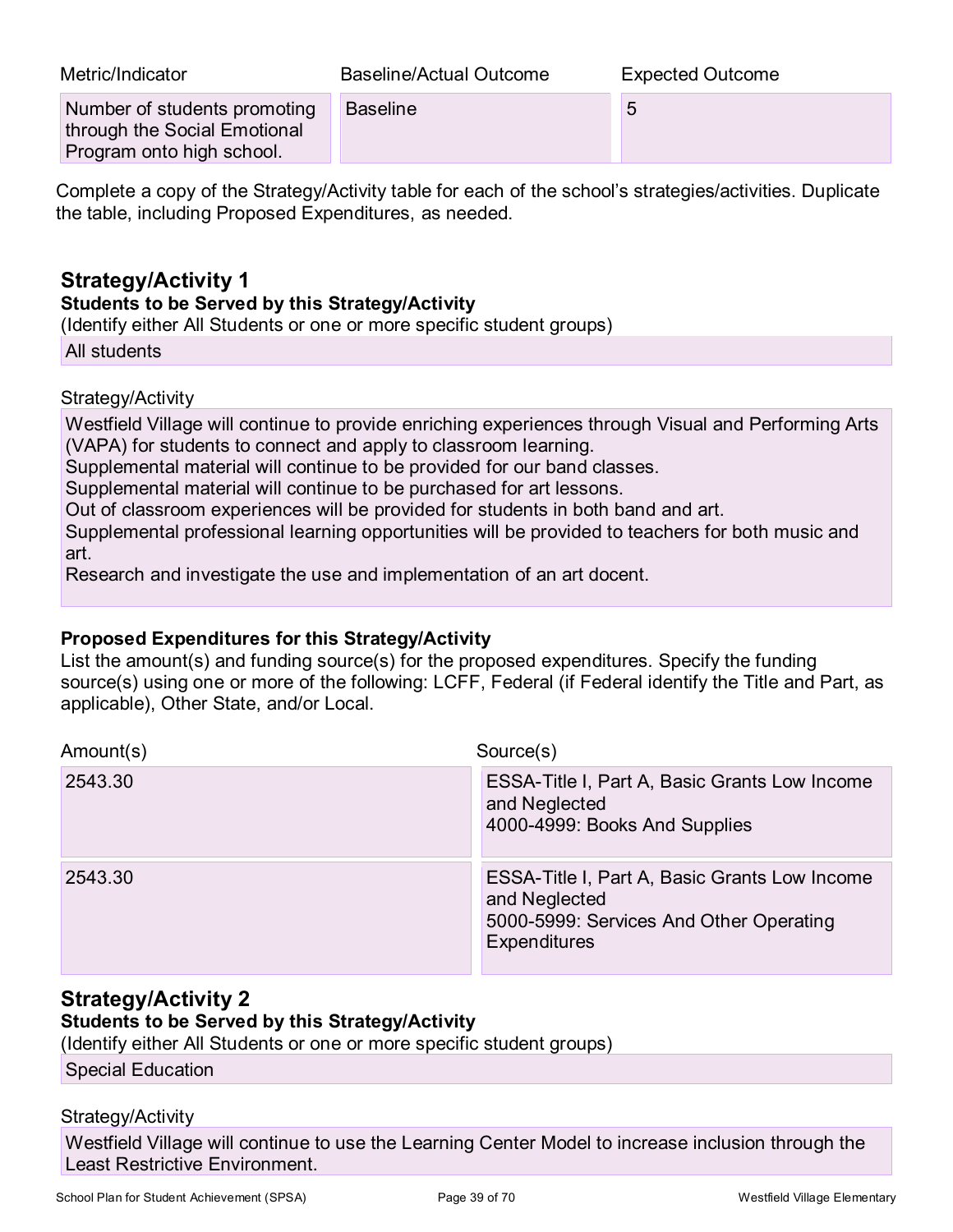Professional learning will continue to be provided to teachers around co-teaching and inclusion. Supplemental materials have and will be purchased to support the social-emotional needs of students in the general education setting.

#### **Proposed Expenditures for this Strategy/Activity**

List the amount(s) and funding source(s) for the proposed expenditures. Specify the funding source(s) using one or more of the following: LCFF, Federal (if Federal identify the Title and Part, as applicable), Other State, and/or Local.

| Amount(s) | Source(s)                                  |  |
|-----------|--------------------------------------------|--|
| 3,000     | Site LCFF<br>4000-4999: Books And Supplies |  |

### **Strategy/Activity 3**

### **Students to be Served by this Strategy/Activity**

(Identify either All Students or one or more specific student groups)

Strategy/Activity

Westifeld Village will achieve equitable representation and provide effective support structures for historically underserved populations in AVID and STEM electives.

Guest speakers and assemblies will be provided for students highlighting underrepresented groups.

Supplemental online curriculum.

#### **Proposed Expenditures for this Strategy/Activity**

List the amount(s) and funding source(s) for the proposed expenditures. Specify the funding source(s) using one or more of the following: LCFF, Federal (if Federal identify the Title and Part, as applicable), Other State, and/or Local.

| Amount(s) |  |
|-----------|--|
|-----------|--|

Source(s)

1000 Site LCFF 4000-4999: Books And Supplies

### **Strategy/Activity 4**

#### **Students to be Served by this Strategy/Activity**

(Identify either All Students or one or more specific student groups)

All Students

#### Strategy/Activity

Westfield Village will continue to give middle school students the opportunity to enroll in a traumainformed program as an elective.

The primary goal of this project is to successfully implement a high-quality, hands-on outdoor education program that creates a safe place for struggling students to learn and practice social and communication skills that support healthy behaviors and improve life outcomes.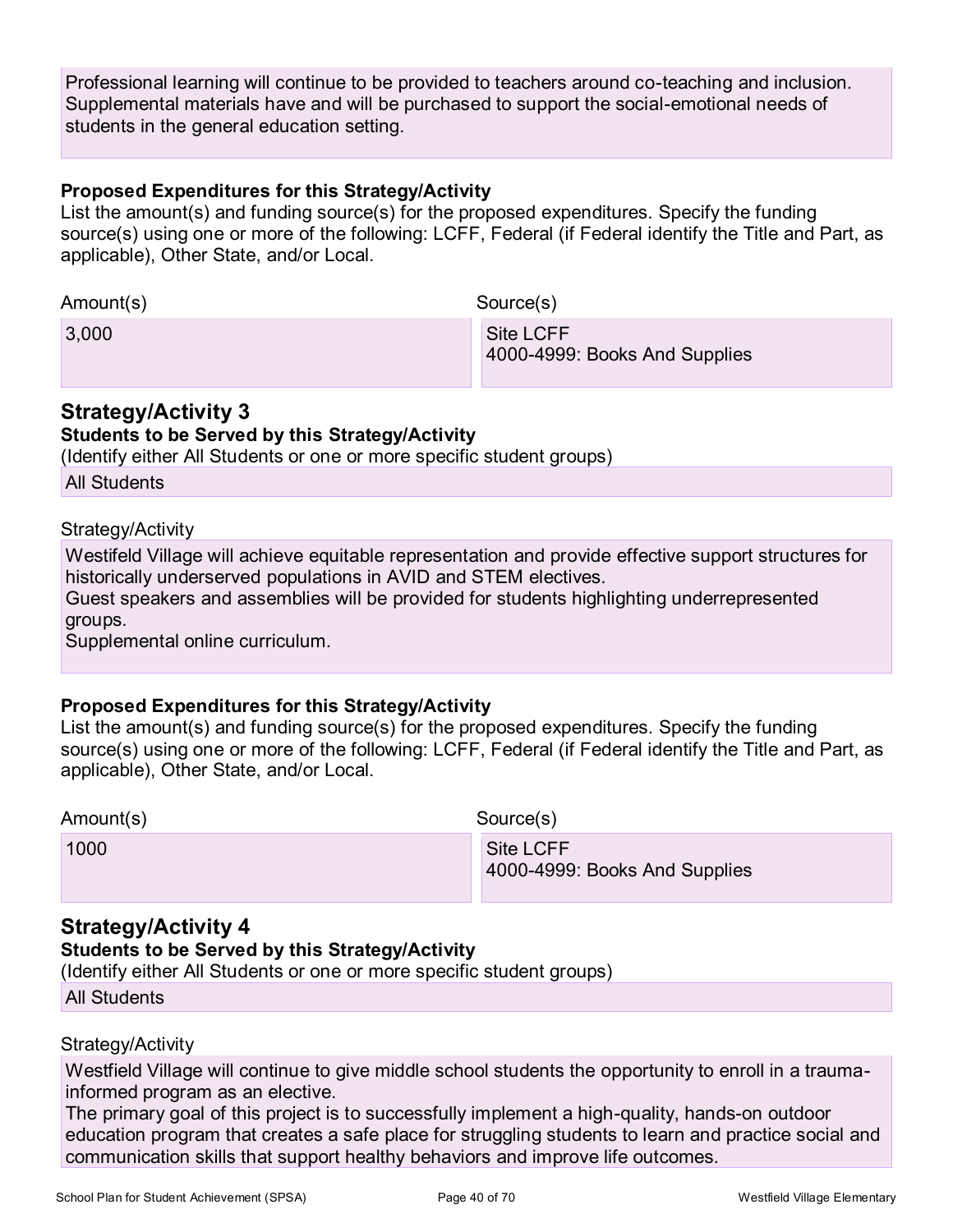We will continue to focus on personal responsibility, empathy for others, and the realities of becoming an adult.

By helping students who are facing significant challenges become aware of the damaging actions and cycles in their lives, we create opportunities for them to develop healthier relationships, learn new skills, and be empowered to make decisions that support their growth and success. Professional learning will be provided around Social Emotional Learning and Trauma-Informed care

#### **Proposed Expenditures for this Strategy/Activity**

List the amount(s) and funding source(s) for the proposed expenditures. Specify the funding source(s) using one or more of the following: LCFF, Federal (if Federal identify the Title and Part, as applicable), Other State, and/or Local.

Amount(s) Source(s) 1000 Site LCFF 0000: Unrestricted

## **Annual Review**

practices for teachers.

#### **SPSA Year Reviewed: 2019-20**

Respond to the following prompts relative to this goal. If the school is in the first year of implementing the goal, an analysis is not required and this section may be deleted.

## **ANALYSIS**

Describe the overall implementation of the strategies/activities and the overall effectiveness of the strategies/activities to achieve the articulated goal.

2019-2020 was the first year of implementing the Learning Center model. Due to school closure, we were not able to collect the data points we were anticipating. The 2020-2021 school year will be our first complete year of implementation of the Learning Center Model and therefore will collect baseline data.

In addition, the 2019-2020 school year was the first year Westfield implemented a trauma-informed class for middle school students. Due to school closure, we were not able to collect the planned data points. The 2020-2021 school year will be the first year we will have 8th graders promoting to high school and students in this trauma-informed class will be promoting. We will collect data on these scholars to see how their progression. Westfield's long term goal is to have these scholars return to visit when they are juniors and seniors in high school, in order to provide mentoring to scholars in the trauma-informed class at that time.

The 2019-2020 school year was the first year Westfield offered a true Visual and Performing Arts pathway with an organized Middle School Band. Due to school closure, we were not able to collect the data points we were anticipating, and unfortunately due to virtual learning, our number of students in the middle school band has declined due to the challenging aspect of being in band virtually at home. We will collect data and use 2020-2021 as our baseline, and be aware that the number is not a true sample due to virtual learning. Currently, there are 32 students in the Band Program.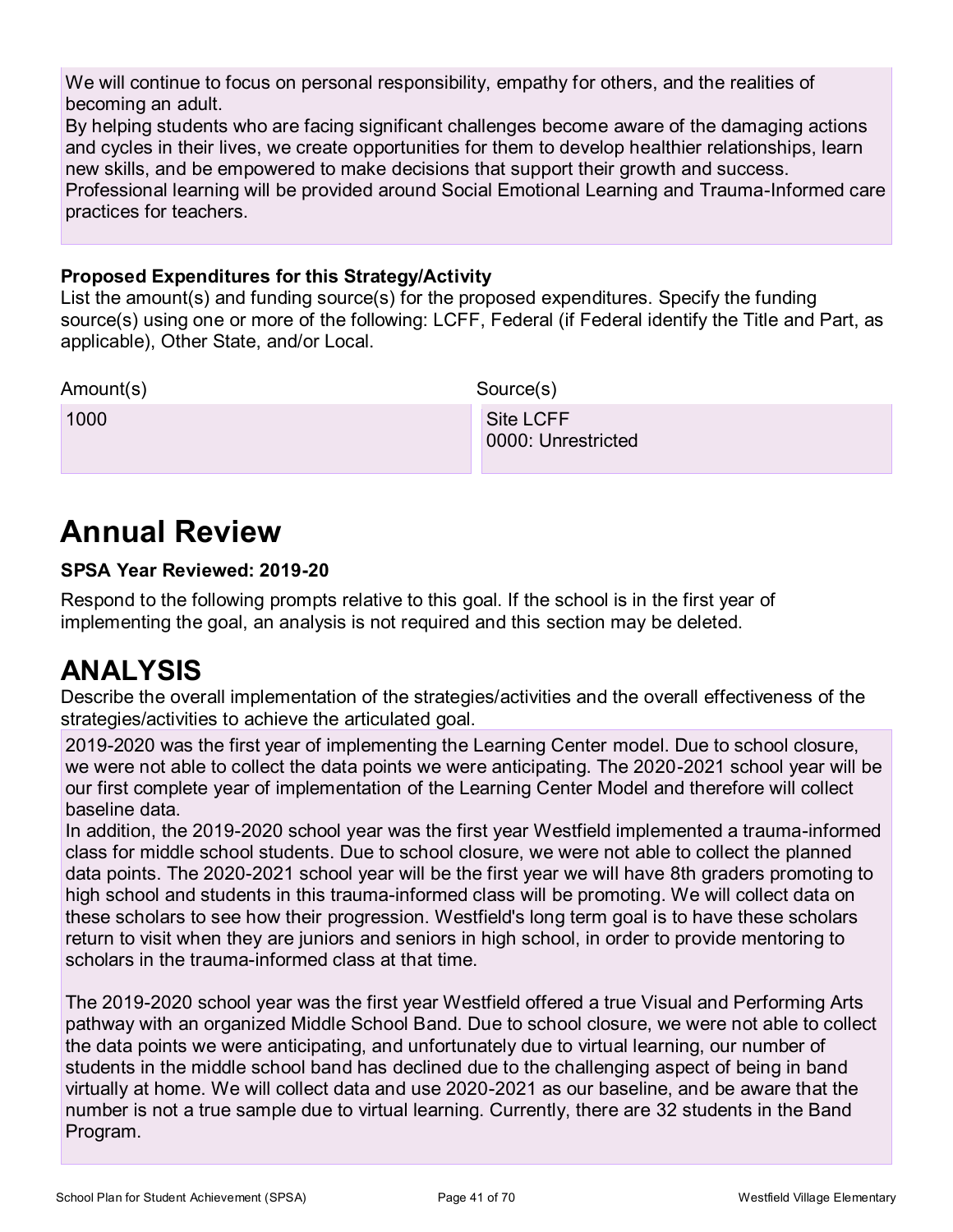Due to school closure, we were not able to collect all the necessary data points for our after school STEM program. A middle school section of STEM was added to the master schedule and is being offered at this time. Currently, there are 18 students in this section, and of those 18 students, two are students with an Individual Education Plan, eight are females, three are white, eleven are Hispanic/Latino, two are Black/African American, one is Ukrainian, one is Hmong, seven are Reclassified Fluent English Proficient, and one is an English learner.

Briefly describe any major differences between the intended implementation and/or the budgeted expenditures to implement the strategies/activities to meet the articulated goal.

Due to virtual learning, implementation of our pathways has been hindered and possibly will prevent us from meeting our goals.

Describe any changes that will be made to this goal, the annual outcomes, metrics, or strategies/activities to achieve this goal as a result of this analysis. Identify where those changes can be found in the SPSA.

No changes will be made to this goal.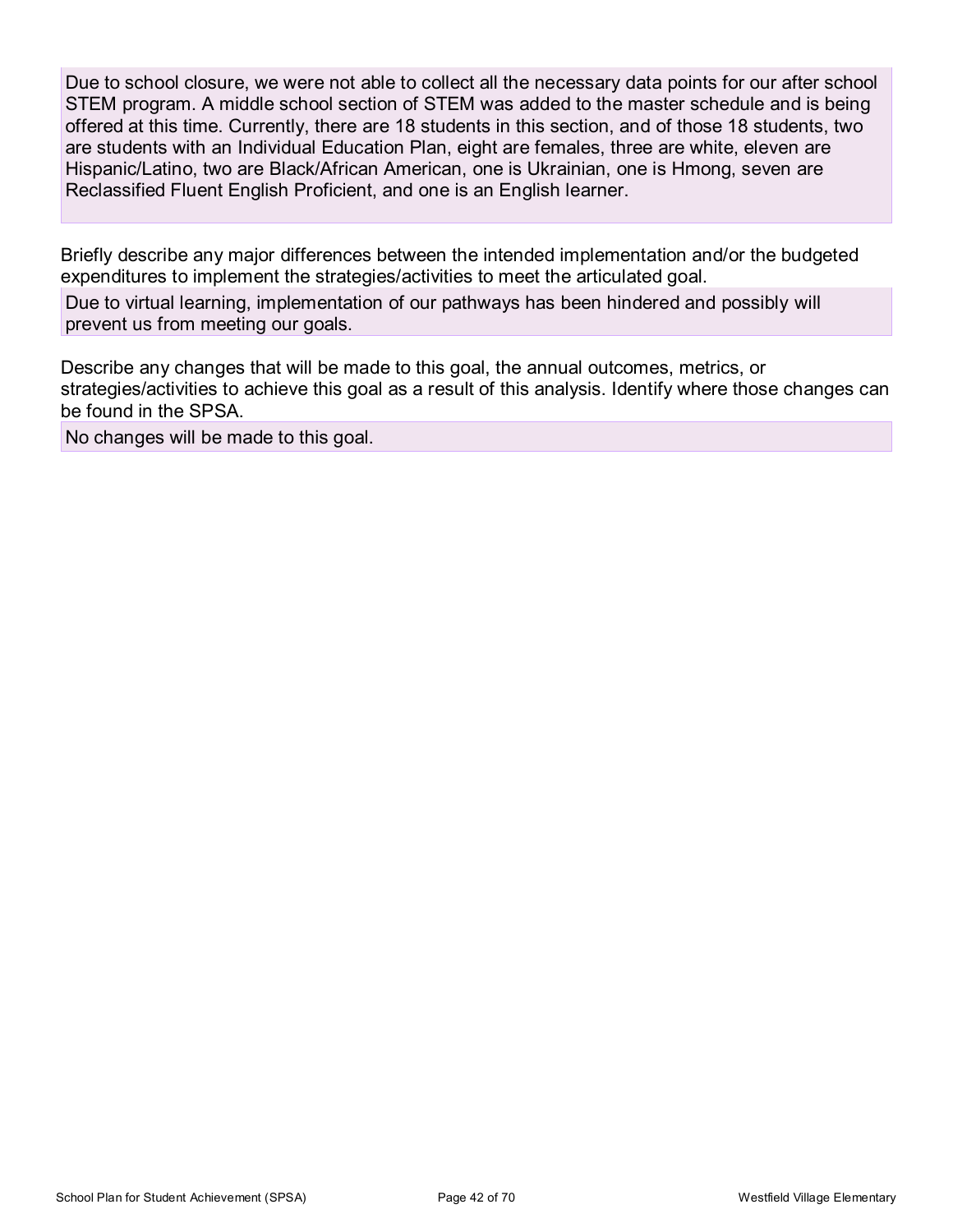## **Goals, Strategies, & Proposed Expenditures**

Complete a copy of the following table for each of the school's goals. Duplicate the table as needed.

## **Goal Subject**

High Quality Teaching and Learning

## **LEA/LCAP Goal**

Students will be college and career ready through the district's system of professional practice that incorporates strong collaboration, support, mentorship, development and training for all educators in order for our students to be successful in our changing community and world.

## **Goal 3**

Westfield Village shall produce students that will be college and career ready through the district's system of professional practice that incorporates strong collaboration, support, mentorship, development and training for all educators in order for our students to be successful in our changing community and world.

## **Identified Need**

Westfield Village is committed to improving student performance in both mathematics and literacy, by providing educators with professional learning, professional learning committees, and reflection after observation. Currently our scores in both mathematics and English Language Arts show we are well below standard which indicates a need in strong collaboration, support, mentor ship, and training for all educators.

### **Annual Measurable Outcomes**

| Metric/Indicator                                                                                               | <b>Baseline/Actual Outcome</b> | <b>Expected Outcome</b> |
|----------------------------------------------------------------------------------------------------------------|--------------------------------|-------------------------|
| Number of teachers voluntarily<br>working with our instructional<br>coach.                                     | 20                             | 25                      |
| Number of teachers<br>implementing strategies and<br>techniques provided in<br>professional learning sessions. | 70%                            | 75%                     |
| Increase of teacher efficacy as<br>measured by teacher survey.                                                 | <b>Baseline</b>                | Increase of 10%         |

Complete a copy of the Strategy/Activity table for each of the school's strategies/activities. Duplicate the table, including Proposed Expenditures, as needed.

### **Strategy/Activity 1**

### **Students to be Served by this Strategy/Activity**

(Identify either All Students or one or more specific student groups)

All Students

Strategy/Activity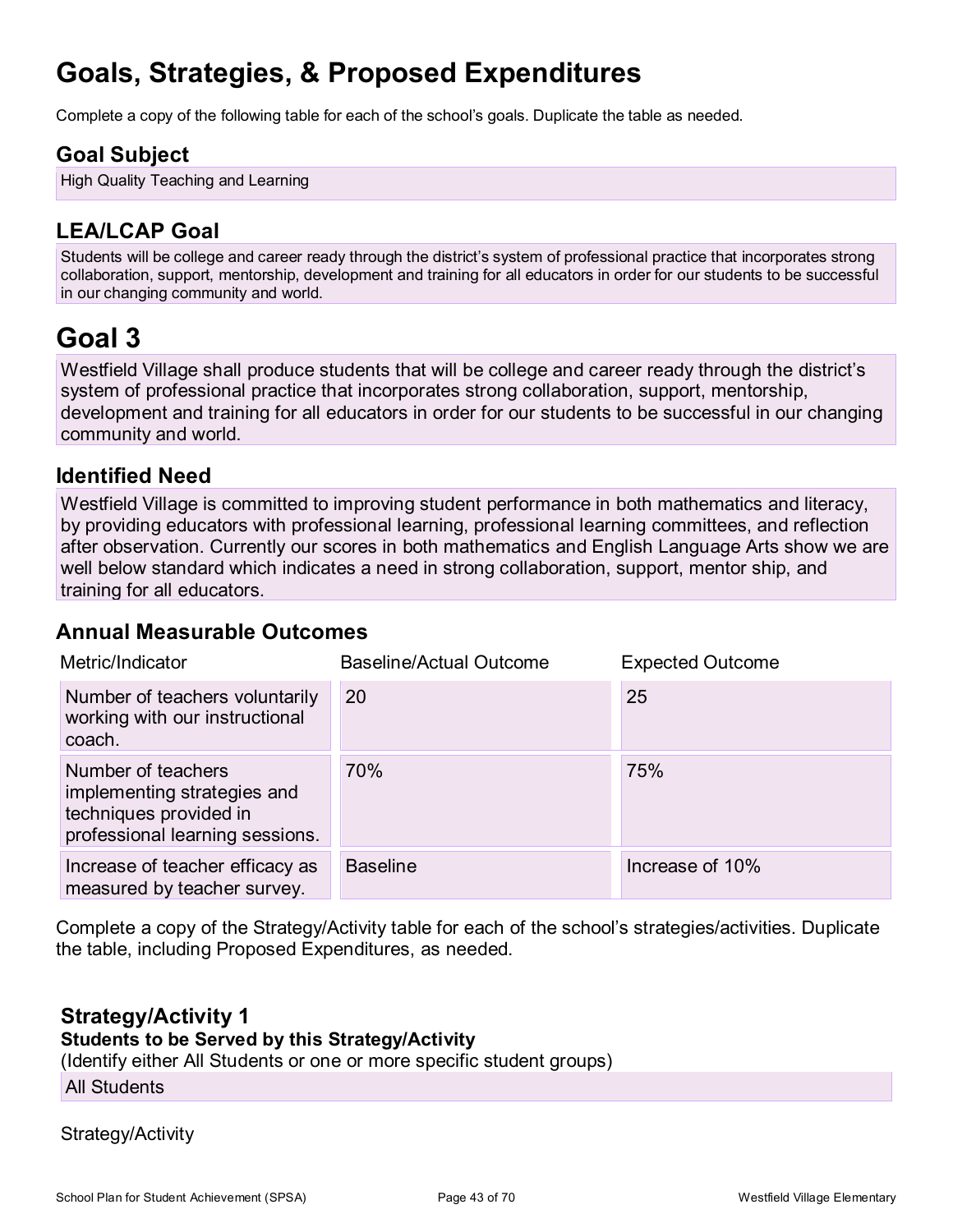Westfield Village will provide instructional coaching and supplemental support for new and veteran teachers.

The instructional coach will make themselves available to teachers in a variety of capacities such as but not limited to, demo lessons, goal setting, reflection partner, co-teaching, and through professional learning collaboration.

After school collaboration time will be provided for teachers and the instructional coach to focus on cycles of inquiry and growth.

#### **Proposed Expenditures for this Strategy/Activity**

List the amount(s) and funding source(s) for the proposed expenditures. Specify the funding source(s) using one or more of the following: LCFF, Federal (if Federal identify the Title and Part, as applicable), Other State, and/or Local.

Amount(s) Source(s)

2500 ESSA-Title I, Part A, Basic Grants Low Income and Neglected 1000-1999: Certificated Personnel Salaries

### **Strategy/Activity 2**

#### **Students to be Served by this Strategy/Activity**

(Identify either All Students or one or more specific student groups)

All Students

#### Strategy/Activity

Westfield Village will provide quality professional learning through after school training, release days, conferences, and materials which will assist teachers in establishing professional learning communities.

#### **Proposed Expenditures for this Strategy/Activity**

List the amount(s) and funding source(s) for the proposed expenditures. Specify the funding source(s) using one or more of the following: LCFF, Federal (if Federal identify the Title and Part, as applicable), Other State, and/or Local.

| Amount(s) | Source(s)                                                                                                    |
|-----------|--------------------------------------------------------------------------------------------------------------|
| 1,650     | Site LCFF<br>4000-4999: Books And Supplies                                                                   |
| 7500      | ESSA-Title I, Part A, Basic Grants Low Income<br>and Neglected<br>1000-1999: Certificated Personnel Salaries |

#### **Strategy/Activity 3**

#### **Students to be Served by this Strategy/Activity**

(Identify either All Students or one or more specific student groups)

Students with Disabilities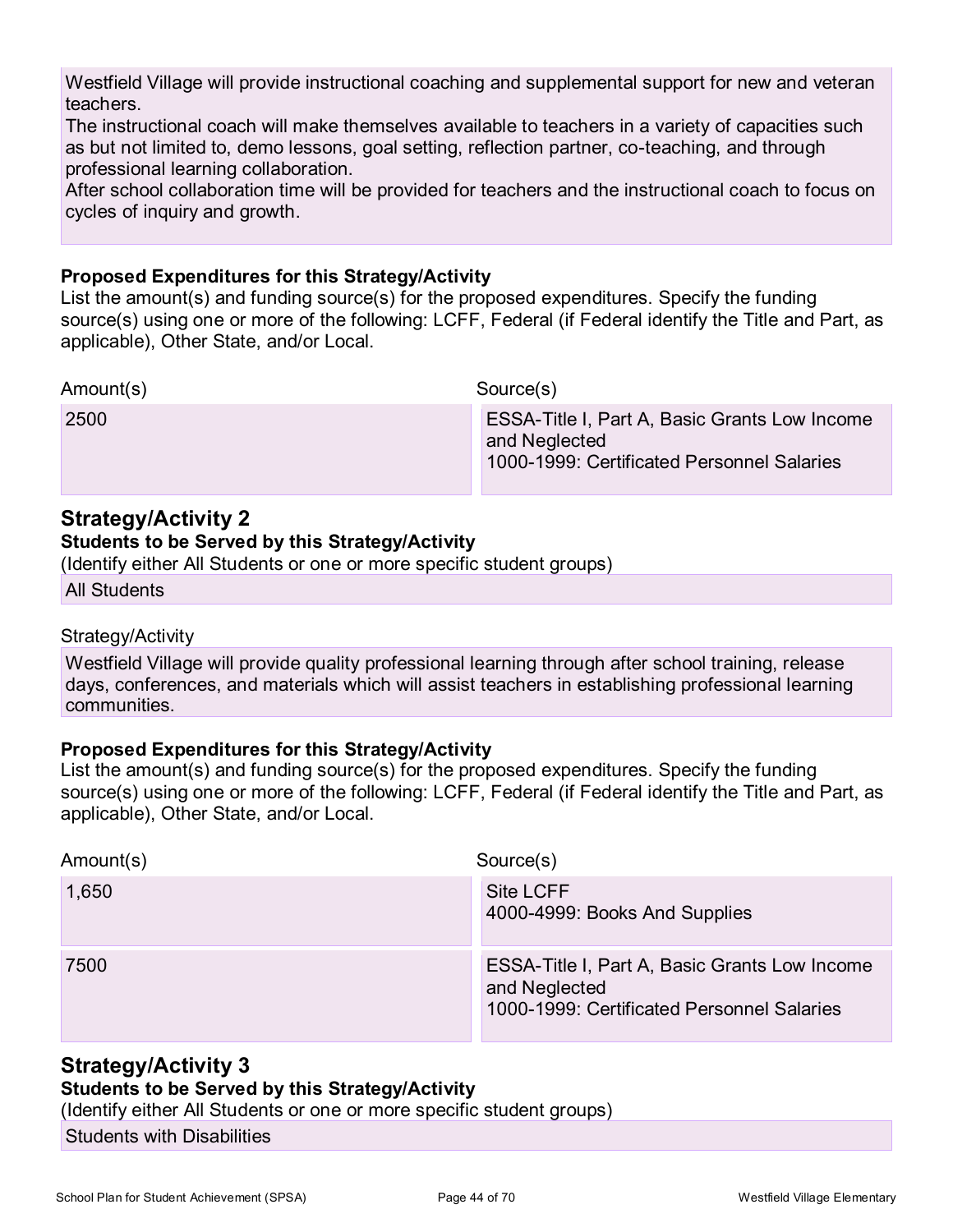#### Strategy/Activity

Provide additional professional learning specifically for increasing teacher efficacy around meeting the needs of students with an Individual Educational Plan

#### **Proposed Expenditures for this Strategy/Activity**

List the amount(s) and funding source(s) for the proposed expenditures. Specify the funding source(s) using one or more of the following: LCFF, Federal (if Federal identify the Title and Part, as applicable), Other State, and/or Local.

| Amount(s) | Source(s)                                               |
|-----------|---------------------------------------------------------|
| 1,000     | Site LCFF<br>1000-1999: Certificated Personnel Salaries |

## **Annual Review**

#### **SPSA Year Reviewed: 2019-20**

Respond to the following prompts relative to this goal. If the school is in the first year of implementing the goal, an analysis is not required and this section may be deleted.

## **ANALYSIS**

Describe the overall implementation of the strategies/activities and the overall effectiveness of the strategies/activities to achieve the articulated goal.

During the 2019-20 school year, twenty teachers met with our instructional coach in a variety of different capacities. For example, teachers set personal goals for improving student performance, conducted demo lessons, co-taught lessons, and provided professional learning. Due to school closure, not all teachers were able to complete their teaching and learning cycles with our coach, nor were summative assessments conducted, therefore the anticipated data points were not collected.

Briefly describe any major differences between the intended implementation and/or the budgeted expenditures to implement the strategies/activities to meet the articulated goal.

Currently our educational model is 100% virtual learning. Teachers are still working with our instructional coach, and weekly collaboration is built into teachers' schedules, yet this may hinder the implementation.

In addition, meeting the needs of our students with an IEP has also proven to be extremely challenging in a virtual setting. Educational Specialists are meeting with para-professionals and general education teachers weekly to best meet the needs of our students with an IEP.

Describe any changes that will be made to this goal, the annual outcomes, metrics, or strategies/activities to achieve this goal as a result of this analysis. Identify where those changes can be found in the SPSA.

No changes will be made at this time.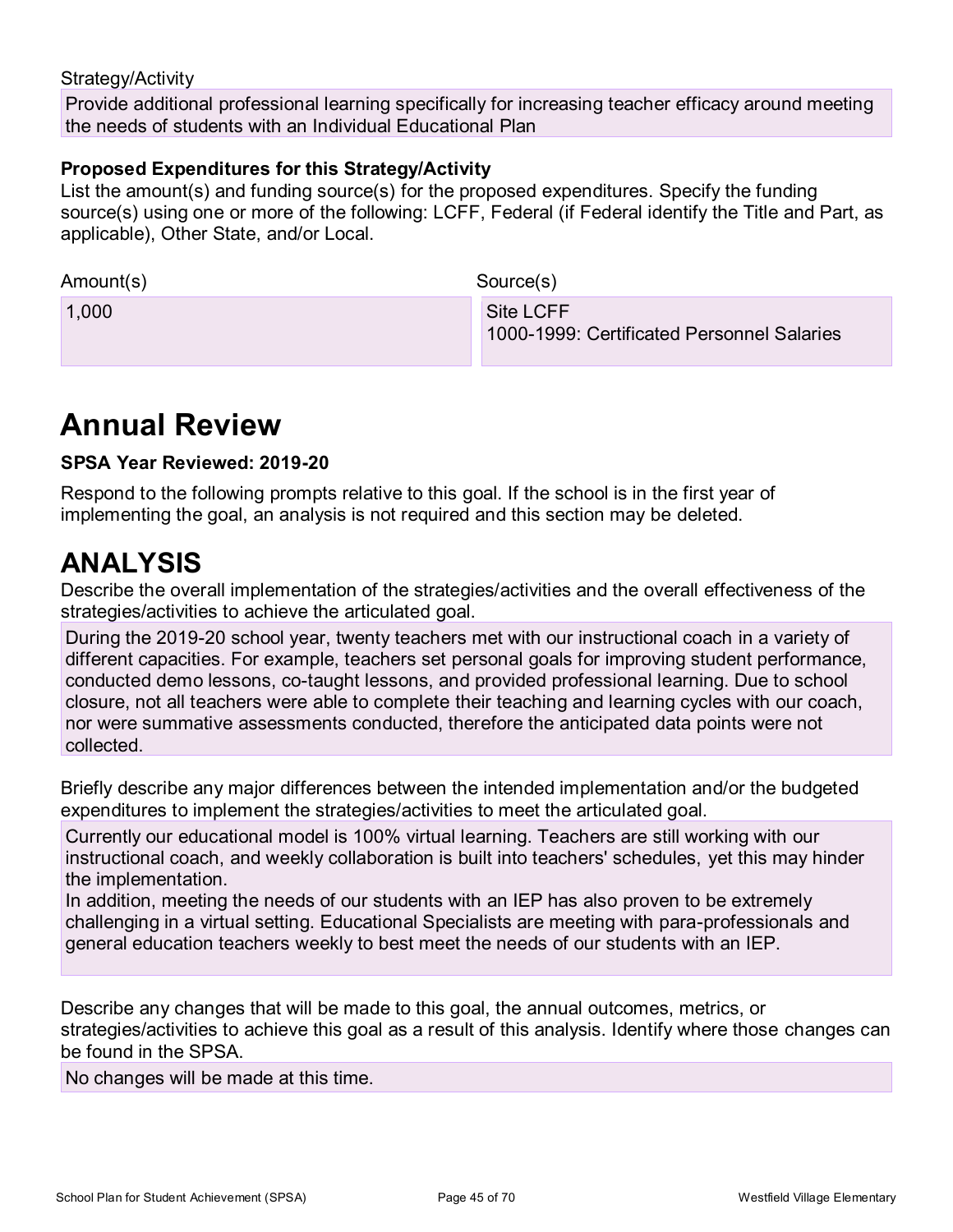## **Goals, Strategies, & Proposed Expenditures**

Complete a copy of the following table for each of the school's goals. Duplicate the table as needed.

## **Goal Subject**

School Climate

## **LEA/LCAP Goal**

Students will find joy through their educational experience. They will attend schools in an environment conducive for learning that are safe, healthy, nurturing, and supportive, as they become independent and lifelong learners.

## **Goal 4**

Westfield Village shall produce students that will find joy through their educational experience. Westfield Village will continue to provide an environment conducive for student learning that is safe, healthy, nurturing, and supportive, as they become independent and lifelong learners.

### **Identified Need**

The effects of trauma on children are far more pervasive than adults imagine. The National Survey of Children's Exposure to Violence found that over 60% of children surveyed have experienced some form of trauma, crime, or abuse and lack the skills to manage the impact of stressful or traumatic events. As such, as many as one in three students who experience a traumatic event might exhibit symptoms of post-traumatic stress disorder (PTSD). Symptoms resulting from trauma can disrupt the youth's ability to relate to others, and to successfully manage emotions. In the classroom setting, this can lead to mismanaged behavior, which may result in reduced instructional time, suspensions, and expulsions. Long-term results of exposure to violence include lower grade point averages, reduced graduation rates, as well as increased incidences of teen pregnancy, joblessness, and poverty.

## **Annual Measurable Outcomes**

| Metric/Indicator                                                      | <b>Baseline/Actual Outcome</b> | <b>Expected Outcome</b> |
|-----------------------------------------------------------------------|--------------------------------|-------------------------|
| Decrease in the percentage of<br>school suspensions.                  | 4%                             | 3%                      |
| Decrease in the number of<br>students with duplicated<br>suspensions. | 4 students                     | 3 students              |
| Decrease in the number of in<br>school suspensions.                   | 8 students                     | 6 students              |
| Decrease our chronic<br>absenteeism rate                              | 20.3%                          | 18%                     |
| Decrease number of office<br>referrals                                | 246                            | 200                     |

Complete a copy of the Strategy/Activity table for each of the school's strategies/activities. Duplicate the table, including Proposed Expenditures, as needed.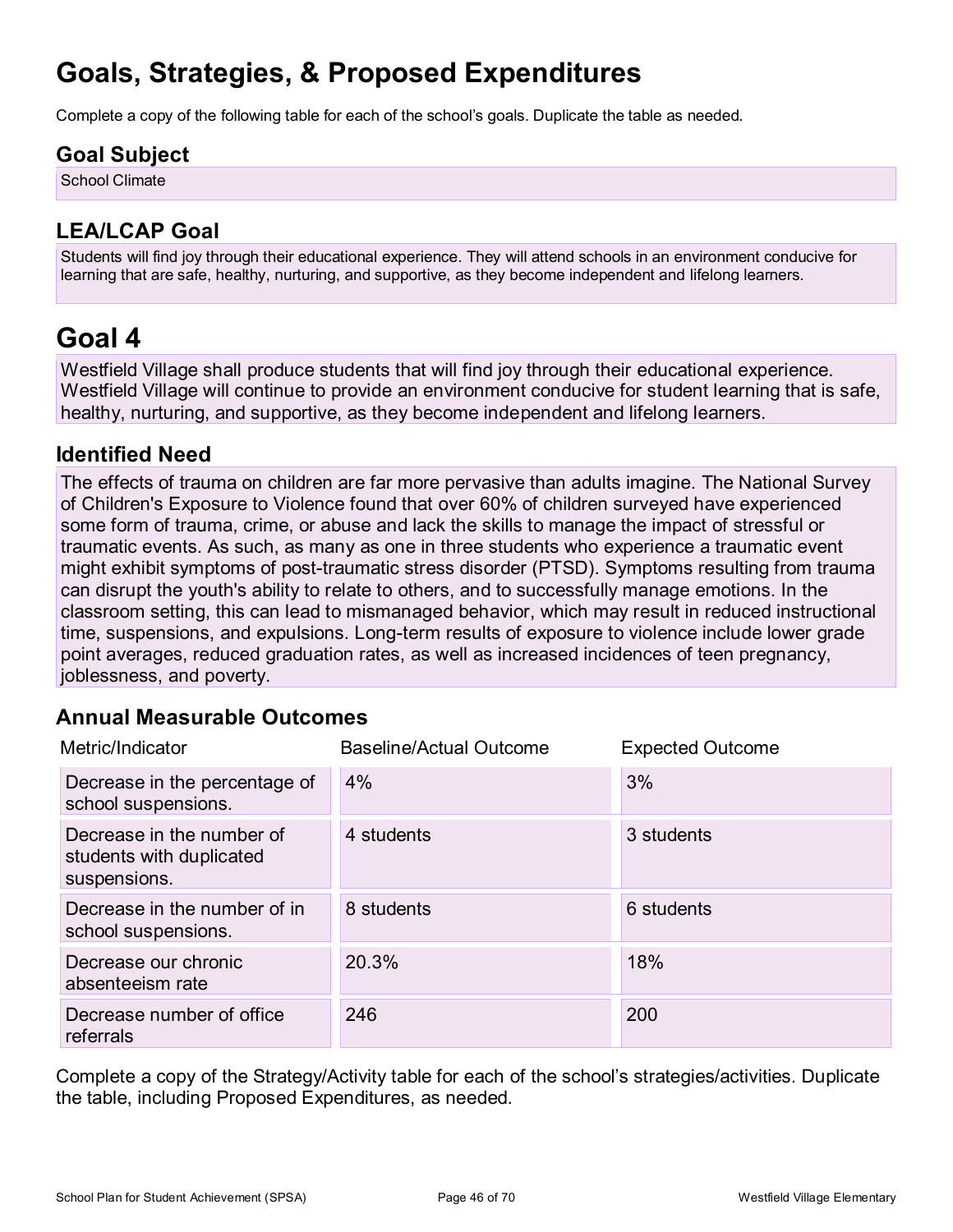### **Strategy/Activity 1 Students to be Served by this Strategy/Activity**

(Identify either All Students or one or more specific student groups)

#### All Students

#### Strategy/Activity

Westfield Village will continue implementation of district wide culturally responsive interventions, social emotional interventions, and positive behavioral support (PBIS) interventions to decrease suspension rate.

#### **Proposed Expenditures for this Strategy/Activity**

List the amount(s) and funding source(s) for the proposed expenditures. Specify the funding source(s) using one or more of the following: LCFF, Federal (if Federal identify the Title and Part, as applicable), Other State, and/or Local.

| Amount(s) | Source(s)                     |  |
|-----------|-------------------------------|--|
| 1000      | Site LCFF                     |  |
|           | 4000-4999: Books And Supplies |  |

#### **Strategy/Activity 2**

#### **Students to be Served by this Strategy/Activity**

(Identify either All Students or one or more specific student groups)

Foster and Homeless Youth

#### Strategy/Activity

Westfield Village will continue to support the academic and social emotional success of foster and homeless youth with the help of our youth outreach specialists to improve attendance. \*Flyers, postcards, and incentives will be purchased

#### **Proposed Expenditures for this Strategy/Activity**

List the amount(s) and funding source(s) for the proposed expenditures. Specify the funding source(s) using one or more of the following: LCFF, Federal (if Federal identify the Title and Part, as applicable), Other State, and/or Local.

| Amount(s) | Source(s)                                  |
|-----------|--------------------------------------------|
| 1500      | Site LCFF<br>4000-4999: Books And Supplies |

## **Strategy/Activity 3**

### **Students to be Served by this Strategy/Activity**

(Identify either All Students or one or more specific student groups)

All Students

#### Strategy/Activity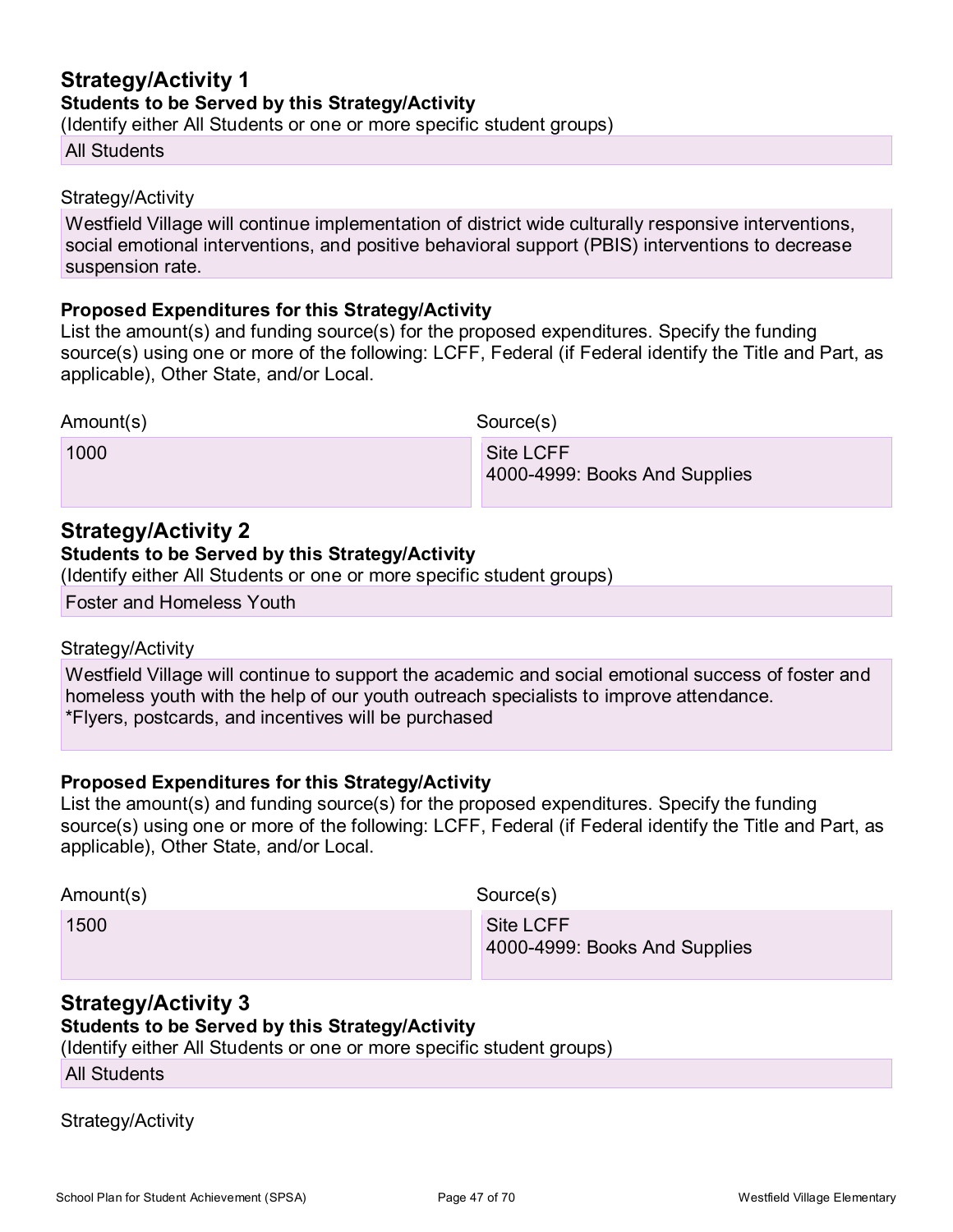Westfield Village will continue to the monitor the school climate through parent, teacher, and student survey forms which provide important, measurable data to then use to implement school wide programs.

Parent training will be provided in supporting their child's learning at home, on the school system, how it works and how to be an effective advocate for their child, and planning for their child's future.

#### **Proposed Expenditures for this Strategy/Activity**

List the amount(s) and funding source(s) for the proposed expenditures. Specify the funding source(s) using one or more of the following: LCFF, Federal (if Federal identify the Title and Part, as applicable), Other State, and/or Local.

| Amount(s) | Source(s)                                                                   |
|-----------|-----------------------------------------------------------------------------|
| 1,000     | <b>Site LCFF</b><br>5000-5999: Services And Other Operating<br>Expenditures |

### **Strategy/Activity 4**

#### **Students to be Served by this Strategy/Activity**

(Identify either All Students or one or more specific student groups)

All students

#### Strategy/Activity

Supplemental motivational speakers will be utilized to encourage all students to make good healthy choices despite their current situation.

#### **Proposed Expenditures for this Strategy/Activity**

List the amount(s) and funding source(s) for the proposed expenditures. Specify the funding source(s) using one or more of the following: LCFF, Federal (if Federal identify the Title and Part, as applicable), Other State, and/or Local.

Amount(s) Source(s) 3,000 ESSA-Title I, Part A, Basic Grants Low Income and Neglected 5000-5999: Services And Other Operating **Expenditures** 

## **Annual Review**

#### **SPSA Year Reviewed: 2019-20**

Respond to the following prompts relative to this goal. If the school is in the first year of implementing the goal, an analysis is not required and this section may be deleted.

## **ANALYSIS**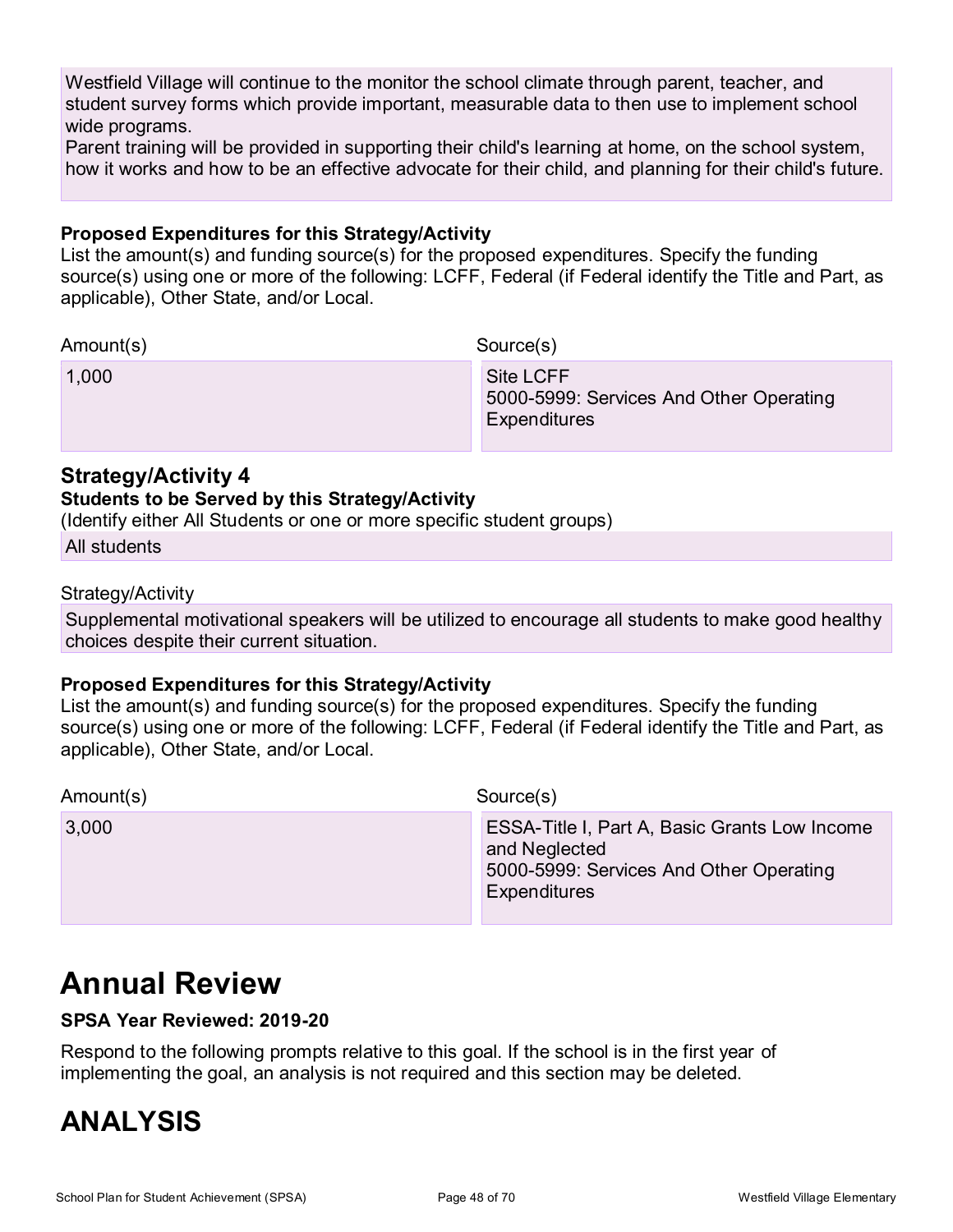Describe the overall implementation of the strategies/activities and the overall effectiveness of the strategies/activities to achieve the articulated goal.

Westfield Village began implementing restorative practices as well as trauma-informed care practices school-wide in the 2018-2019 school year. There is a direct correlation between the implementation of these strategies and a 4% decrease in our suspensions. Due to school closure, we do not have complete data for 2019-2020 yet prior to school closure we had a total of 12 suspensions which represented 2% of our total population. Prior to school closure, we had seven students that had been suspended more than one time. It should be noted this was an increase from the prior year. One possible reason for why this was an increase as it was our first year of having a small cohort of middle school students on campus and also our first year of implementing the Learning Center model. Some of our previous Self Contained Special Day class students did not adjust to the adjustment of being with grade-level peers for most of the school day. Parent, student, and teacher surveys were given this year for the first time. Data points collected will be a baseline to show growth in future years.

Briefly describe any major differences between the intended implementation and/or the budgeted expenditures to implement the strategies/activities to meet the articulated goal.

Due to COVID, our school is currently operating at 100% virtual therefore depending on how long we stay in 100% virtual, our suspension numbers may be skewed. Attendance rates will also be greatly impacted due to classrooms being 100% virtual. Office referral rates will also be skewed due to the amount of time spend in 100% virtual.

Describe any changes that will be made to this goal, the annual outcomes, metrics, or strategies/activities to achieve this goal as a result of this analysis. Identify where those changes can be found in the SPSA.

No changes will be made.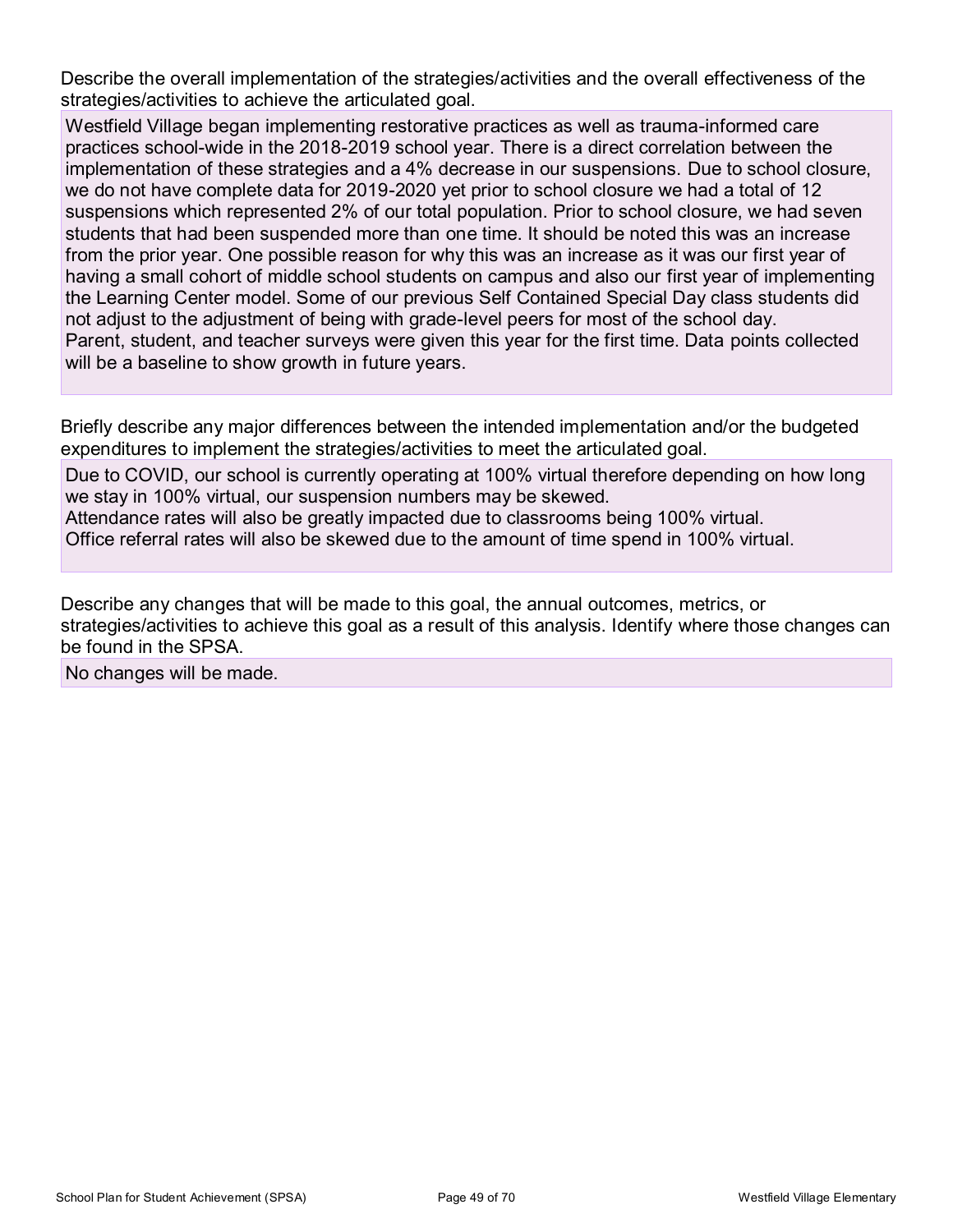## **Goals, Strategies, & Proposed Expenditures**

Complete a copy of the following table for each of the school's goals. Duplicate the table as needed.

### **Goal Subject**

Community Engagement

## **LEA/LCAP Goal**

We will unify our community in culturally sensitive ways to engage all members in the education of our students.

## **Goal 5**

### **Identified Need**

### **Annual Measurable Outcomes**

| Metric/Indicator                                                                                 | <b>Baseline/Actual Outcome</b> | <b>Expected Outcome</b> |
|--------------------------------------------------------------------------------------------------|--------------------------------|-------------------------|
| Percent of parents attending<br>school site events.                                              | 10%                            | 12%                     |
| Percentage of invited parents<br>attending teacher led<br>conferences in TK - 5th grade.         | 79%                            | 82%                     |
| Percentage of invited parents<br>attending student lead<br>conferences in middle school.         | baseline                       | 85%                     |
| Results from parent survey will<br>indicate an increase in school<br>training and communication. | baseline                       | $+10%$                  |
| Percent of parents completing<br>the Parent Survey                                               | 11%                            | 15%                     |

Complete a copy of the Strategy/Activity table for each of the school's strategies/activities. Duplicate the table, including Proposed Expenditures, as needed.

### **Strategy/Activity 1**

#### **Students to be Served by this Strategy/Activity**

(Identify either All Students or one or more specific student groups)

All Students

#### Strategy/Activity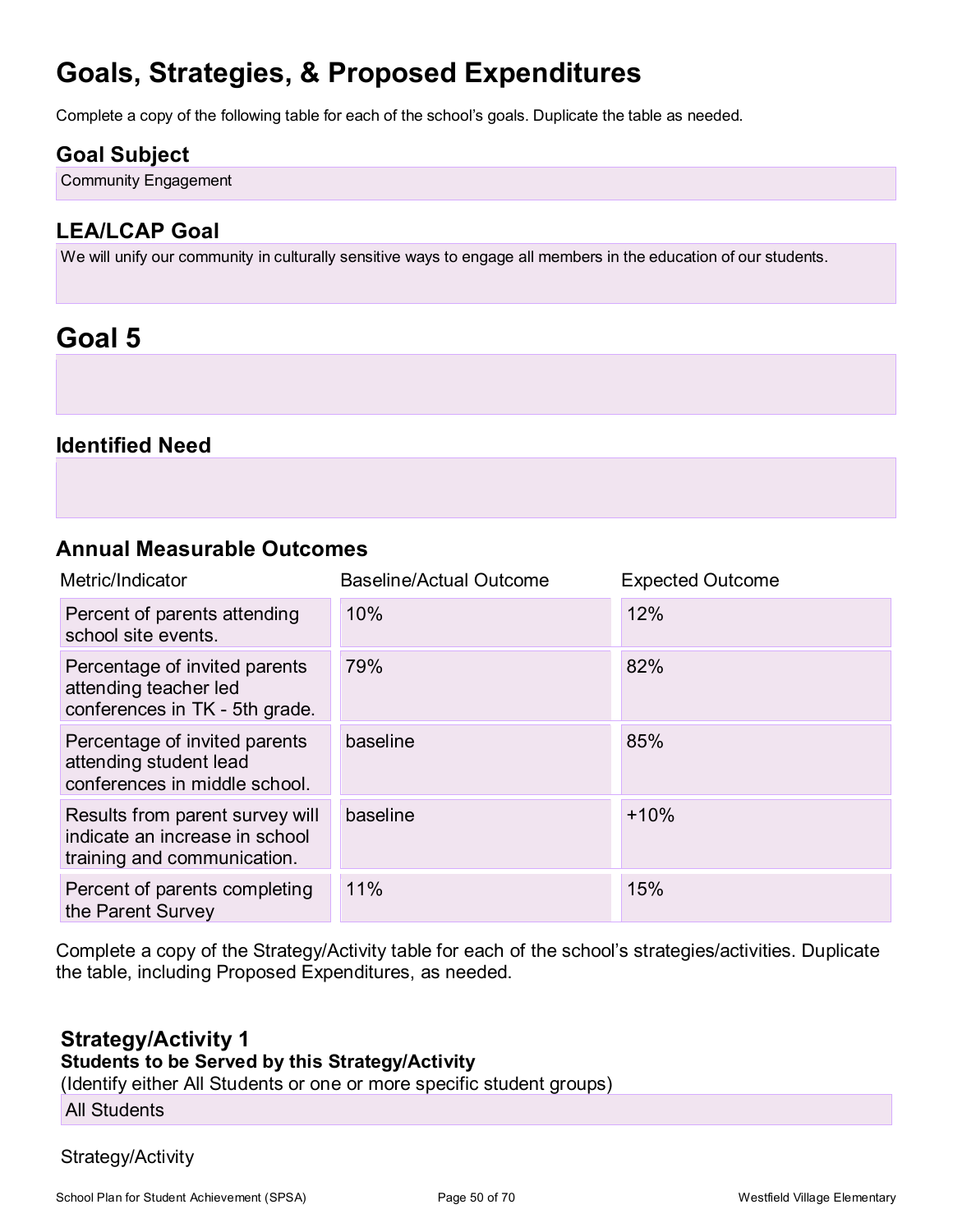Engage parents in the school's volunteer program so they can participate in supporting schoolwide, classroom, and parent involvement activities.

All parents are invited to join and participate in the school volunteer program.

Training is provided for volunteers based on their assignments and needs.

Volunteers support teachers in the classroom as well in school-wide activities.

#### **Proposed Expenditures for this Strategy/Activity**

List the amount(s) and funding source(s) for the proposed expenditures. Specify the funding source(s) using one or more of the following: LCFF, Federal (if Federal identify the Title and Part, as applicable), Other State, and/or Local.

| Amount(s) | Source(s)                                                                   |
|-----------|-----------------------------------------------------------------------------|
| 2,000     | Site LCFF<br>5000-5999: Services And Other Operating<br><b>Expenditures</b> |

### **Strategy/Activity 2 Students to be Served by this Strategy/Activity**

(Identify either All Students or one or more specific student groups)

All Students

Strategy/Activity

Provide parents opportunities to acquire necessary information, knowledge, and skills to support their children's education at home and at school.

Parent education classes will be offered to strengthen parent capacity to support learning at home. Partnerships with community organizations provide resources for parent engagement and wraparound resources for families.

#### **Proposed Expenditures for this Strategy/Activity**

List the amount(s) and funding source(s) for the proposed expenditures. Specify the funding source(s) using one or more of the following: LCFF, Federal (if Federal identify the Title and Part, as applicable), Other State, and/or Local.

| Amount(s) | Source(s)                                                                                                                 |
|-----------|---------------------------------------------------------------------------------------------------------------------------|
| 5,000     | ESSA-Title I, Part A, Basic Grants Low Income<br>and Neglected<br>5000-5999: Services And Other Operating<br>Expenditures |

## **Strategy/Activity 3**

**Students to be Served by this Strategy/Activity**

(Identify either All Students or one or more specific student groups)

All Students

Strategy/Activity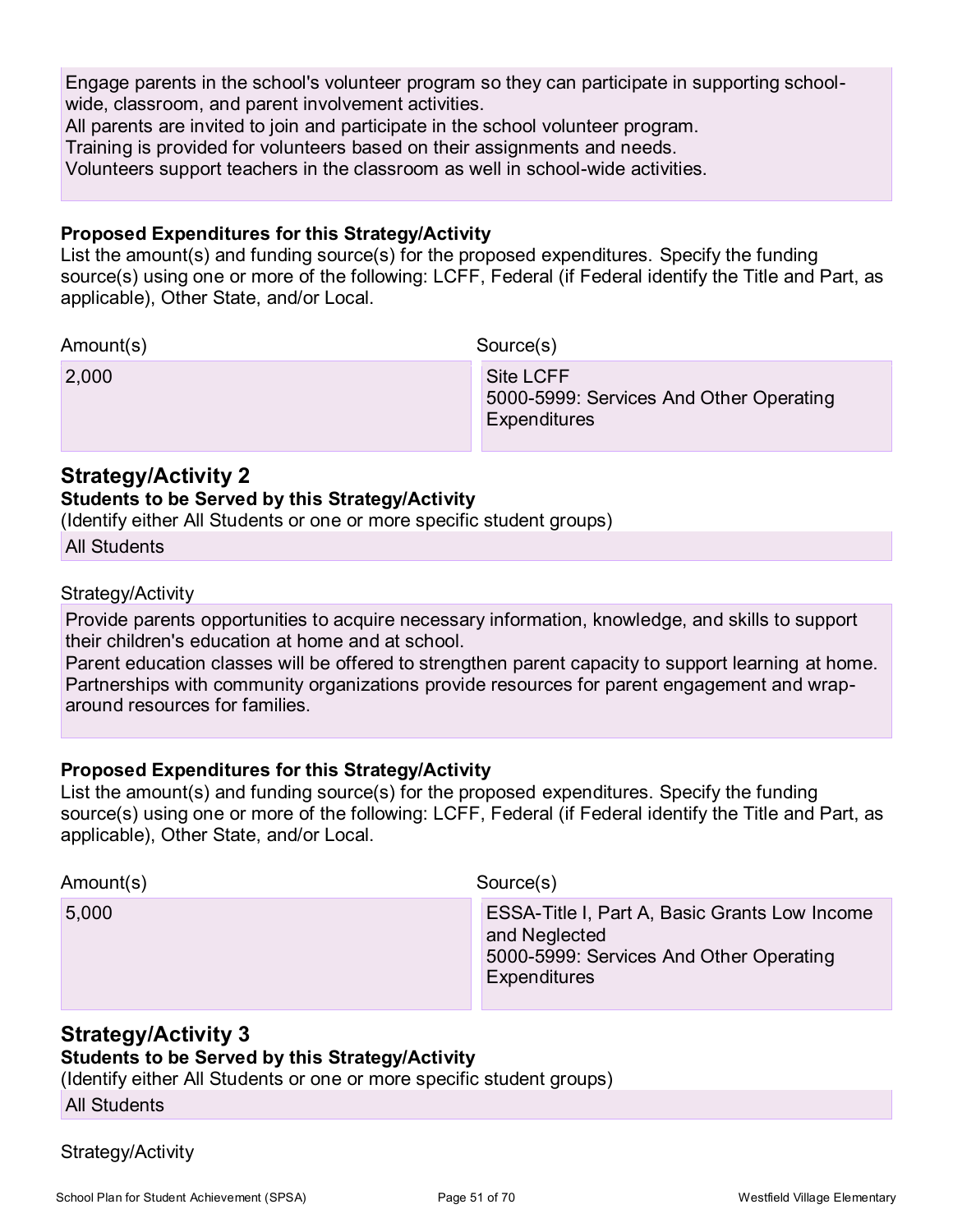Westfield Village will continue to offer engaging community events such as the Community Unity Dance, Harvest Festival, community yard sale, STEM nights, band performances, and middle school sports games.

#### **Proposed Expenditures for this Strategy/Activity**

List the amount(s) and funding source(s) for the proposed expenditures. Specify the funding source(s) using one or more of the following: LCFF, Federal (if Federal identify the Title and Part, as applicable), Other State, and/or Local.

| Amount(s) | Source(s)                       |
|-----------|---------------------------------|
| 424.00    | Site LCFF<br>0000: Unrestricted |

### **Strategy/Activity 4**

#### **Students to be Served by this Strategy/Activity**

(Identify either All Students or one or more specific student groups)

All students

#### Strategy/Activity

Westfield Village will provide a welcoming environment for families and invite them to participate as equal partners in the education of their children.

The staff ensures every interaction and engagement with parents is positive and valuable.

Communication with parents is timely, is provided through a variety of print and other media, and is in a language parents understand.

#### **Proposed Expenditures for this Strategy/Activity**

List the amount(s) and funding source(s) for the proposed expenditures. Specify the funding source(s) using one or more of the following: LCFF, Federal (if Federal identify the Title and Part, as applicable), Other State, and/or Local.

| Amount(s) | Source(s)       |  |
|-----------|-----------------|--|
| 1500      | <b>ESSA-Til</b> |  |

1,500 ESSA-Title I, Part A, Basic Grants Low Income and Neglected 4000-4999: Books And Supplies

### **Strategy/Activity 5**

#### **Students to be Served by this Strategy/Activity**

(Identify either All Students or one or more specific student groups)

| <b>All students</b> |
|---------------------|
|                     |

#### Strategy/Activity

Westfield Village will respond to parent concerns and/or complaints to ensure their child's educational needs are met.

The rights of parents and children are respected and communicated to promote trust.

Staff is respectful and informative in interactions with parents.

Resolution of parent concerns is timely and supportive of student learning.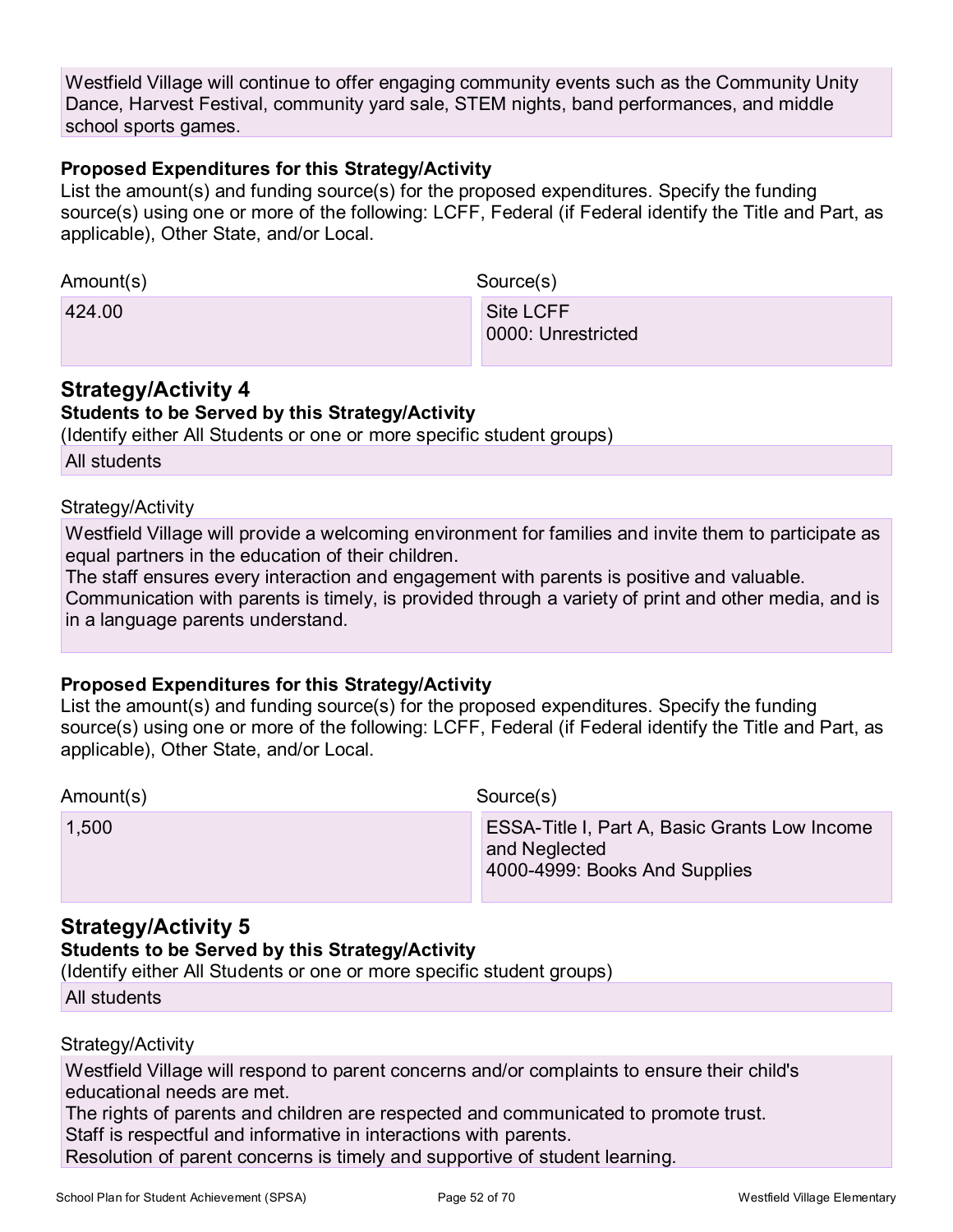The school has a defined process for parents to express their concerns or complaints.

### **Proposed Expenditures for this Strategy/Activity**

List the amount(s) and funding source(s) for the proposed expenditures. Specify the funding source(s) using one or more of the following: LCFF, Federal (if Federal identify the Title and Part, as applicable), Other State, and/or Local.

Amount(s) Source(s)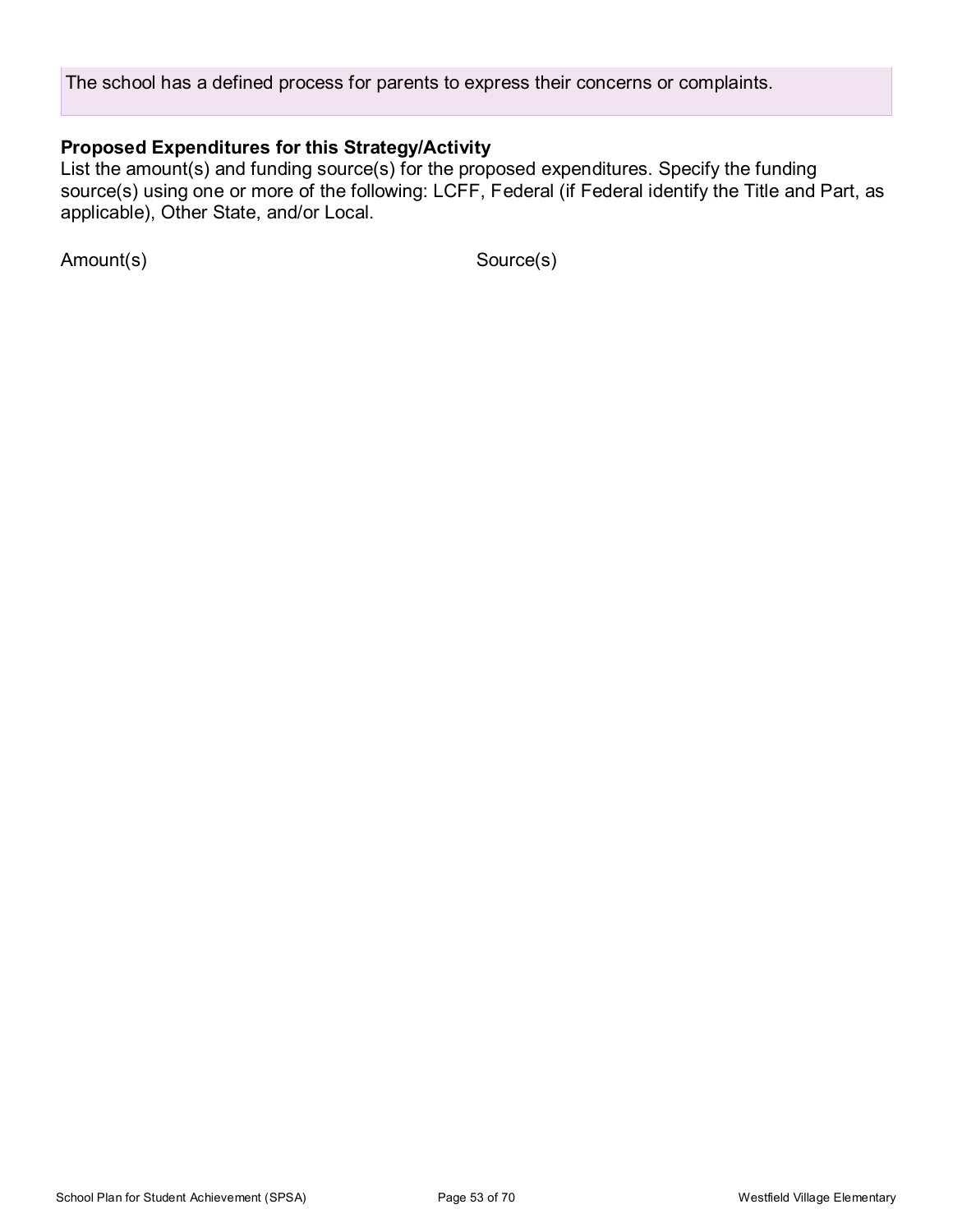## **Budget Summary**

Complete the table below. Schools may include additional information. Adjust the table as needed. The Budget Summary is required for schools funded through the ConApp, and/or that receive funds from the LEA for Comprehensive Support and Improvement (CSI).

## **Budget Summary**

| <b>Description</b>                                                      | Amount      |
|-------------------------------------------------------------------------|-------------|
| Total Funds Provided to the School Through the Consolidated Application | \$          |
| Total Federal Funds Provided to the School from the LEA for CSI         | \$          |
| Total Funds Budgeted for Strategies to Meet the Goals in the SPSA       | \$84,200.60 |

## **Other Federal, State, and Local Funds**

List the additional Federal programs that the school is including in the schoolwide program. Adjust the table as needed. If the school is not operating a Title I schoolwide program this section is not applicable and may be deleted.

| <b>Federal Programs</b>                                            | Allocation (\$) |
|--------------------------------------------------------------------|-----------------|
| <b>ESSA-Title I, Part A, Basic Grants Low Income and Neglected</b> | \$54,586.60     |

Subtotal of additional federal funds included for this school: \$54,586.60

List the State and local programs that the school is including in the schoolwide program. Duplicate the table as needed.

| <b>State or Local Programs</b> | Allocation (\$) |
|--------------------------------|-----------------|
| Site LCFF                      | \$29,614.00     |

Subtotal of state or local funds included for this school: \$29,614.00

Total of federal, state, and/or local funds for this school: \$84,200.60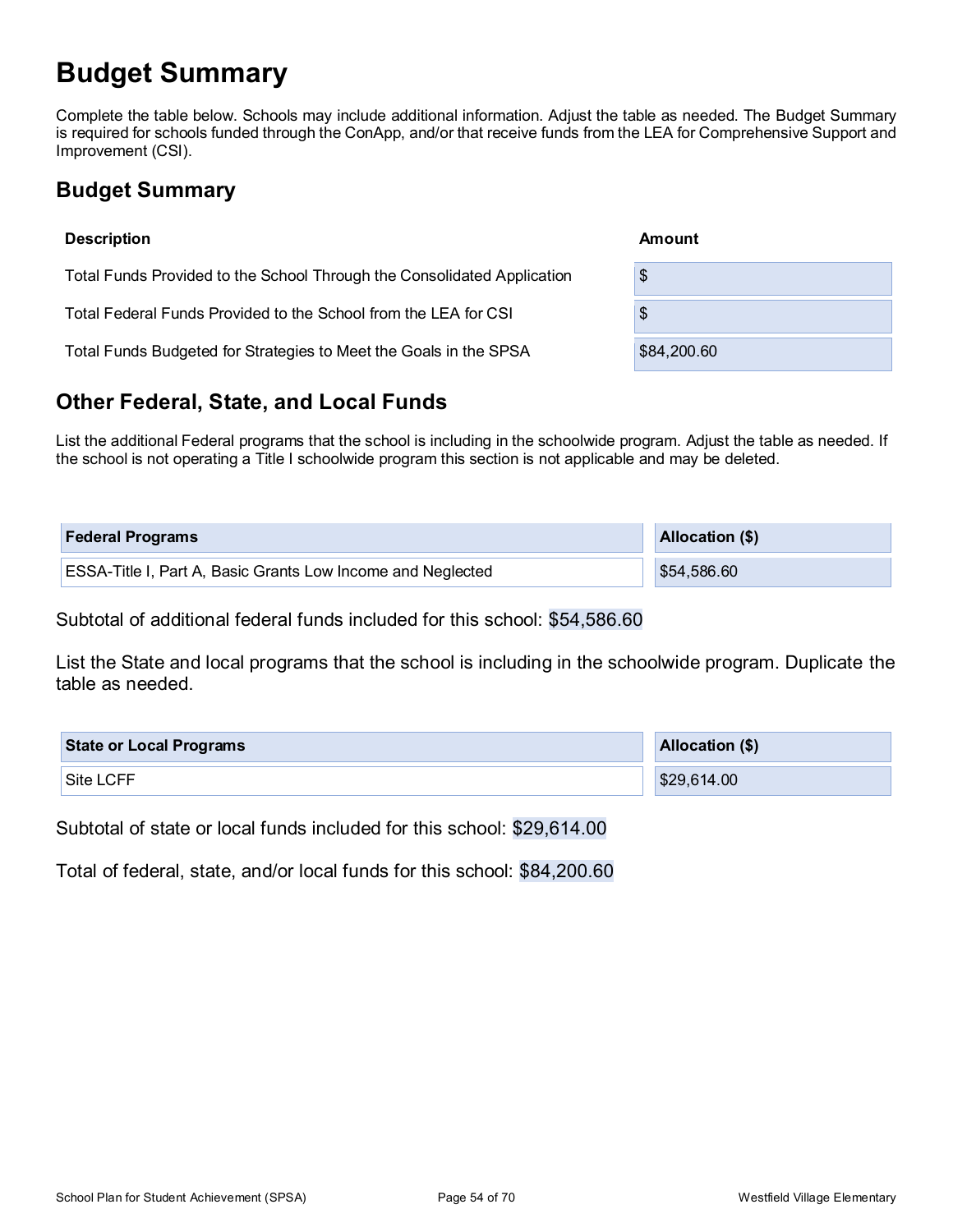## **Budgeted Funds and Expenditures in this Plan**

The tables below are provided to help the school track expenditures as they relate to funds budgeted to the school.

## **Funds Budgeted to the School by Funding Source**

| <b>Funding Source</b> | Amount | <b>Balance</b> |
|-----------------------|--------|----------------|
|                       |        |                |

## **Expenditures by Funding Source**

| <b>Funding Source</b>                                          | Amount    |
|----------------------------------------------------------------|-----------|
| ESSA-Title I, Part A, Basic Grants Low Income and<br>Neglected | 54.586.60 |
| Site LCFF                                                      | 29,614.00 |

## **Expenditures by Budget Reference**

| <b>Budget Reference</b>                                 | Amount    |
|---------------------------------------------------------|-----------|
| 0000: Unrestricted                                      | 4,424.00  |
| 1000-1999: Certificated Personnel Salaries              | 35,040.00 |
| 4000-4999: Books And Supplies                           | 31,193.30 |
| 5000-5999: Services And Other Operating<br>Expenditures | 13,543.30 |

## **Expenditures by Budget Reference and Funding Source**

| <b>Budget Reference</b>                                 | <b>Funding Source</b>                                          | Amount    |
|---------------------------------------------------------|----------------------------------------------------------------|-----------|
| 1000-1999: Certificated Personnel<br><b>Salaries</b>    | ESSA-Title I, Part A, Basic Grants<br>Low Income and Neglected | 25,000.00 |
| 4000-4999: Books And Supplies                           | ESSA-Title I, Part A, Basic Grants<br>Low Income and Neglected | 19,043.30 |
| 5000-5999: Services And Other<br>Operating Expenditures | ESSA-Title I, Part A, Basic Grants<br>Low Income and Neglected | 10,543.30 |
| 0000: Unrestricted                                      | <b>Site LCFF</b>                                               | 4,424.00  |
| 1000-1999: Certificated Personnel<br><b>Salaries</b>    | <b>Site LCFF</b>                                               | 10,040.00 |
| 4000-4999: Books And Supplies                           | <b>Site LCFF</b>                                               | 12,150.00 |
| 5000-5999: Services And Other                           | <b>Site LCFF</b>                                               | 3,000.00  |

Operating Expenditures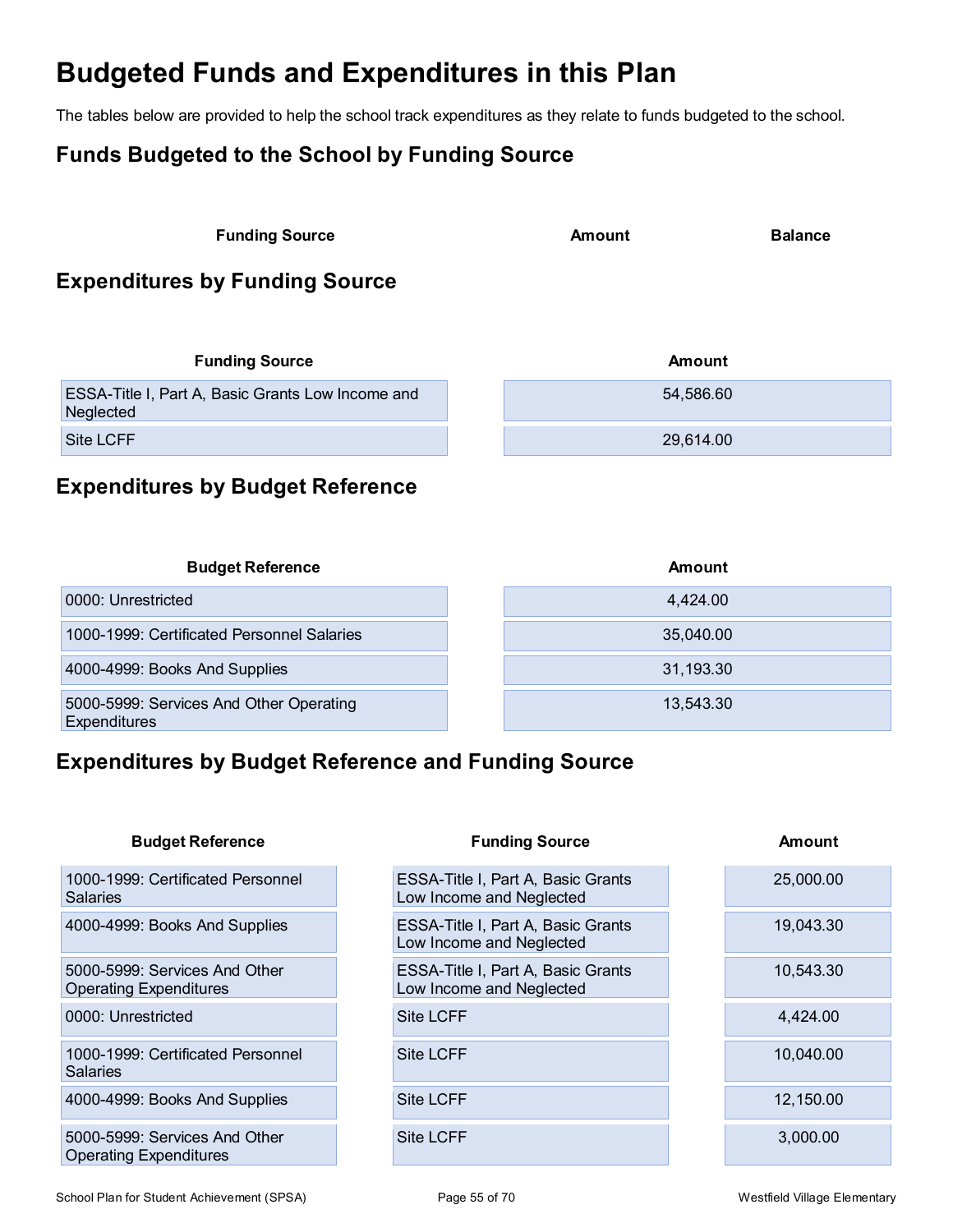## **Expenditures by Goal**

#### **Goal Number Total Expenditures**

| Goal 1 |
|--------|
| Goal 2 |
| Goal 3 |
| Goal 4 |
| Goal 5 |

| .      | $. 3.001$ = $.0001$ . $.001$ . $.001$ |
|--------|---------------------------------------|
| Goal 1 | 46,040.00                             |
| Goal 2 | 10,086.60                             |
| Goal 3 | 12,650.00                             |
| Goal 4 | 6,500.00                              |
| Goal 5 | 8,924.00                              |

#### School Plan for Student Achievement (SPSA) Page 56 of 70 Mestfield Village Elementary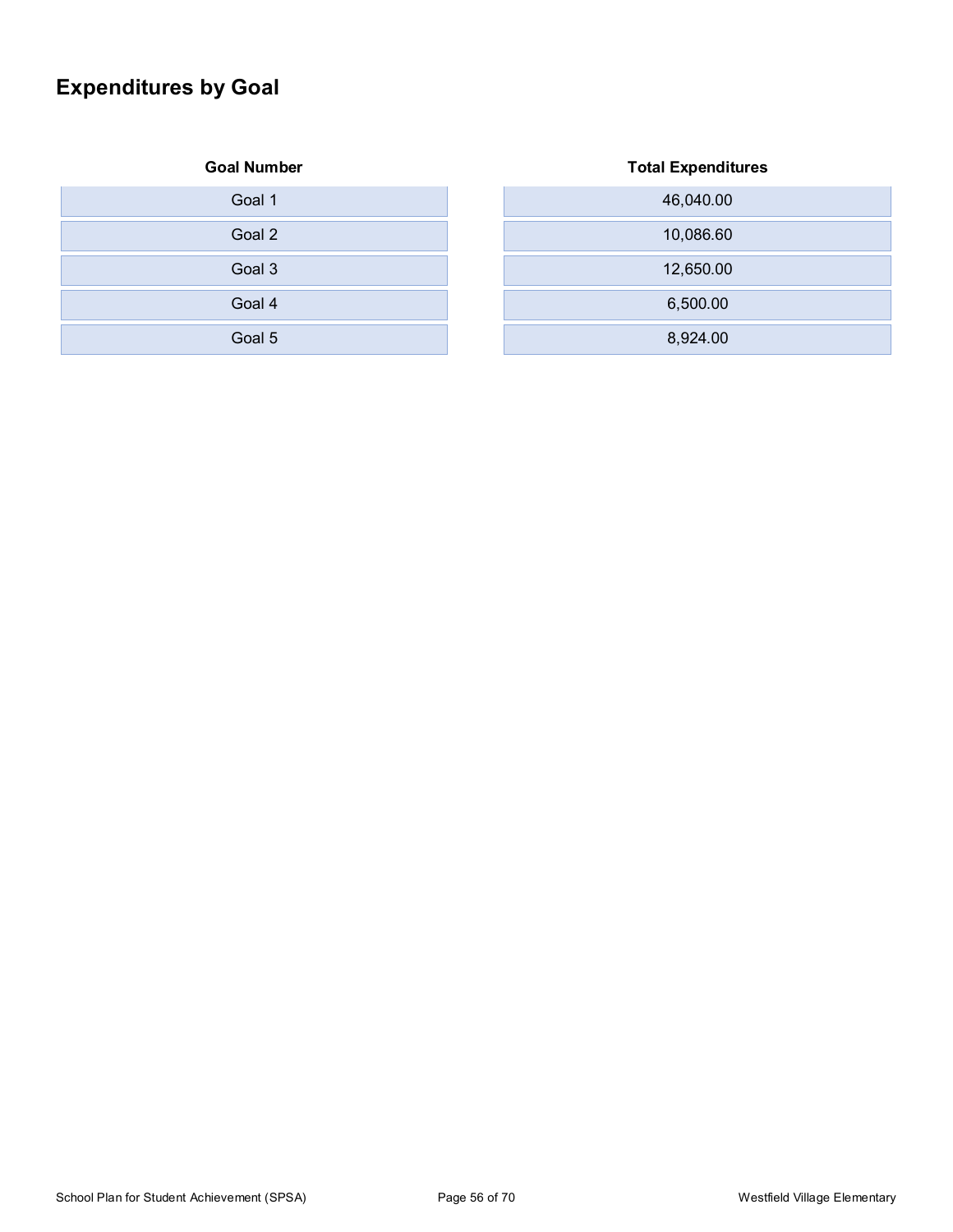## **School Site Council Membership**

California Education Code describes the required composition of the School Site Council (SSC). The SSC shall be composed of the principal and representatives of: teachers selected by teachers at the school; other school personnel selected by other school personnel at the school; parents of pupils attending the school selected by such parents; and, in secondary schools, pupils selected by pupils attending the school. The current make-up of the SSC is as follows:

- 1 School Principal
- 3 Classroom Teachers
- 2 Other School Staff
- 3 Parent or Community Members
- 0 Secondary Students

# **Name of Members Role** Crista Koch i Demokratik Koch i Serbija i Serbija i Serbija i Serbija i Serbija i Principal **Jose Gutierrez XOTHER School Staff** Control Control Control Control Control Control Control Staff Nancy Martin XClassroom Teacher Sarah Barnes XClassroom Teacher Aisha Johnk XClassroom Teacher XClassroom Teacher Leslie Jacobo-Trejo XOTHER School Staff Liliana Guerrera XParent or Community Member Symantha Freeman XParent or Community Member Arooj Ahmad XParent or Community Member

At elementary schools, the school site council must be constituted to ensure parity between (a) the principal, classroom teachers, and other school personnel, and (b) parents of students attending the school or other community members. Classroom teachers must comprise a majority of persons represented under section (a). At secondary schools there must be, in addition, equal numbers of parents or other community members selected by parents, and students. Members must be selected by their peer group.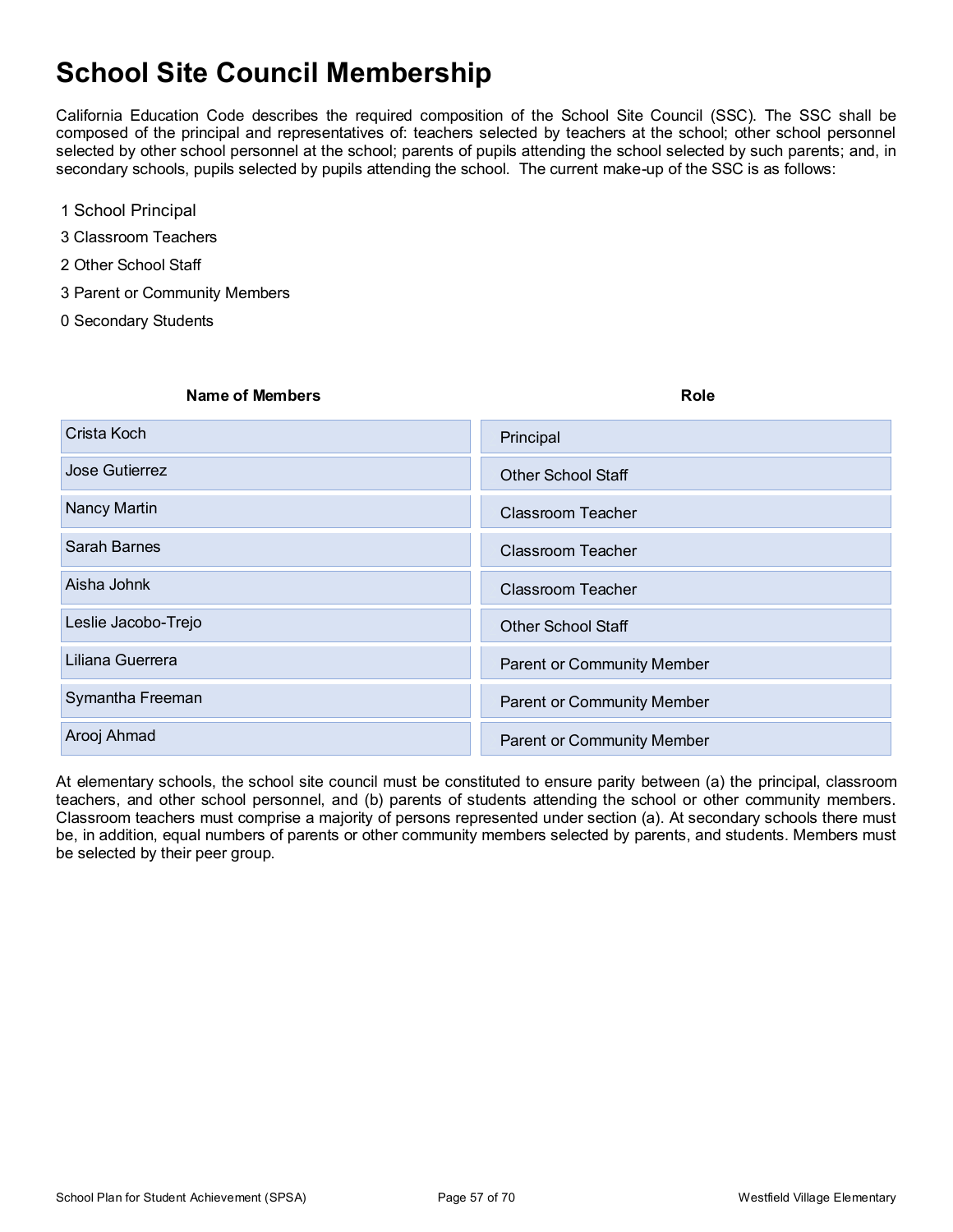## **Recommendations and Assurances**

The School Site Council (SSC) recommends this school plan and proposed expenditures to the district governing board for approval and assures the board of the following:

The SSC is correctly constituted and was formed in accordance with district governing board policy and state law.

The SSC reviewed its responsibilities under state law and district governing board policies, including those board policies relating to material changes in the School Plan for Student Achievement (SPSA) requiring board approval.

The SSC sought and considered all recommendations from the following groups or committees before adopting this plan:

**Signature Committee or Advisory Group Name**

**English Learner Advisory Committee** 

The SSC reviewed the content requirements for school plans of programs included in this SPSA and believes all such content requirements have been met, including those found in district governing board policies and in the local educational agency plan.

This SPSA is based on a thorough analysis of student academic performance. The actions proposed herein form a sound, comprehensive, coordinated plan to reach stated school goals to improve student academic performance.

This SPSA was adopted by the SSC at a public meeting on November 16th, 2020.

Attested:

Linto Mexoch

Principal, Crista Koch, Principal on November 16th, 2020

SSC Chairperson, Arooj Ahmad on November 16th, 2020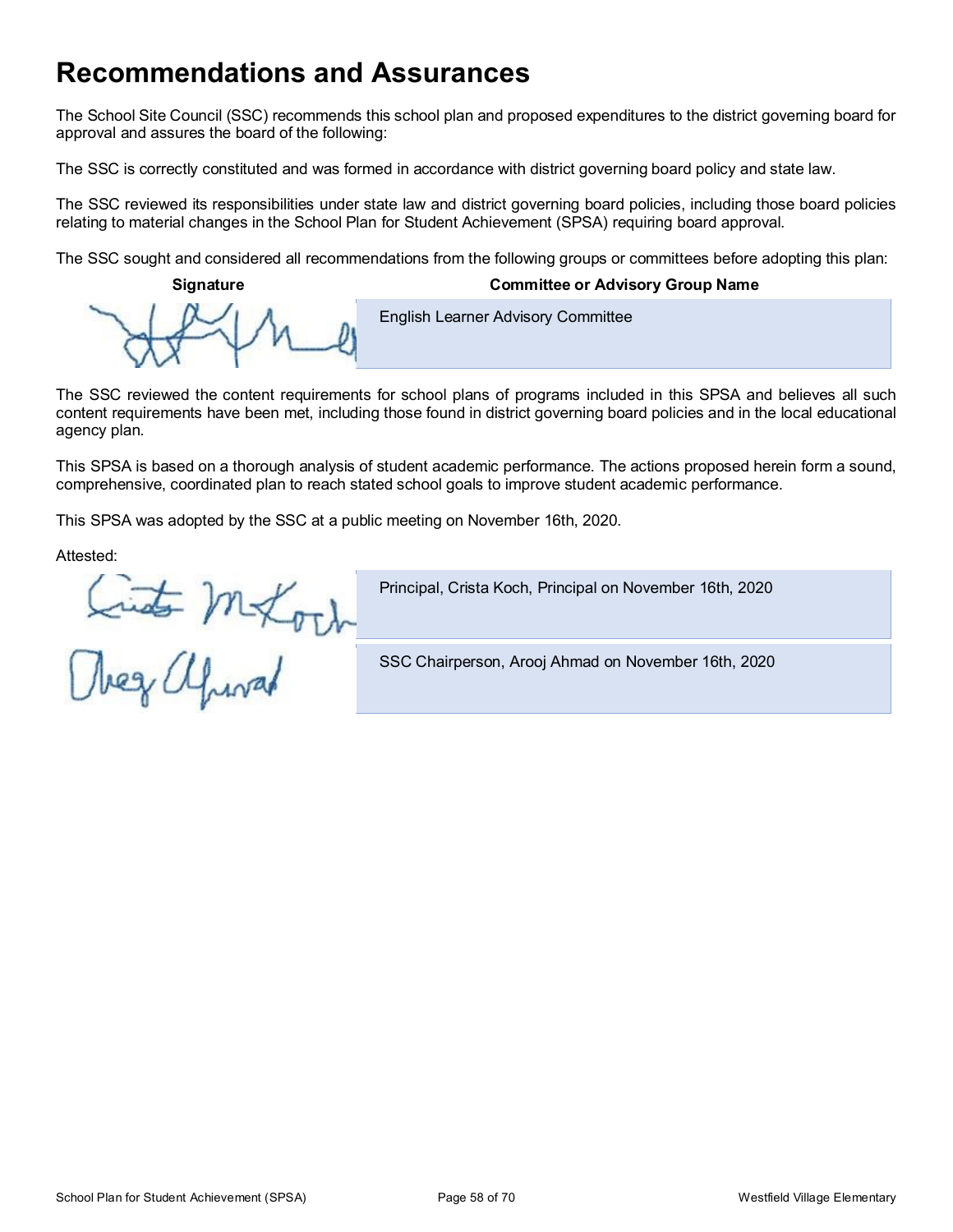# **Instructions**

The School Plan for Student Achievement (SPSA) is a strategic plan that maximizes the resources available to the school while minimizing duplication of effort with the ultimate goal of increasing student achievement. SPSA development should be aligned with and inform the Local Control and Accountability Plan process.

The SPSA consolidates all school-level planning efforts into one plan for programs funded through the consolidated application (ConApp), and for federal school improvement programs, including schoolwide programs, Comprehensive Support and Improvement (CSI), Targeted Support and Improvement (TSI), and Additional Targeted Support and Improvement (ATSI), pursuant to California Education Code (EC) Section 64001 and the Elementary and Secondary Education Act as amended by the Every Student Succeeds Act (ESSA). This template is designed to meet schoolwide program planning requirements. It also notes how to meet CSI, TSI, or ATSI requirements, as applicable.

California's ESSA State Plan supports the state's approach to improving student group performance through the utilization of federal resources. Schools use the SPSA to document their approach to maximizing the impact of federal investments in support of underserved students. The implementation of ESSA in California presents an opportunity for schools to innovate with their federally-funded programs and align them with the priority goals of the school and the LEA that are being realized under the state's Local Control Funding Formula (LCFF).

The LCFF provides schools and LEAs flexibility to design programs and provide services that meet the needs of students in order to achieve readiness for college, career, and lifelong learning. The SPSA planning process supports continuous cycles of action, reflection, and improvement. Consistent with EC 65001, the Schoolsite Council (SSC) is required to develop and annually review the SPSA, establish an annual budget, and make modifications to the plan that reflect changing needs and priorities, as applicable.

For questions related to specific sections of the template, please see instructions below:

# **Instructions: Linked Table of Contents**

**The SPSA template meets the requirements of schoolwide planning (SWP). Each section also contains a notation of how to meet CSI, TSI, or ATSI requirements.** 

Stakeholder Involvement

Goals, Strategies, & Proposed Expenditures

Planned Strategies/Activities

Annual Review and Update

Budget Summary

Appendix A: Plan Requirements for Title I Schoolwide Programs

Appendix B: Plan Requirements for Schools to Meet Federal School Improvement Planning **Requirements** 

Appendix C: Select State and Federal Programs

For additional questions or technical assistance related to LEA and school planning, please contact the Local Agency Systems Support Office, at LCFF@cde.ca.gov.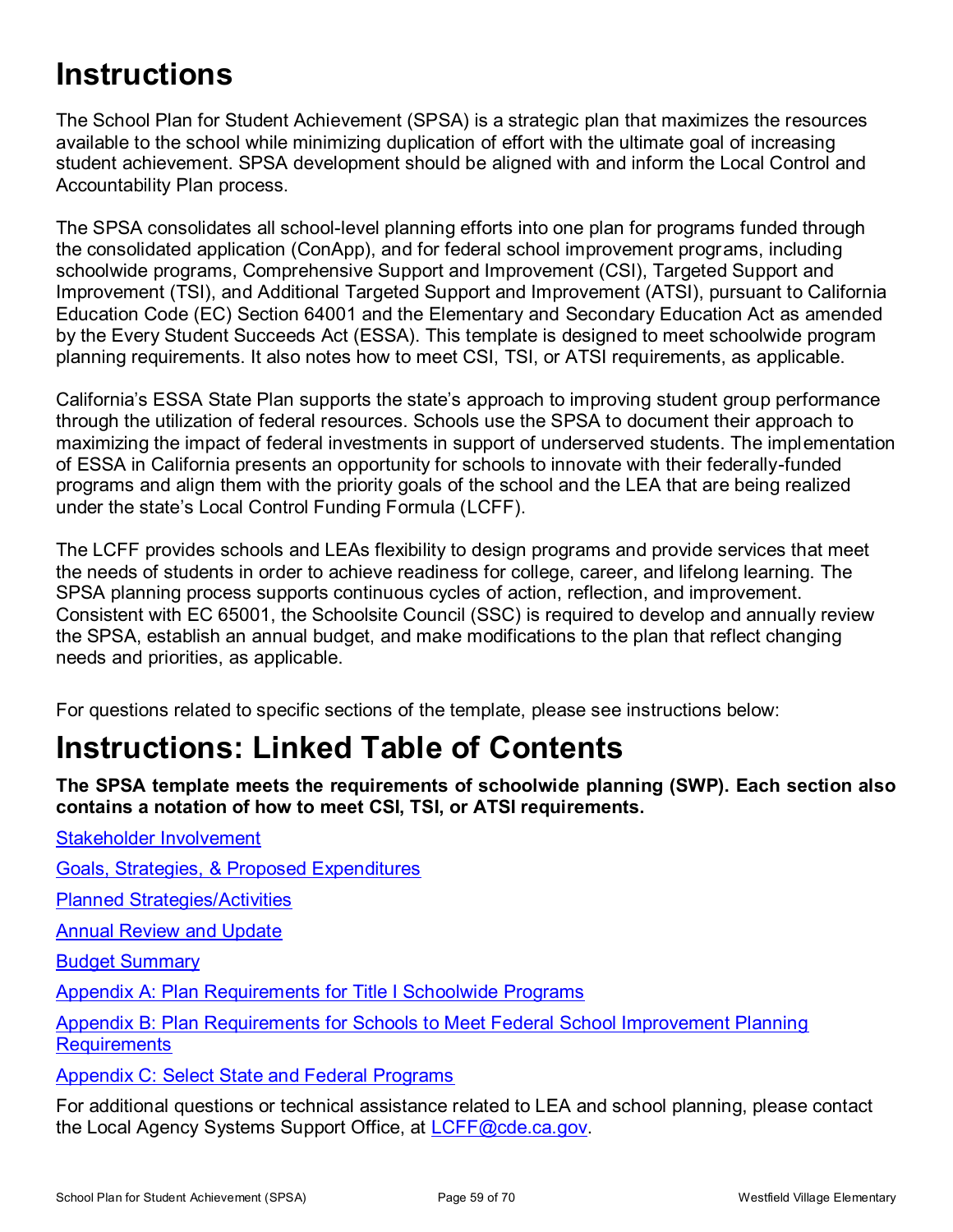For programmatic or policy questions regarding Title I schoolwide planning, please contact the local educational agency, or the CDE's Title I Policy and Program Guidance Office at TITLEI@cde.ca.gov.

For questions or technical assistance related to meeting federal school improvement planning requirements (for CSI, TSI, and ATSI), please contact the CDE's School Improvement and Support Office at SISO@cde.ca.gov.

# **Purpose and Description**

Schools identified for Comprehensive Support and Improvement (CSI), Targeted Support and Improvement (TSI), or Additional Targeted Support and Improvement (ATSI) must respond to the following prompts. A school that has not been identified for CSI, TSI, or ATSI may delete the Purpose and Description prompts.

## **Purpose**

Briefly describe the purpose of this plan by selecting from Schoolwide Program, Comprehensive Support and Improvement, Targeted Support and Improvement, or Additional Targeted Support and Improvement)

## **Description**

Briefly describe the school's plan for effectively meeting ESSA requirements in alignment with the Local Control and Accountability Plan and other federal, state, and local programs.

## **Stakeholder Involvement**

Meaningful involvement of parents, students, and other stakeholders is critical to the development of the SPSA and the budget process. Schools must share the SPSA with school site-level advisory groups, as applicable (e.g., English Learner Advisory committee, student advisory groups, tribes and tribal organizations present in the community, as appropriate, etc.) and seek input from these advisory groups in the development of the SPSA.

The Stakeholder Engagement process is an ongoing, annual process. Describe the process used to involve advisory committees, parents, students, school faculty and staff, and the community in the development of the SPSA and the annual review and update.

*[This section meets the requirements for TSI and ATSI.]*

*[When completing this section for CSI, the LEA shall partner with the school in the development and implementation of this plan.]*

# **Resource Inequities**

Schools eligible for CSI or ATSI must identify resource inequities, which may include a review of LEAand school-level budgeting as a part of the required needs assessment. Identified resource inequities must be addressed through implementation of the CSI or ATSI plan. Briefly identify and describe any resource inequities identified as a result of the required needs assessment and summarize how the identified resource inequities are addressed in the SPSA.

*[This section meets the requirements for CSI and ATSI. If the school is not identified for CSI or ATSI this section is not applicable and may be deleted.]*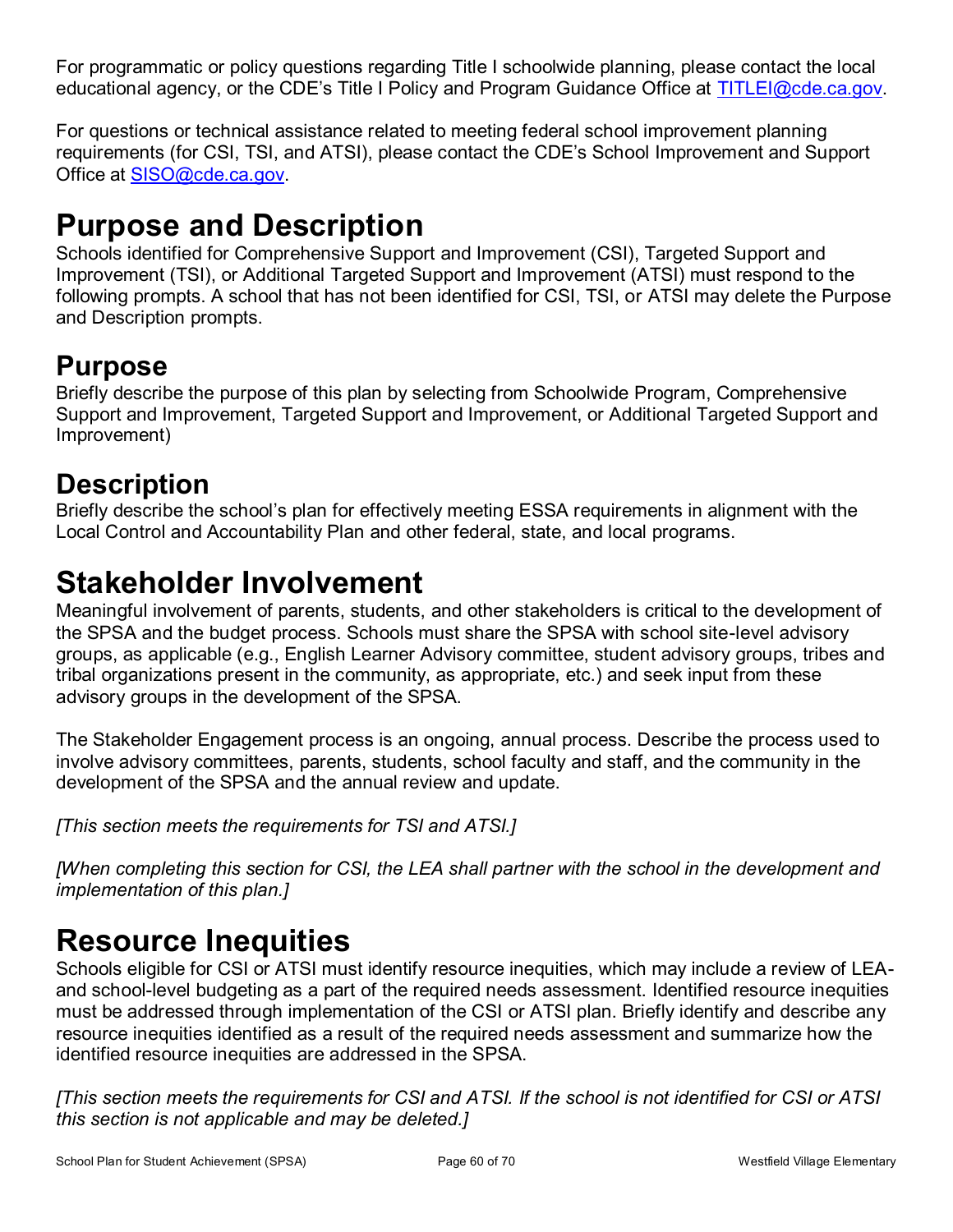# **Goals, Strategies, Expenditures, & Annual Review**

In this section a school provides a description of the annual goals to be achieved by the school. This section also includes descriptions of the specific planned strategies/activities a school will take to meet the identified goals, and a description of the expenditures required to implement the specific strategies and activities.

## **Goal**

State the goal. A goal is a broad statement that describes the desired result to which all strategies/activities are directed. A goal answers the question: What is the school seeking to achieve?

It can be helpful to use a framework for writing goals such the S.M.A.R.T. approach. A S.M.A.R.T. goal is one that is **S**pecific, **M**easurable, **A**chievable, **R**ealistic, and **T**ime-bound. A level of specificity is needed in order to measure performance relative to the goal as well as to assess whether it is reasonably achievable. Including time constraints, such as milestone dates, ensures a realistic approach that supports student success.

A school may number the goals using the "Goal #" for ease of reference.

*[When completing this section for CSI, TSI, and ATSI, improvement goals shall align to the goals, actions, and services in the LEA LCAP.]*

## **Identified Need**

Describe the basis for establishing the goal. The goal should be based upon an analysis of verifiable state data, including local and state indicator data from the California School Dashboard (Dashboard) and data from the School Accountability Report Card, including local data voluntarily collected by districts to measure pupil achievement.

*[Completing this section fully addresses all relevant federal planning requirements]*

## **Annual Measurable Outcomes**

Identify the metric(s) and/or state indicator(s) that the school will use as a means of evaluating progress toward accomplishing the goal. A school may identify metrics for specific student groups. Include in the baseline column the most recent data associated with the metric or indicator available at the time of adoption of the SPSA. The most recent data associated with a metric or indicator includes data reported in the annual update of the SPSA. In the subsequent Expected Outcome column, identify the progress the school intends to make in the coming year.

*[When completing this section for CSI the school must include school-level metrics related to the metrics that led to the school's identification.]*

*[When completing this section for TSI/ATSI the school must include metrics related to the specific student group(s) that led to the school's identification.]* 

## **Strategies/Activities**

Describe the strategies and activities being provided to meet the described goal. A school may number the strategy/activity using the "Strategy/Activity #" for ease of reference.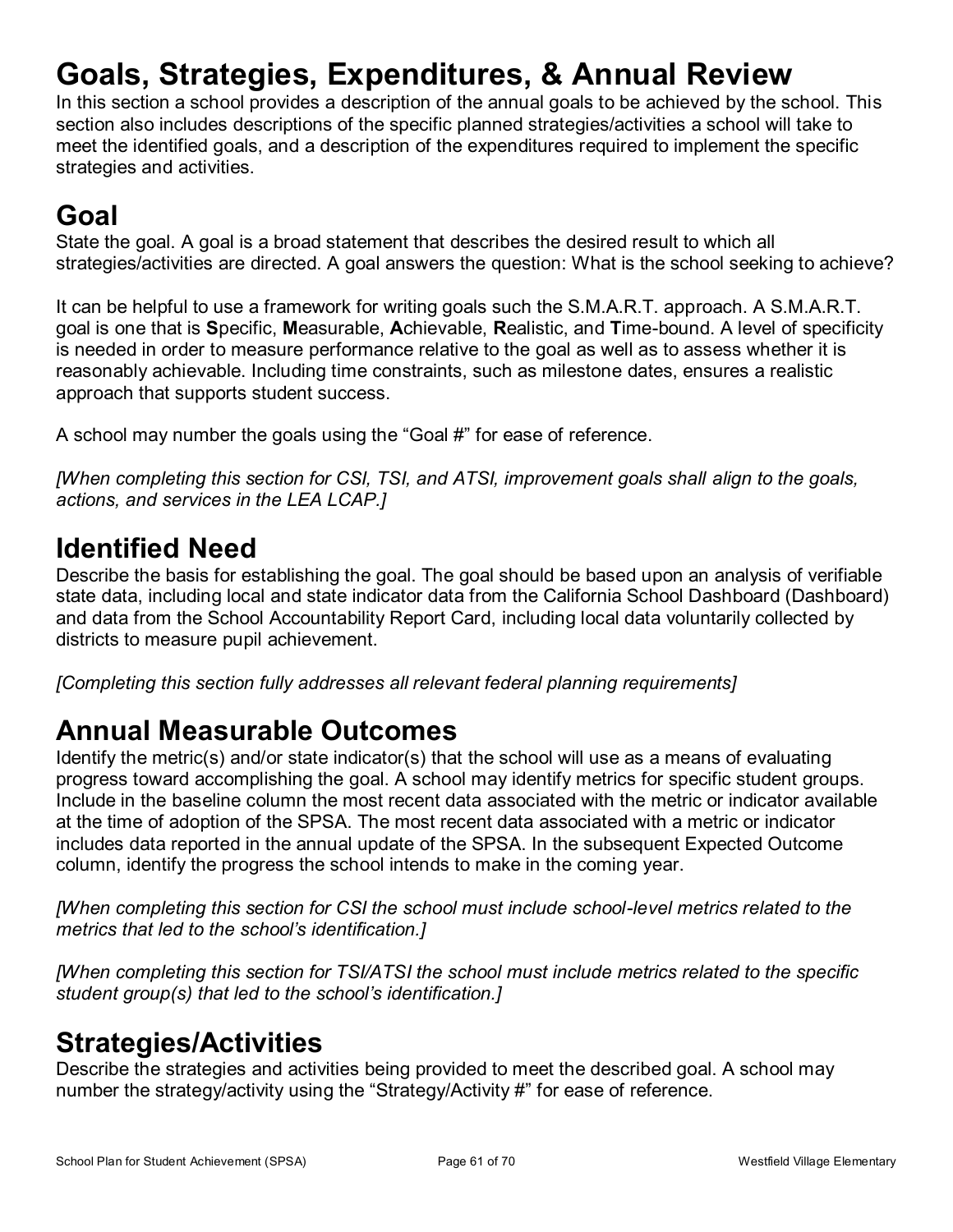Planned strategies/activities address the findings of the needs assessment consistent with state priorities and resource inequities, which may have been identified through a review of the local educational agency's budgeting, its local control and accountability plan, and school-level budgeting, if applicable.

*[When completing this section for CSI, TSI, and ATSI, this plan shall include evidence-based interventions and align to the goals, actions, and services in the LEA LCAP.]*

*[When completing this section for CSI and ATSI, this plan shall address through implementation, identified resource inequities, which may have been identified through a review of LEA- and schoollevel budgeting.]*

## **Students to be Served by this Strategy/Activity**

Indicate in this box which students will benefit from the strategies/activities by indicating "All Students" or listing one or more specific student group(s) to be served.

*[This section meets the requirements for CSI.]*

*[When completing this section for TSI and ATSI, at a minimum, the student groups to be served shall include the student groups that are consistently underperforming, for which the school received the TSI or ATSI designation. For TSI, a school may focus on all students or the student group(s) that led to identification based on the evidence-based interventions selected.]*

## **Proposed Expenditures for this Strategy/Activity**

For each strategy/activity, list the amount(s) and funding source(s) for the proposed expenditures for the school year to implement these strategies/activities. Specify the funding source(s) using one or more of the following: LCFF, Federal (if Federal, identify the Title and Part, as applicable), Other State, and/or Local.

Proposed expenditures that are included more than once in a SPSA should be indicated as a duplicated expenditure and include a reference to the goal and strategy/activity where the expenditure first appears in the SPSA. Pursuant to Education Code, Section 64001(g)(3)(C), proposed expenditures, based on the projected resource allocation from the governing board or governing body of the LEA, to address the findings of the needs assessment consistent with the state priorities including identifying resource inequities which may include a review of the LEA's budgeting, its LCAP, and school-level budgeting, if applicable.

*[This section meets the requirements for CSI, TSI, and ATSI.]*

*[NOTE: Federal funds for CSI shall not be used in schools identified for TSI or ATSI. In addition, funds for CSI shall not be used to hire additional permanent staff.]*

# **Annual Review**

In the following Analysis prompts, identify any material differences between what was planned and what actually occurred as well as significant changes in strategies/activities and/ or expenditures from the prior year. This annual review and analysis should be the basis for decision-making and updates to the plan.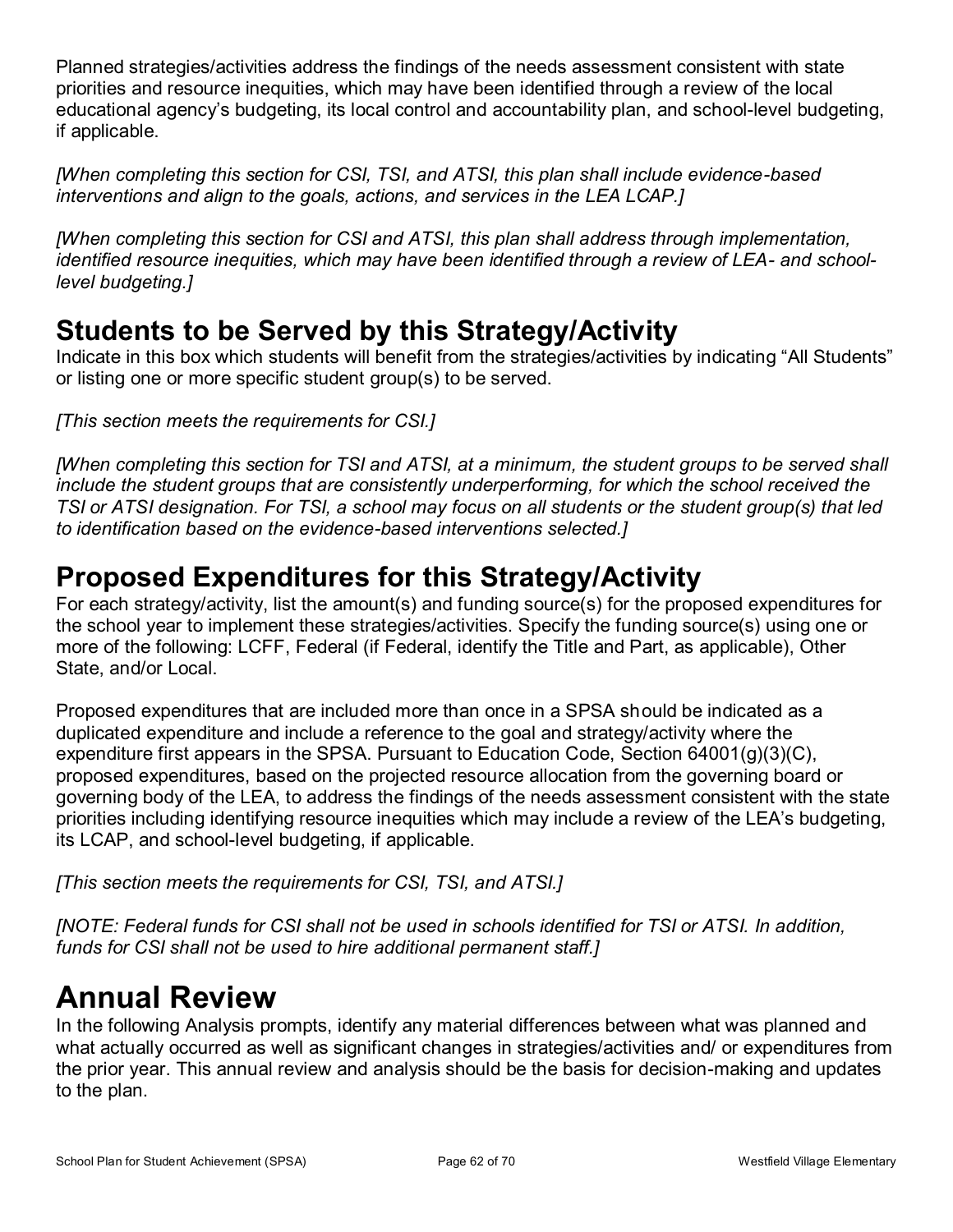## **Analysis**

Using actual outcome data, including state indicator data from the Dashboard, analyze whether the planned strategies/activities were effective in achieving the goal. Respond to the prompts as instructed. Respond to the following prompts relative to this goal. If the school is in the first year of implementing the goal the Annual Review section is not required and this section may be deleted.

- Describe the overall implementation of the strategies/activities and the overall effectiveness of the strategies/activities to achieve the articulated goal.
- Briefly describe any major differences between either/or the intended implementation or the budgeted expenditures to implement the strategies/activities to meet the articulated goal.
- Describe any changes that will be made to the goal, expected annual measurable outcomes, metrics/indicators, or strategies/activities to achieve this goal as a result of this analysis and analysis of the data provided in the Dashboard, as applicable. Identify where those changes can be found in the SPSA.

*[When completing this section for CSI, TSI, or ATSI, any changes made to the goals, annual measurable outcomes, metrics/indicators, or strategies/activities, shall meet the CSI, TSI, or ATSI planning requirements. CSI, TSI, and ATSI planning requirements are listed under each section of the Instructions. For example, as a result of the Annual Review and Update, if changes are made to a goal(s), see the Goal section for CSI, TSI, and ATSI planning requirements.]* 

# **Budget Summary**

In this section a school provides a brief summary of the funding allocated to the school through the ConApp and/or other funding sources as well as the total amount of funds for proposed expenditures described in the SPSA. The Budget Summary is required for schools funded through the ConApp and that receive federal funds for CSI. If the school is not operating a Title I schoolwide program this section is not applicable and may be deleted.

*From its total allocation for CSI, the LEA may distribute funds across its schools that meet the criteria for CSI to support implementation of this plan. In addition, the LEA may retain a portion of its total allocation to support LEA-level expenditures that are directly related to serving schools eligible for CSI.*

## **Budget Summary**

A school receiving funds allocated through the ConApp should complete the Budget Summary as follows:

- Total Funds Provided to the School Through the Consolidated Application: This amount is the total amount of funding provided to the school through the ConApp for the school year. The school year means the fiscal year for which a SPSA is adopted or updated.
- Total Funds Budgeted for Strategies to Meet the Goals in the SPSA: This amount is the total of the proposed expenditures from all sources of funds associated with the strategies/activities reflected in the SPSA. To the extent strategies/activities and/or proposed expenditures are listed in the SPSA under more than one goal, the expenditures should be counted only once.

A school receiving federal funds for CSI should complete the Budget Summary as follows: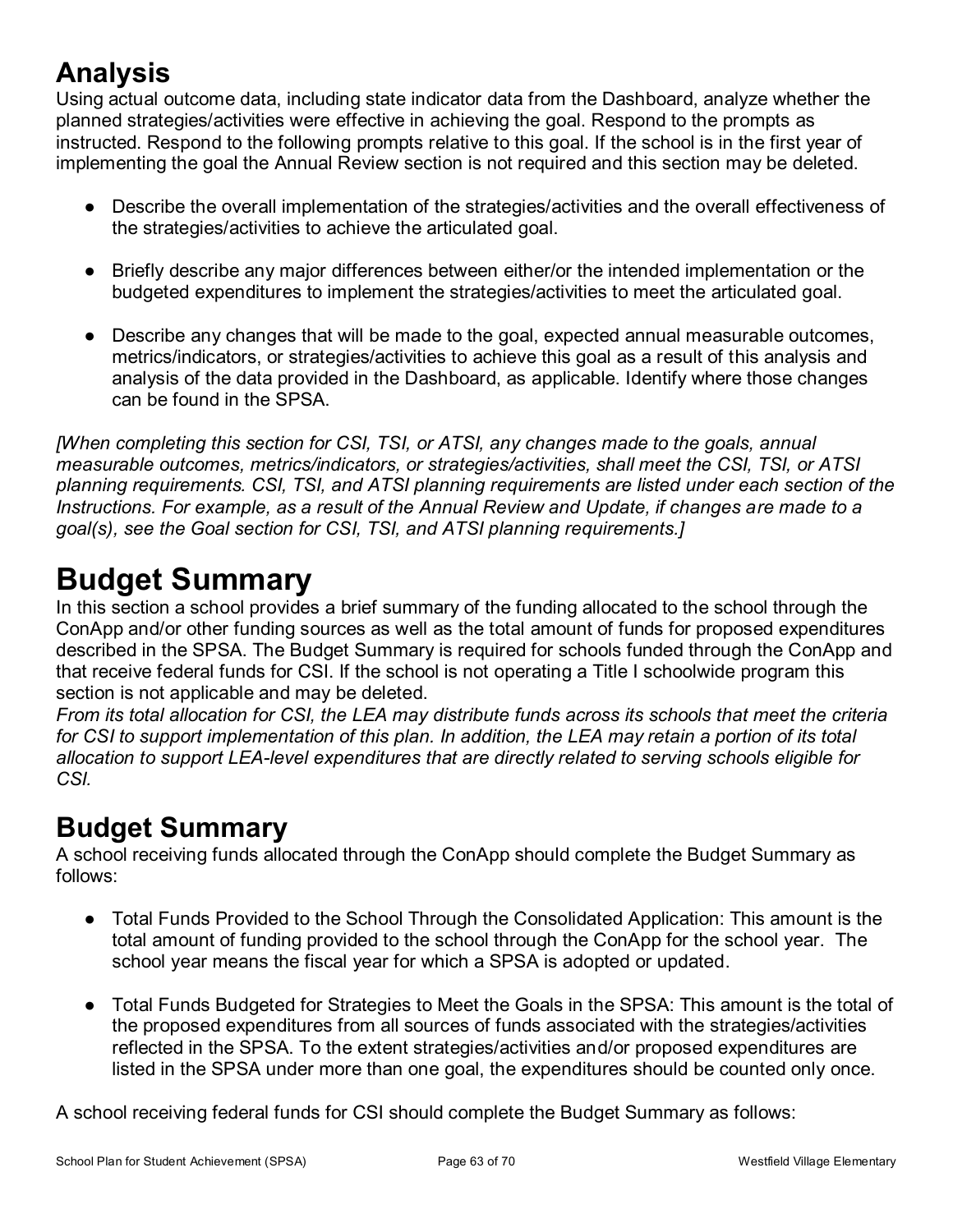● Total Federal Funds Provided to the School from the LEA for CSI: This amount is the total amount of funding provided to the school from the LEA.

*[NOTE: Federal funds for CSI shall not be used in schools eligible for TSI or ATSI. In addition, funds for CSI shall not be used to hire additional permanent staff.]*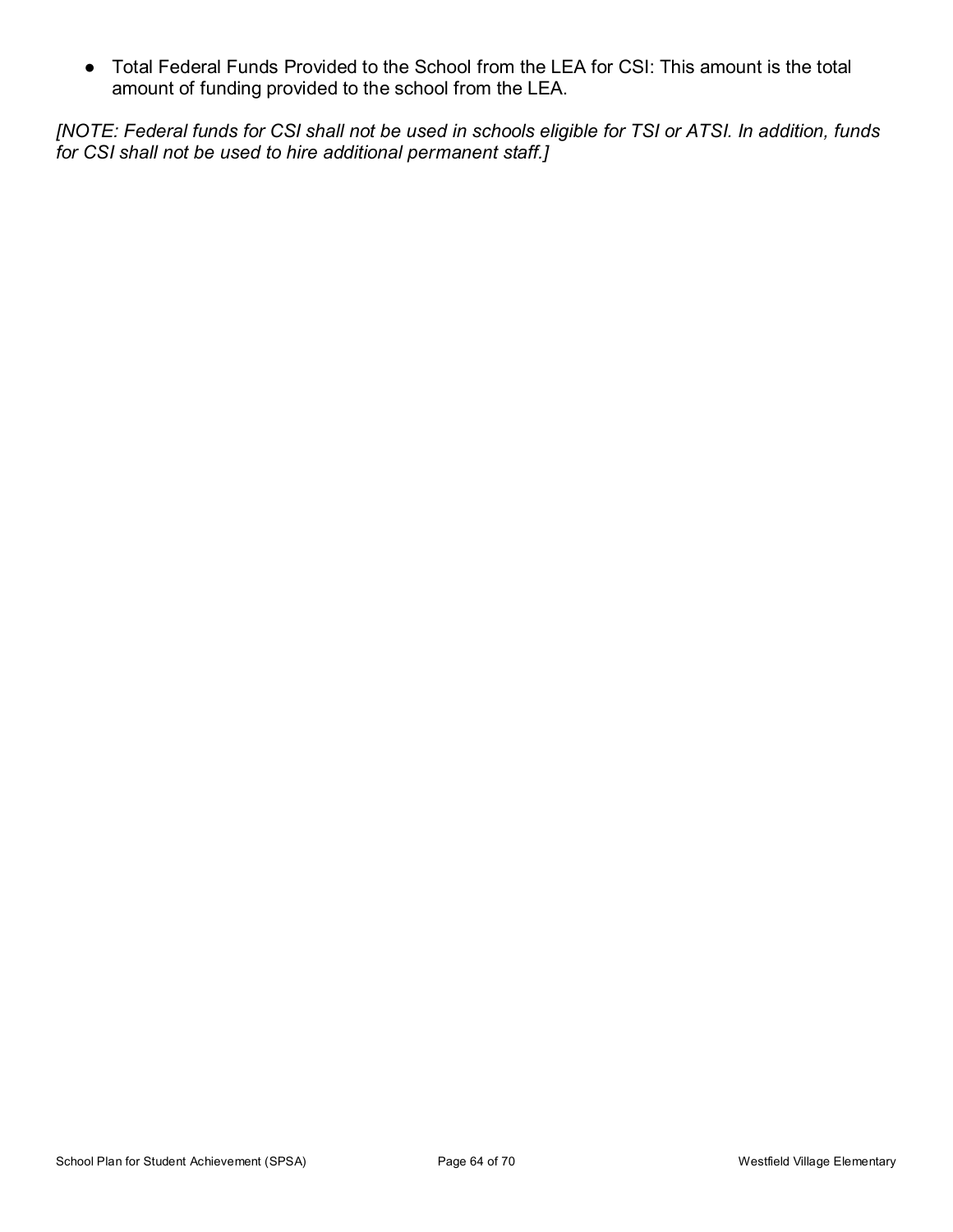# **Appendix A: Plan Requirements**

## **Schoolwide Program Requirements**

This School Plan for Student Achievement (SPSA) template meets the requirements of a schoolwide program plan. The requirements below are for planning reference.

A school that operates a schoolwide program and receives funds allocated through the ConApp is required to develop a SPSA. The SPSA, including proposed expenditures of funds allocated to the school through the ConApp, must be reviewed annually and updated by the SSC. The content of a SPSA must be aligned with school goals for improving student achievement.

### **Requirements for Development of the Plan**

- I. The development of the SPSA shall include both of the following actions:
	- A. Administration of a comprehensive needs assessment that forms the basis of the school's goals contained in the SPSA.
		- 1. The comprehensive needs assessment of the entire school shall:
			- a. Include an analysis of verifiable state data, consistent with all state priorities as noted in Sections 52060 and 52066, and informed by all indicators described in Section 1111(c)(4)(B) of the federal Every Student Succeeds Act, including pupil performance against state-determined long-term goals. The school may include data voluntarily developed by districts to measure pupil outcomes (described in the Identified Need); and
			- b. Be based on academic achievement information about all students in the school, including all groups under §200.13(b)(7) and migratory children as defined in section 1309(2) of the ESEA, relative to the State's academic standards under §200.1 to
				- i. Help the school understand the subjects and skills for which teaching and learning need to be improved; and
				- ii. Identify the specific academic needs of students and groups of students who are not yet achieving the State's academic standards; and
				- iii. Assess the needs of the school relative to each of the components of the schoolwide program under §200.28.
				- iv. Develop the comprehensive needs assessment with the participation of individuals who will carry out the schoolwide program plan.
				- v. Document how it conducted the needs assessment, the results it obtained, and the conclusions it drew from those results.
	- B. Identification of the process for evaluating and monitoring the implementation of the SPSA and progress towards accomplishing the goals set forth in the SPSA (described in the Expected Annual Measurable Outcomes and Annual Review and Update).

### **Requirements for the Plan**

- II. The SPSA shall include the following:
	- A. Goals set to improve pupil outcomes, including addressing the needs of student groups as identified through the needs assessment.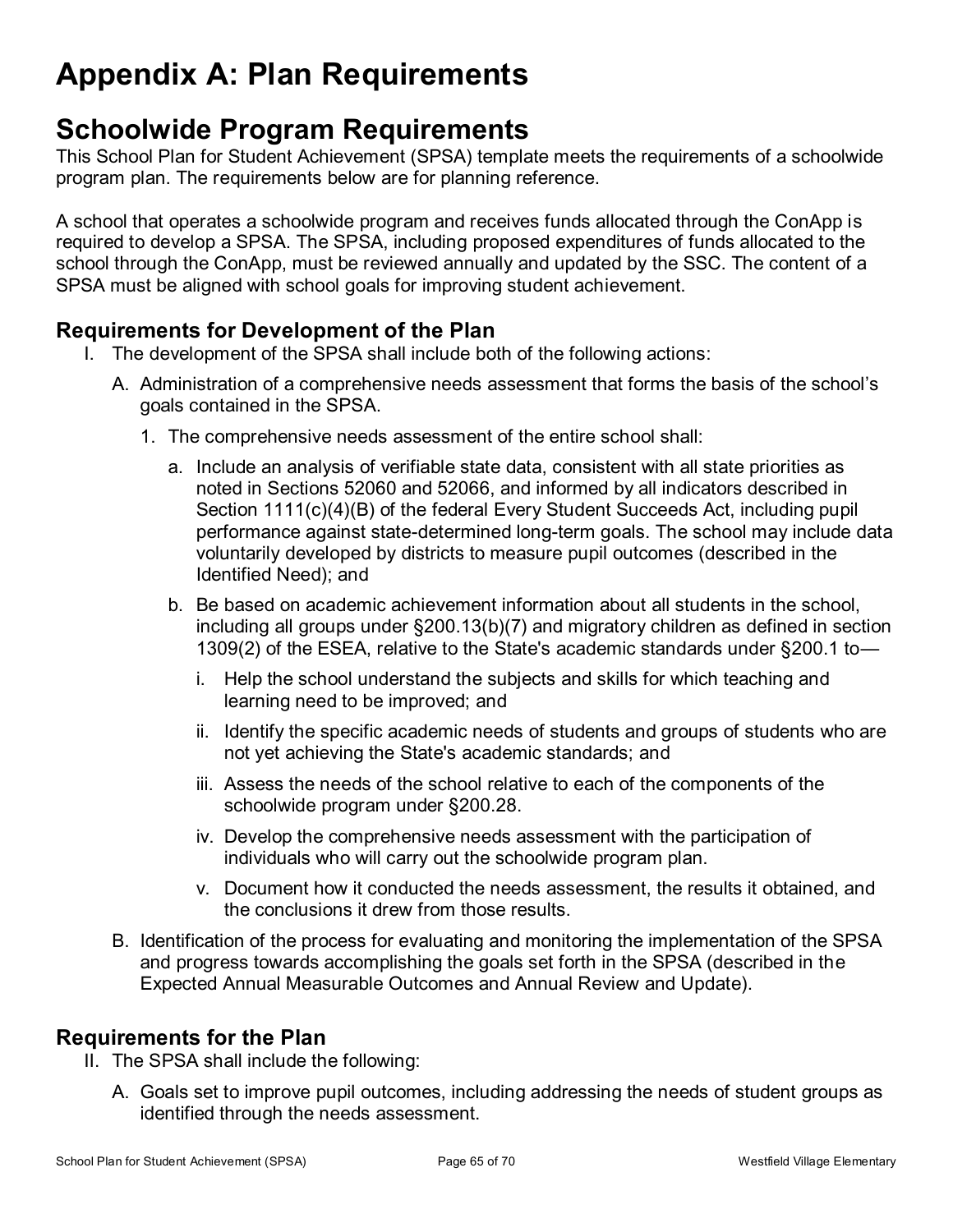- B. Evidence-based strategies, actions, or services (described in Strategies and Activities)
	- 1. A description of the strategies that the school will be implementing to address school needs, including a description of how such strategies will-
		- a. provide opportunities for all children including each of the subgroups of students to meet the challenging state academic standards
		- b. use methods and instructional strategies that:
			- i. strengthen the academic program in the school,
			- ii. increase the amount and quality of learning time, and
			- iii. provide an enriched and accelerated curriculum, which may include programs, activities, and courses necessary to provide a well-rounded education.
		- c. Address the needs of all children in the school, but particularly the needs of those at risk of not meeting the challenging State academic standards, so that all students demonstrate at least proficiency on the State's academic standards through activities which may include:
			- i. strategies to improve students' skills outside the academic subject areas;
			- ii. preparation for and awareness of opportunities for postsecondary education and the workforce;
			- iii. implementation of a schoolwide tiered model to prevent and address problem behavior;
			- iv. professional development and other activities for teachers, paraprofessionals, and other school personnel to improve instruction and use of data; and
			- v. strategies for assisting preschool children in the transition from early childhood education programs to local elementary school programs.
- C. Proposed expenditures, based on the projected resource allocation from the governing board or body of the local educational agency (may include funds allocated via the ConApp, federal funds for CSI, any other state or local funds allocated to the school), to address the findings of the needs assessment consistent with the state priorities, including identifying resource inequities, which may include a review of the LEAs budgeting, it's LCAP, and school-level budgeting, if applicable (described in Proposed Expenditures and Budget Summary). Employees of the schoolwide program may be deemed funded by a single cost objective.
- D. A description of how the school will determine if school needs have been met (described in the Expected Annual Measurable Outcomes and the Annual Review and Update).
	- 1. Annually evaluate the implementation of, and results achieved by, the schoolwide program, using data from the State's annual assessments and other indicators of academic achievement;
	- 2. Determine whether the schoolwide program has been effective in increasing the achievement of students in meeting the State's academic standards, particularly for those students who had been furthest from achieving the standards; and
	- 3. Revise the plan, as necessary, based on the results of the evaluation, to ensure continuous improvement of students in the schoolwide program.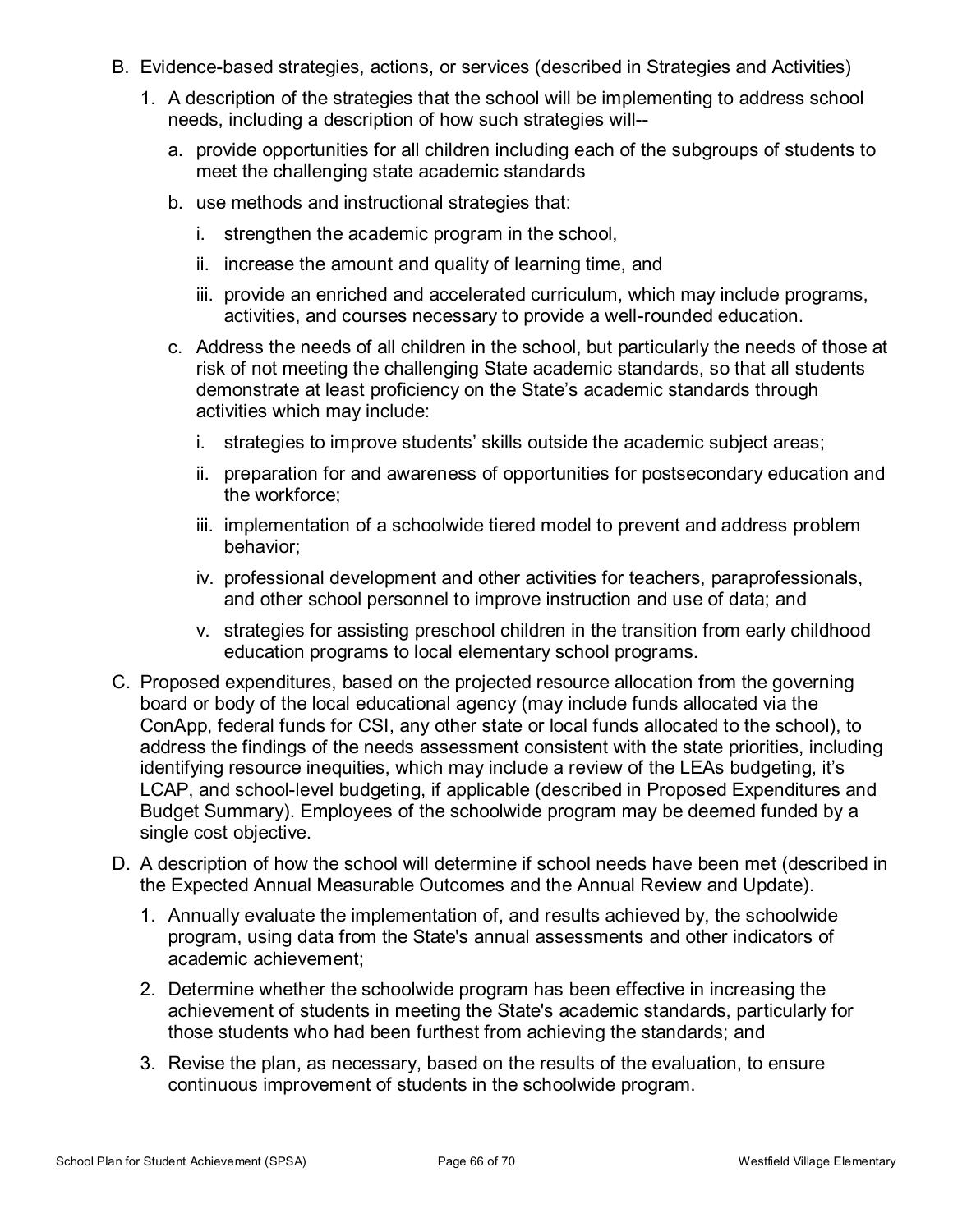- E. A description of how the school will ensure parental involvement in the planning, review, and improvement of the schoolwide program plan (described in Stakeholder Involvement and/or Strategies/Activities).
- F. A description of the activities the school will include to ensure that students who experience difficulty attaining proficient or advanced levels of academic achievement standards will be provided with effective, timely additional support, including measures to
	- 1. Ensure that those students' difficulties are identified on a timely basis; and
	- 2. Provide sufficient information on which to base effective assistance to those students.
- G. For an elementary school, a description of how the school will assist preschool students in the successful transition from early childhood programs to the school.
- H. A description of how the school will use resources to carry out these components (described in the Proposed Expenditures for Strategies/Activities).
- I. A description of any other activities and objectives as established by the SSC (described in the Strategies/Activities).

Authority Cited: S Title 34 of the Code of Federal Regulations (34 CFR), sections 200.25-26, and 200.29, and sections-1114(b)(7)(A)(i)-(iii) and 1118(b) of the ESEA. EC sections 6400 et. seq.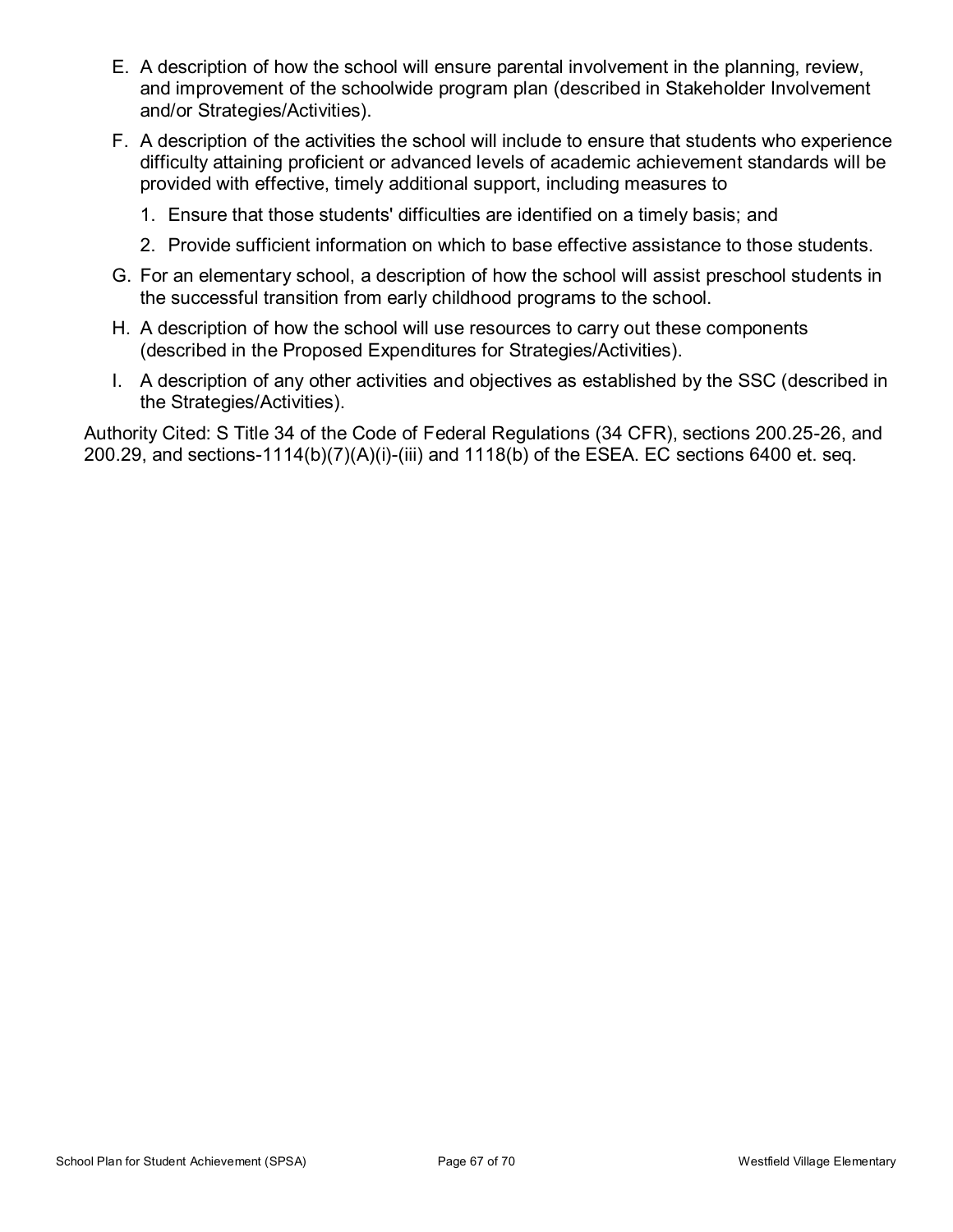# **Appendix B:**

### **Plan Requirements for School to Meet Federal School Improvement Planning Requirements**

For questions or technical assistance related to meeting Federal School Improvement Planning Requirements, please contact the CDE's School Improvement and Support Office at SISO@cde.ca.gov.

### **Comprehensive Support and Improvement**

The LEA shall partner with stakeholders (including principals and other school leaders, teachers, and parents) to locally develop and implement the CSI plan for the school to improve student outcomes, and specifically address the metrics that led to eligibility for CSI (Stakeholder Involvement).

The CSI plan shall:

- 1. Be informed by all state indicators, including student performance against state-determined long-term goals (Goal, Identified Need, Expected Annual Measurable Outcomes, Annual Review and Update, as applicable);
- 2. Include evidence-based interventions (Strategies/Activities, Annual Review and Update, as applicable) (For resources related to evidence-based interventions, see the U.S. Department of Education's "Using Evidence to Strengthen Education Investments" at https://www2.ed.gov/policy/elsec/leg/essa/guidanceuseseinvestment.pdf);
- 3. Be based on a school-level needs assessment (Goal, Identified Need, Expected Annual Measurable Outcomes, Annual Review and Update, as applicable); and
- 4. Identify resource inequities, which may include a review of LEA- and school-level budgeting, to be addressed through implementation of the CSI plan (Goal, Identified Need, Expected Annual Measurable Outcomes, Planned Strategies/Activities; and Annual Review and Update, as applicable).

Authority Cited: Sections 1003(e)(1)(A), 1003(i), 1111(c)(4)(B), and 1111(d)(1) of the ESSA.

## **Targeted Support and Improvement**

In partnership with stakeholders (including principals and other school leaders, teachers, and parents) the school shall develop and implement a school-level TSI plan to improve student outcomes for each subgroup of students that was the subject of identification (Stakeholder Involvement).

The TSI plan shall:

- 1. Be informed by all state indicators, including student performance against state-determined long-term goals (Goal, Identified Need, Expected Annual Measurable Outcomes, Annual Review and Update, as applicable); and
- 2. Include evidence-based interventions (Planned Strategies/Activities, Annual Review and Update, as applicable). (For resources related to evidence-based interventions, see the U.S. Department of Education's "Using Evidence to Strengthen Education Investments" https://www2.ed.gov/policy/elsec/leg/essa/guidanceuseseinvestment.pdf.)

Authority Cited: Sections 1003(e)(1)(B), 1003(i), 1111(c)(4)(B) and 1111(d)(2) of the ESSA.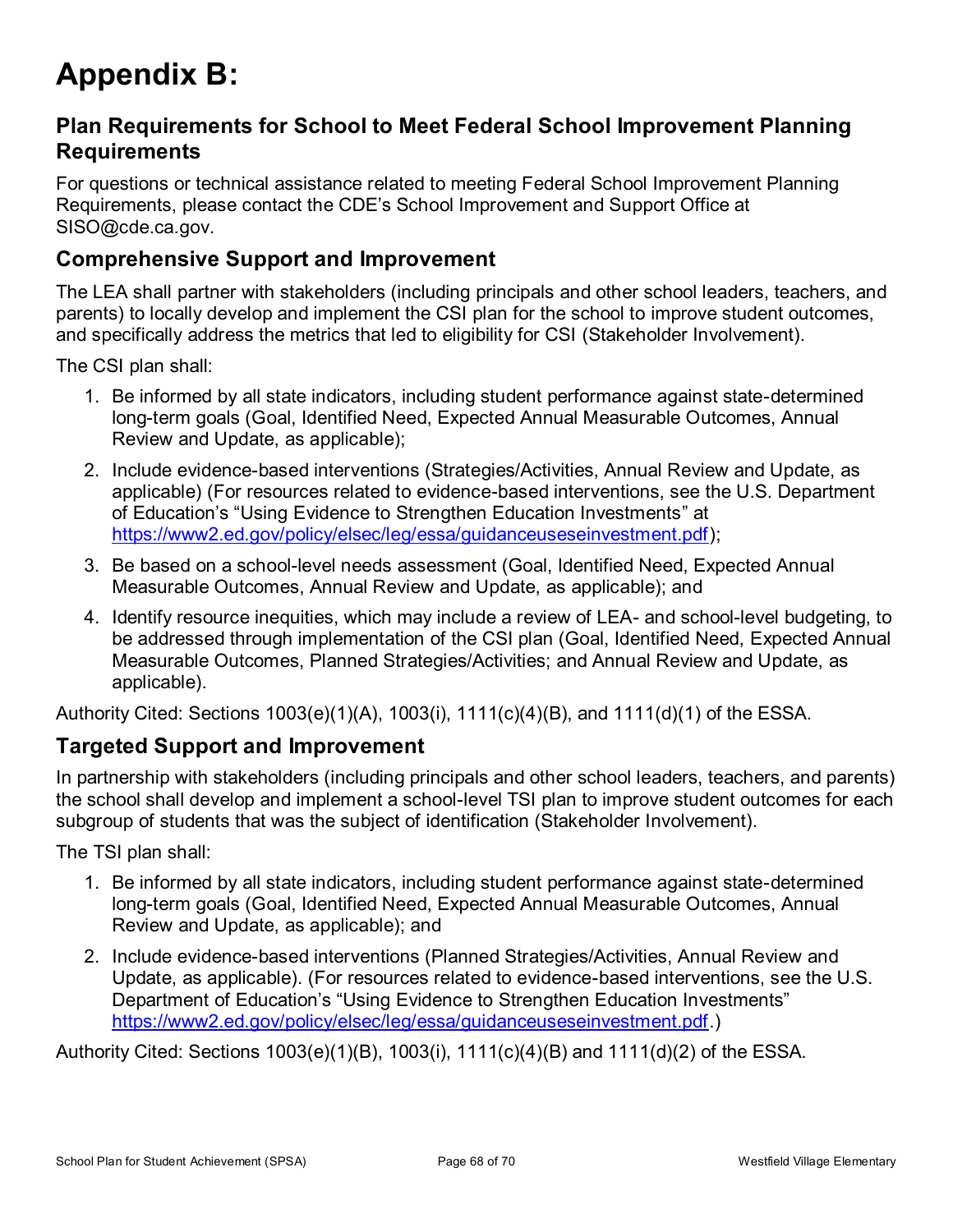## **Additional Targeted Support and Improvement**

A school identified for ATSI shall:

1. Identify resource inequities, which may include a review of LEA- and school-level budgeting, which will be addressed through implementation of its TSI plan (Goal, Identified Need, Expected Annual Measurable Outcomes, Planned Strategies/Activities, and Annual Review and Update, as applicable).

Authority Cited: Sections 1003(e)(1)(B), 1003(i), 1111(c)(4)(B), and 1111(d)(2)(c) of the ESSA.

### **Single School Districts and Charter Schools Identified for School Improvement**

Single school districts (SSDs) or charter schools that are identified for CSI, TSI, or ATSI, shall develop a SPSA that addresses the applicable requirements above as a condition of receiving funds (EC Section 64001[a] as amended by Assembly Bill [AB] 716, effective January 1, 2019).

However, a SSD or a charter school may streamline the process by combining state and federal requirements into one document which may include the local control and accountability plan (LCAP) and all federal planning requirements, provided that the combined plan is able to demonstrate that the legal requirements for each of the plans is met (EC Section 52062[a] as amended by AB 716, effective January 1, 2019).

Planning requirements for single school districts and charter schools choosing to exercise this option are available in the LCAP Instructions.

Authority Cited: EC sections 52062(a) and 64001(a), both as amended by AB 716, effective January 1, 2019.